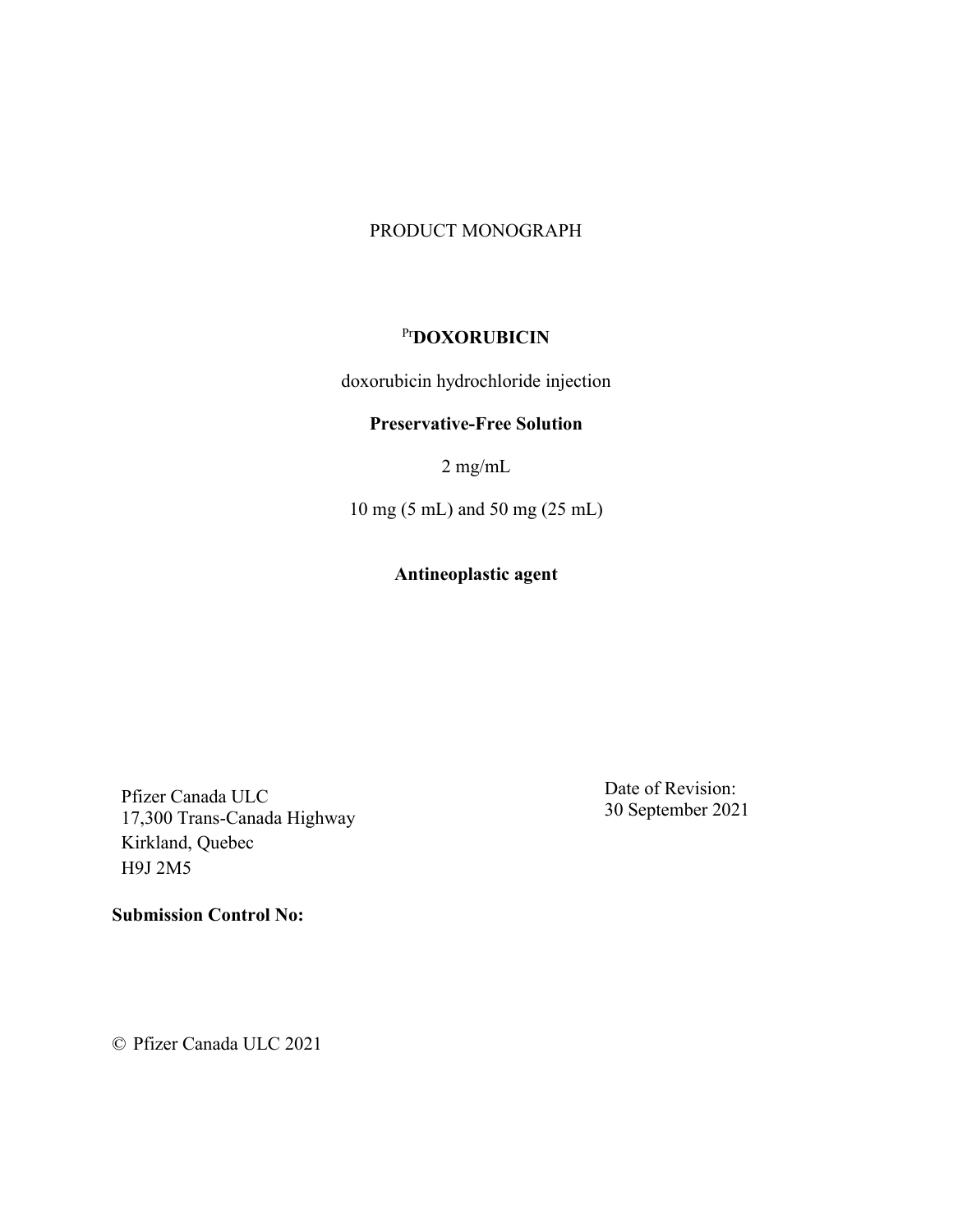# **Table of Contents**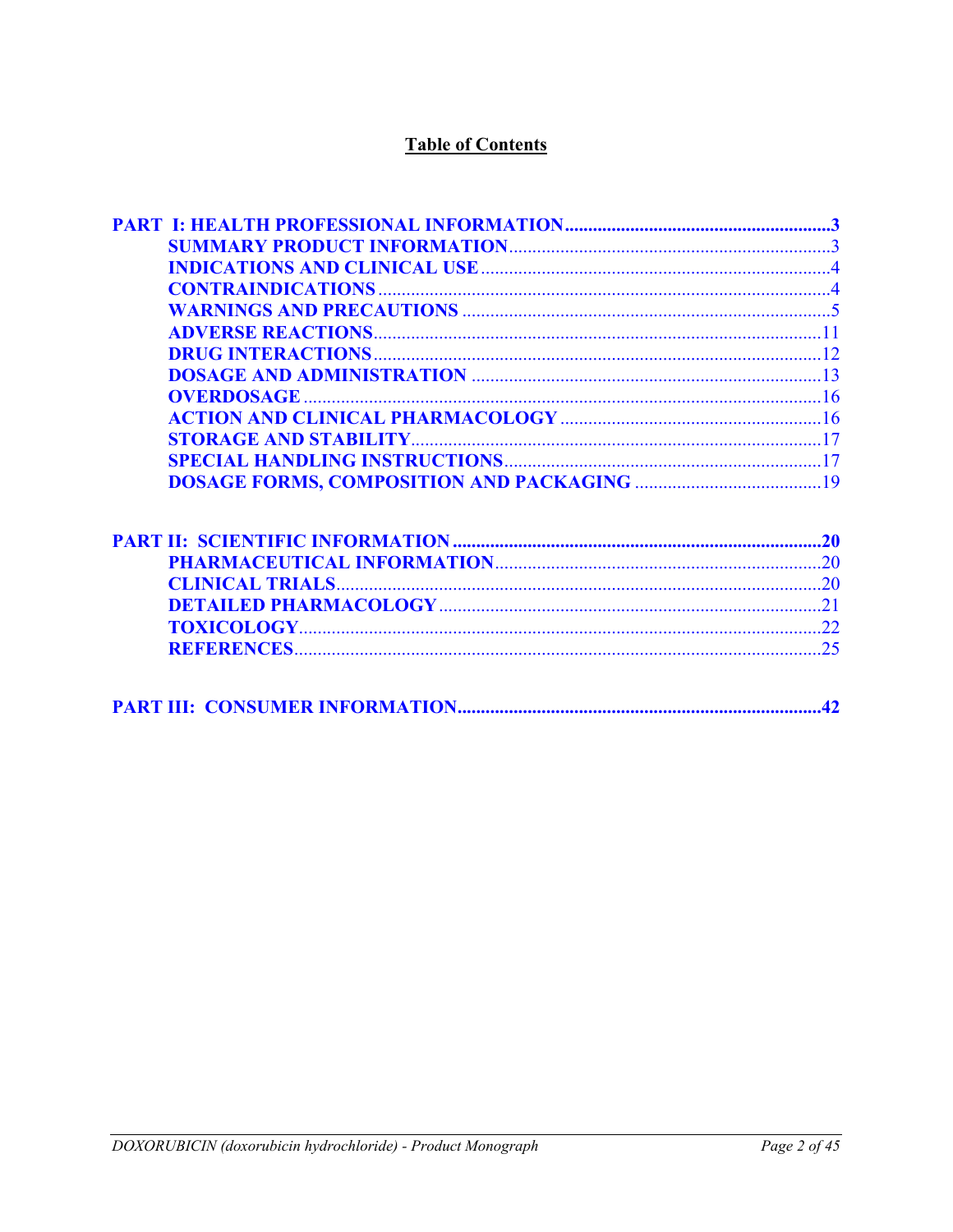### **DOXORUBICIN**

doxorubicin hydrochloride injection

### **Preservative-Free Solution**

# **PART I: HEALTH PROFESSIONAL INFORMATION**

## <span id="page-2-1"></span>**CAUTION**:

DOXORUBICIN(DOXORUBICIN HYDROCHLORIDE) IS A POTENT DRUG AND SHOULD BE USED ONLY BY PHYSICIANS EXPERIENCED WITH CANCER CHEMOTHERAPY DRUGS (SEE **WARNINGS AND PRECAUTIONS**). BLOOD COUNTS AND HEPATIC FUNCTION TESTS SHOULD BE PERFORMED REGULARLY. BECAUSE OF THE EXPERIENCE WITH CARDIAC TOXICITY, IT IS NOT RECOMMENDED TO EXCEED A TOTAL DOSE OF DOXORUBICIN 550 MG/M<sup>2</sup> WITH THE 21-DAY REGIMEN AND 700 MG/M<sup>2</sup> WITH THE WEEKLY REGIMEN. CARDIAC MONITORING IS ADVISED IN THOSE PATIENTS WHO HAVE RECEIVED MEDIASTINAL RADIOTHERAPY, OTHER ANTHRACYCLINE OR ANTHRACENE THERAPY, WITH PRE-EXISTING CARDIAC DISEASE, OR WHO HAVE RECEIVED PRIOR DOXORUBICIN CUMULATIVE DOSES EXCEEDING 400 MG/M<sup>2</sup> WITH THE 21-DAY REGIMEN AND 550 MG/M<sup>2</sup> UTILIZING THE WEEKLY REGIMEN.

## <span id="page-2-0"></span>**SUMMARY PRODUCT INFORMATION**

| Route of<br>Administration     | <b>Dosage Form / Strength</b>                                         | <b>Clinically Relevant Nonmedicinal</b><br><b>Ingredients</b>                     |
|--------------------------------|-----------------------------------------------------------------------|-----------------------------------------------------------------------------------|
| Parenteral and<br>intravesical | Ready to use solution for injection<br>$2$ mg/mL (5mL and 25ml vials) | For a complete listing see Dosage<br>Forms, Composition and Packaging<br>section. |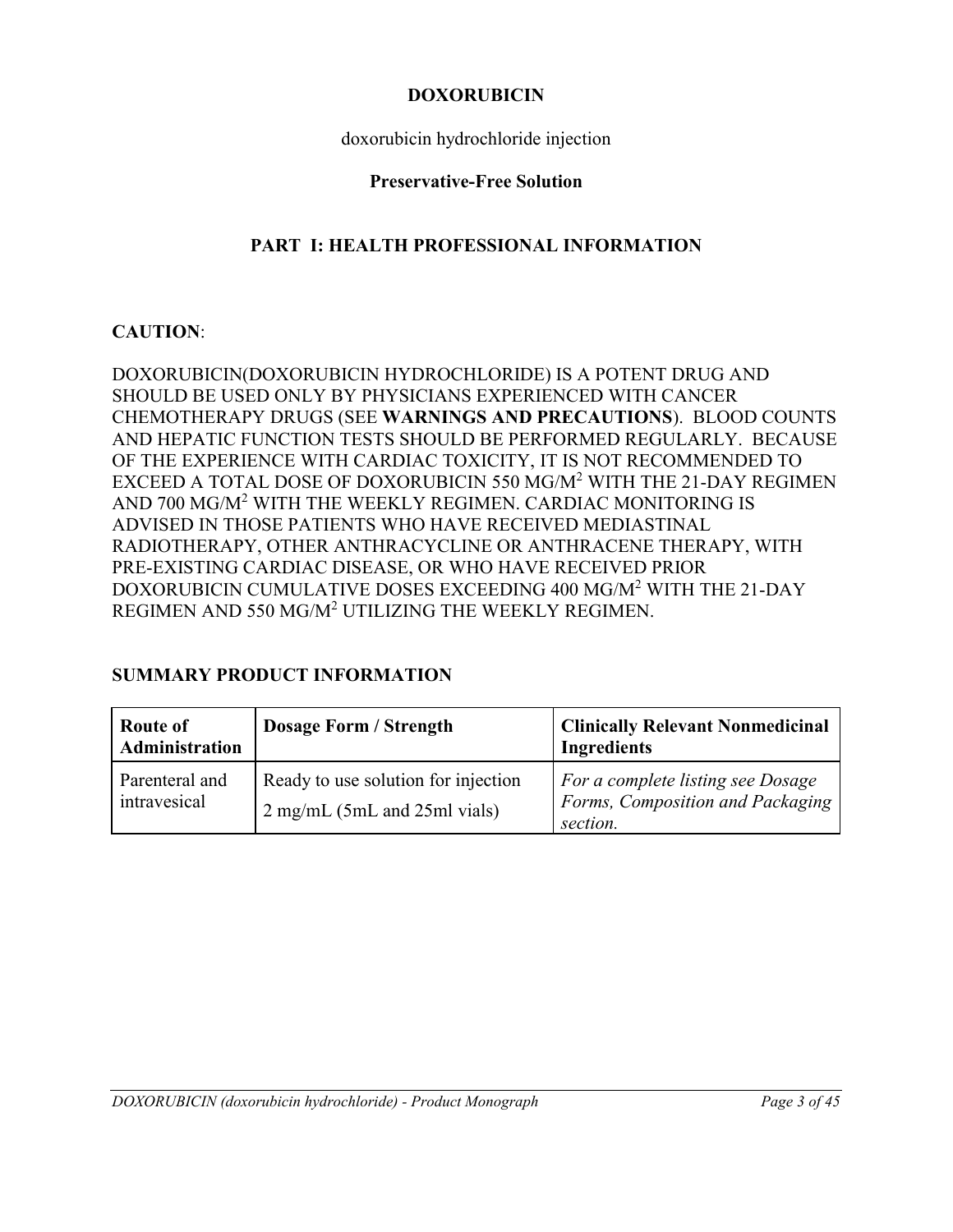## <span id="page-3-2"></span>**INDICATIONS AND CLINICAL USE**

DOXORUBICIN (doxorubicin hydrochloride) has been used successfully both as a single agent and also in combination with other approved cancer chemotherapeutic agents to produce regression in neoplastic conditions such as acute lymphoblastic leukemia, acute myeloblastic leukemia, Wilms' tumor, neuroblastomas, soft tissue sarcomas, bone sarcomas, breast carcinoma, gynecologic carcinomas, testicular carcinomas, bronchogenic carcinoma, Hodgkin's disease, non-Hodgkin's lymphoma, thyroid carcinoma, bladder carcinomas, squamous cell carcinoma of the head and neck, and gastric carcinoma.

DOXORUBICIN has also been used by instillation into the bladder for the topical treatment of superficial bladder tumors.

A number of other solid tumors have also shown some responsiveness to DOXORUBICIN alone or in combination with other drugs (see **DOSAGE AND ADMINISTRATION**). Studies to date have shown malignant melanoma, kidney carcinoma, large bowel carcinomas, brain tumors and metastases to the central nervous system not to be significantly responsive to DOXORUBICIN therapy.

### <span id="page-3-1"></span>**CONTRAINDICATIONS**

- Patients who are hypersensitive to this drug or to any ingredient in the formulation or component of the container. For a complete listing, see the **DOSAGE FORMS, COMPOSITION AND PACKAGING** section of the product monograph.
- Hypersensitivity to doxorubicin or any other component of the product, other anthracyclines or anthracenediones such as EPIRUBICIN (epirubicin hydrochloride), daunorubicin hydrochloride, mitoxantrone or mitomycin C.
- Marked persistent myelosuppression induced by prior treatment with other antitumor agents or by radiotherapy;
- Severe hepatic impairment;
- Severe myocardial insufficiency;
- Recent myocardial infarction;
- Severe arrhythmias;
- History of severe cardiac disease;
- Previous treatment with maximum cumulative doses of doxorubicin, daunorubicin, epirubicin, idarubicin and/or other anthracyclines and anthracenediones (see **WARNINGS AND PRECAUTIONS**).

### **Contraindication for intravesical use:**

- Hematuria:
- Urinary tract infections;
- <span id="page-3-0"></span>• Inflammation of the bladder.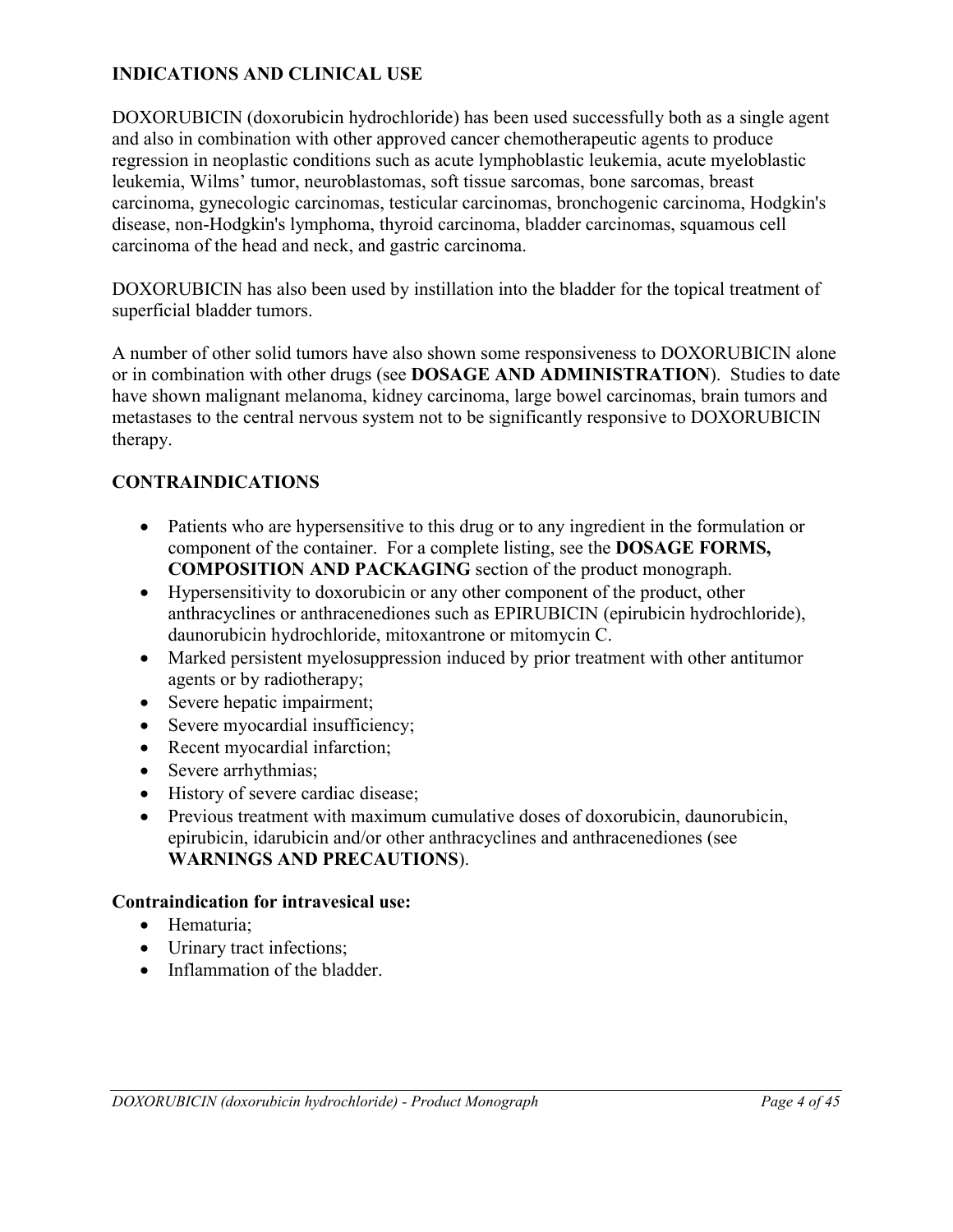#### **Serious Warnings and Precautions**

- Doxorubicin should be administered only under the supervision of physicians experienced in the use of cytotoxic therapy (see **DOSAGE AND ADMINISTRATION**).
- Cardiomyopathy may develop during treatment or up to several years after completion of treatment and can include decrease in LVEF and signs and symptoms of congestive heart failure (CHF). The probability of developing cardiomyopathy is estimated to be 1 to 2% at a total cumulative dose of 300 mg/m<sup>2</sup> of doxorubicin HCl, 3 to 5% at a dose of 400 mg/m<sup>2</sup>, 5 to 8% at a dose of 450 mg/m<sup>2</sup>, and 6 to 20% at a dose of 500 mg/m<sup>2</sup>, when doxorubicin HCl is administered every 3 weeks. Thereafter, the risk of developing CHF increases steeply, and it is recommended not to exceed a maximum cumulative dose of 550 mg/m<sup>2</sup> (see **WARNINGS AND PRECAUTIONS, Cardiovascular**).
- Secondary Malignancies: Secondary leukemia has been reported in patients treated with anthracyclines, including doxorubicin. The risk of developing secondary acute myelogenous leukemia (AML) and myelodysplastic syndrome (MDS) is increased following treatment with doxorubicin HCl. Secondary leukemia is more common when such drugs are given in combination with DNA-damaging antineoplastic agents, in combination with radiotherapy, when patients have been heavily pretreated with cytotoxic drugs, or when doses of the anthracyclines have been escalated. Cumulative incidences ranged from 0.2% at five years to 1.5% at 10 years in two separate trials involving the adjuvant treatment of women with breast cancer. These leukemias generally occur within 1 to 3 years of treatment (see **WARNINGS AND PRECAUTIONS, Secondary Malignancies**).
- Extravasation and Tissue Necrosis: Extravasation of doxorubicin during intravenous injection may produce local pain, severe tissue lesions (blistering, ulceration, vesication, severe cellulitis), and necrosis requiring wide excision of the affected area and skin grafting. Should signs or symptoms of extravasation occur, the drug infusion should be immediately stopped (see **WARNINGS AND PRECAUTIONS, Extravasation**).
- Myelosuppression and Sequelae: Doxorubicin can cause severe myelosuppression. Clinical consequences of severe myelosuppression include fever, infections (of bacterial, fungal or viral origin, e.g., sepsis/septicemia, lung infection, urinary tract infection), septic shock, hemorrhage, tissue hypoxia, or death (see **WARNINGS AND PRECAUTIONS, Hematologic**).
- Hepatic Impairment: The major route of elimination of doxorubicin is the hepatobiliary system. Patients with severe hepatic impairment should not receive doxorubicin. Obtain liver tests including SGOT, SGPT, alkaline phosphatase, and bilirubin prior to and during doxorubicin HCl therapy (see **WARNINGS AND PRECAUTIONS, Hepatic/Biliary/Pancreatic**).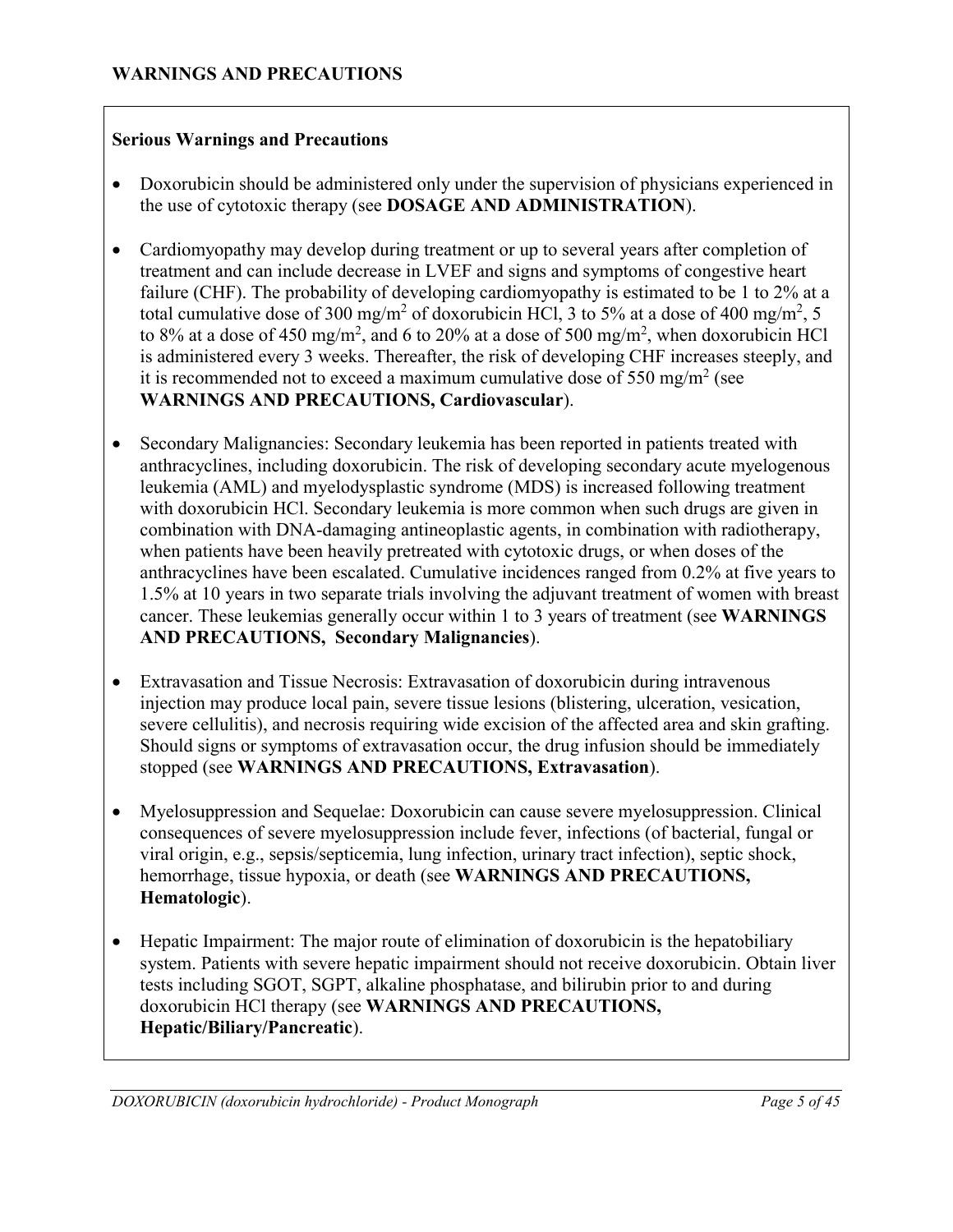## **Carcinogenesis, Mutagenesis, and Impairment of Fertility**

Doxorubicin was genotoxic in a battery of in vitro or in vivo tests. An increase in the incidence of mammary tumors was reported in rats, and a trend for delay or arrest of follicular maturation was seen in female dogs.

In women, doxorubicin may cause infertility during the time of drug administration. Doxorubicin may cause amenorrhea. Ovulation and menstruation appear to return after termination of therapy, although premature menopause can occur.

Doxorubicin was toxic to male reproductive organs in animal studies, producing testicular atrophy, diffuse degeneration of the seminiferous tubules, and hypospermia.

Doxorubicin is mutagenic and can induce chromosomal damage in human spermatozoa. Oligospermia or azoospermia may be permanent; however, sperm counts have been reported to return to normospermic levels in some instances. This may occur several years after the end of therapy. Men undergoing doxorubicin treatment should use effective contraceptive methods.

## **Cardiovascular**

Acute life-threatening arrhythmias have been reported to occur during or within a few hours after DOXORUBICIN (doxorubicin hydrochloride) administration (see **ADVERSE REACTIONS**).

**Cardiac Function** - Cardiotoxicity is a risk of anthracycline treatment that may be manifested by early (i.e., acute) or late (i.e., delayed) events.

**Early (i.e., Acute) Events** –Early cardiotoxicity of doxorubicin consists mainly of sinus tachycardia and/ or ECG abnormalities such as non-specific ST-T wave changes.

Tachyarrhythmias, including premature ventricular contractions and ventricular tachycardia, bradycardia, and atrioventricular and bundle-branch block also have been reported. Those effects usually do not predict subsequent development of delayed cardiotoxicity, are rarely of clinical importance and generally do not necessitate discontinuation of doxorubicin treatment.

**Late (i.e., Delayed) Events** - Delayed cardiotoxicity usually develops late in the course of therapy with doxorubicin or within 2 to 3 months after treatment termination, but later events, several months to years after completion of treatment, have also been reported. Delayed cardiomyopathy is manifested by reduced left ventricular ejection fraction (LVEF) and/or signs and symptoms of congestive heart failure (CHF) such as dyspnea, pulmonary edema, dependent edema, cardiomegaly and hepatomegaly, oliguria, ascites, pleural effusion and gallop rhythm. Subacute effects such as pericarditis/myocarditis also have been reported. Life-threatening CHF is the most severe form of anthracycline-induced cardiomyopathy and is the cumulative doselimiting toxicity of anthracycline drugs.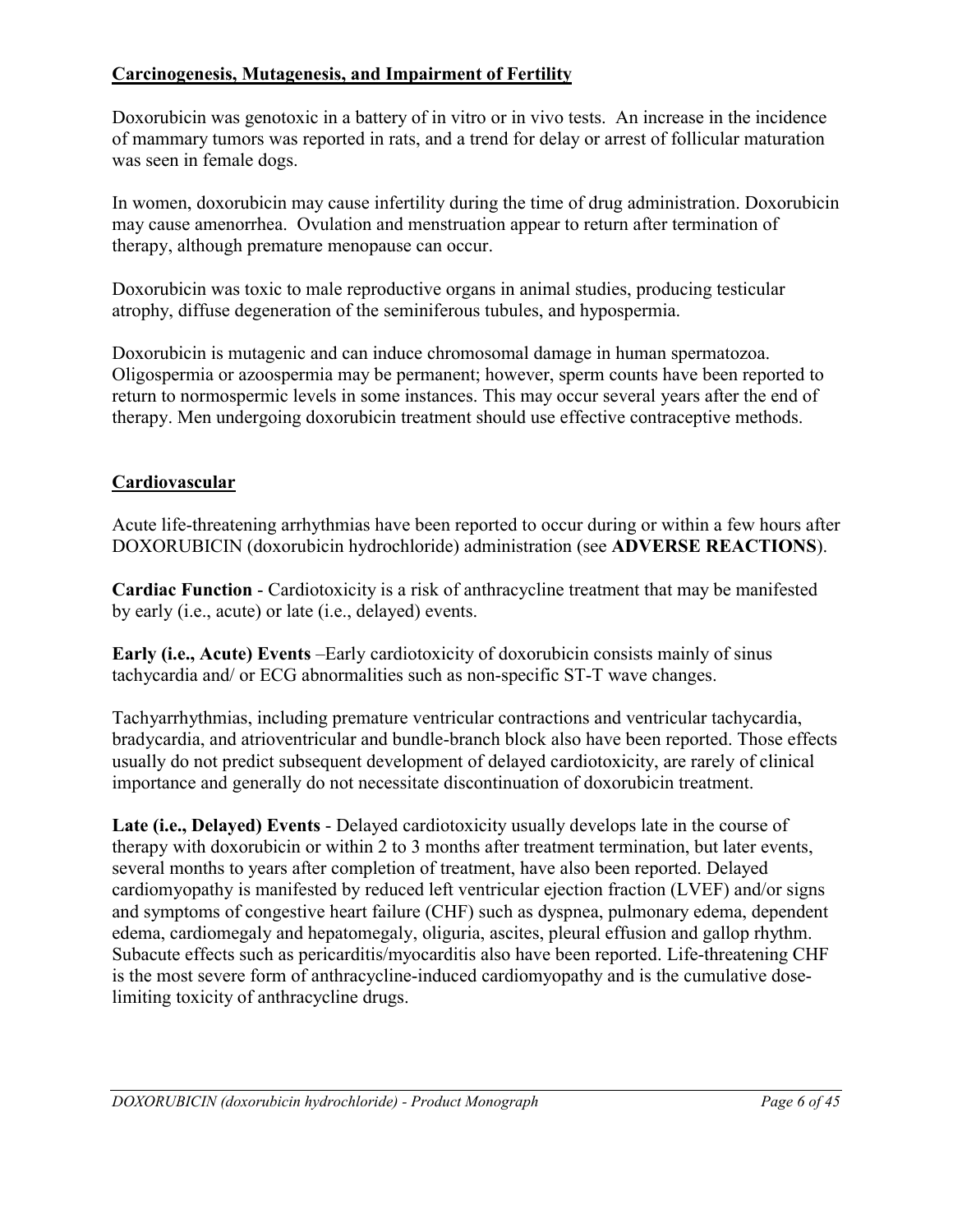The probability of developing CHF, estimated around 1% to 2% at a cumulative dose of 300 mg/m<sup>2</sup>, slowly increases up to the total cumulative dose of 450 -550 mg/m<sup>2</sup>. Thereafter, the risk of developing CHF increases steeply (3 to 5% at 400 mg/m<sup>2</sup>; 5 to 8% at 450 mg/m<sup>2</sup>, and 6 to 20% at 500 mg/m<sup>2</sup> ). **IT IS RECOMMENDED NOT TO EXCEED A MAXIMUM CUMULATIVE DOSE OF 550 MG/M<sup>2</sup> OF DOXORUBICIN.**

The total dose of DOXORUBICIN administered to a patient should take into account: prior therapy with related compounds such as epirubicin and daunorubicin or anthracene derivatives; and/or radiotherapy to the mediastinal area.

Risk factors for cardiac toxicity include active or dormant cardiovascular disease, prior or concomitant radiotherapy to the mediastinal/pericardial area, previous therapy with other anthracyclines or anthracenediones and concomitant use of drugs with the ability to suppress cardiac contractility or cardiotoxic drugs. Anthracyclines including doxorubicin should not be administered in combination with other cardiotoxic agents unless the patient's cardiac function is closely monitored.

Patients receiving anthracyclines after stopping treatment with other cardiotoxic agents, especially those with long half-lives such as trastuzumab, may also be at an increased risk of developing cardiotoxicity. The reported half-life of trastuzumab is approximately 28-38 days. Trastuzumab may persist in the circulation for up to 7 months. Therefore, physicians should avoid anthracycline-based therapy for up to 7 months after stopping trastuzumab when possible. If anthracyclines are used before this time, careful monitoring of cardiac function is recommended.

Cardiac function must be carefully monitored in patients receiving high cumulative doses and in those with risk factors. While cardiotoxicity with doxorubicin may occur at lower cumulative doses whether or not cardiac risk factors are present, it may be more likely to occur at lower cumulative doses in patients with these risk factors.

New studies show that children and adolescents are at an increased risk for developing delayed cardiotoxicity following doxorubicin administration (up to 15 years). Females may be at greater risk than males. Follow-up cardiac evaluations such as ECHO LVEF/MUGA are recommended periodically to monitor for this effect (see Monitoring and Laboratory Tests).

## **Vascular Effects**

Phlebosclerosis may result from an injection into a small vessel or from repeated injections into the same vein. Following the recommended administration procedures may minimize the risk of phlebitis/thrombophlebitis at the injection site (see **DOSAGE AND ADMINISTRATION).** As with other cytotoxic agents, thrombophlebitis and thromboembolic phenomena, including pulmonary embolism (in some cases fatal), have been coincidentally reported with the use of doxorubicin.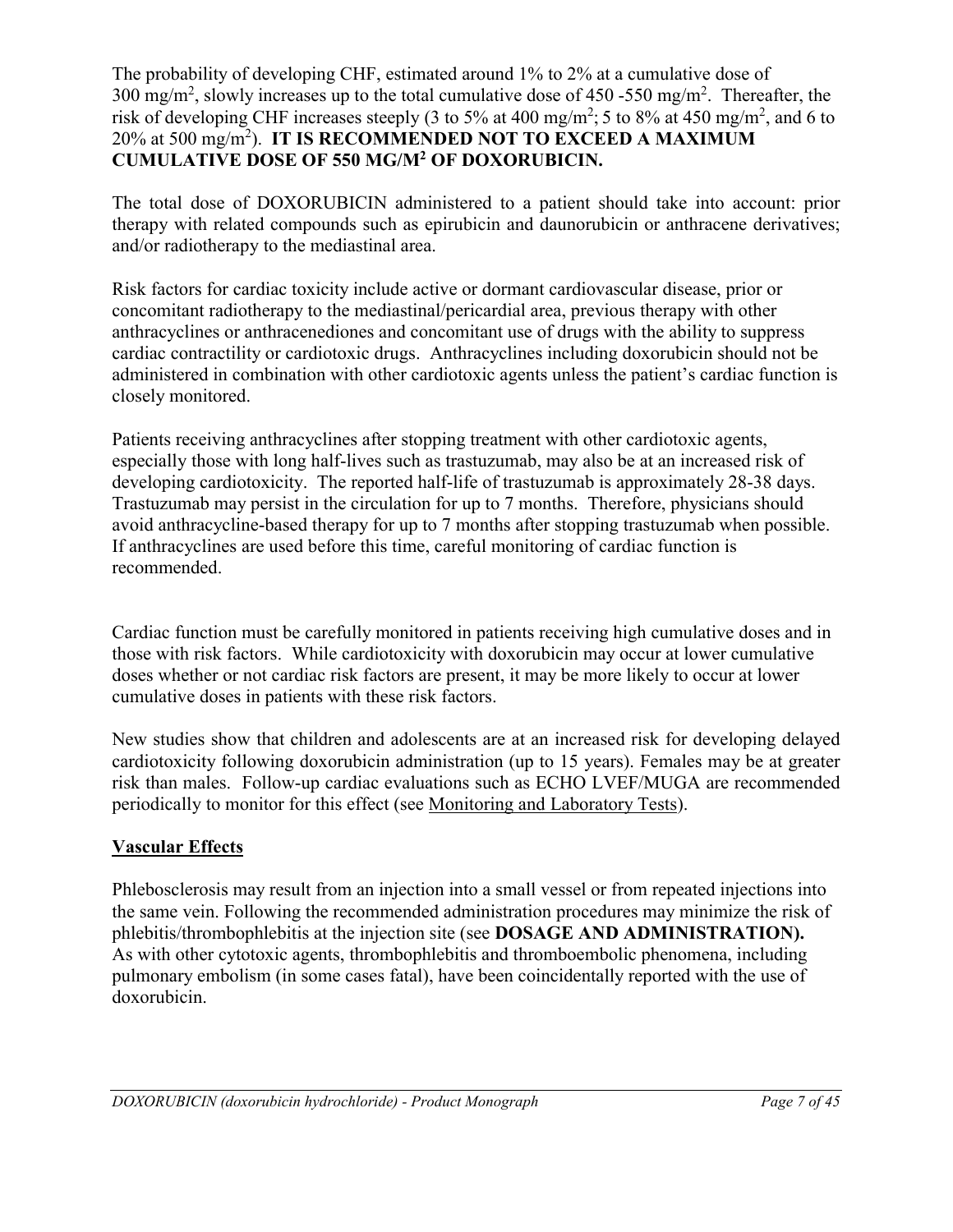## **Extravasation**

Extravasation of doxorubicin during intravenous injection may produce local pain, severe tissue lesions (vesication, severe cellulitis) and necrosis. If any signs or symptoms of extravasation have occurred, the injection or infusion should be immediately stopped.

### **Immunosuppressant Effects/Increased Susceptibility to Infections**

Administration of live or live-attenuated vaccines in patients immunocompromised by chemotherapeutic agents including doxorubicin, may result in serious or fatal infections. Vaccination with a live vaccine should be avoided in patients receiving doxorubicin. Killed or inactivated vaccines may be administered; however, the response to such vaccines may be diminished.

### **Gastrointestinal**

Doxorubicin is emetogenic. Mucositis/stomatitis generally appears early after drug administration and, if severe, may progress over a few days to mucosal ulcerations. Most patients recover from this adverse event by the third week of therapy.

Necrotizing colitis manifested by typhlitis (cecal inflammation), bloody stools and severe and sometimes fatal infections have been associated with a combination of DOXORUBICIN given by IV push daily for 3 days and cytarabine given by continuous infusion daily for 7 or more days.

### **Genitourinary**

DOXORUBICIN may impart a red colouration to the urine for 1 to 2 days after administration and patients should be advised to expect this during active therapy.

### **Hematologic**

As with other cytotoxic agents, doxorubicin can cause severe myelosuppression. Hematologic profiles should be assessed before and during each cycle of therapy with doxorubicin, including differential white blood cell (WBC) counts. A dose-dependent, reversible leukopenia and/or granulocytopenia (neutropenia) is the predominant manifestation of doxorubicin hematologic toxicity and is the most common acute dose-limiting toxicity of this drug. Leukopenia and neutropenia generally reach the nadir between days 10 and 14 after drug administration; the WBC/neutrophil counts return to normal values in most cases by Day 21. Thrombocytopenia and anemia may also occur. Clinical consequences of severe myelosuppression include fever, infections, sepsis/septicemia, septic shock, hemorrhage, tissue hypoxia, or death. Hematologic toxicity may require dose reduction or suspension or delay of DOXORUBICIN therapy. Persistent severe myelosuppression may result in superinfection or hemorrhage.

In early breast cancer patient study (National Surgical Adjuvant Breast and Bowel Project B-15), the incidence of severe myelosuppression was: grade 4 leukopenia (0.3%), grade 3 leukopenia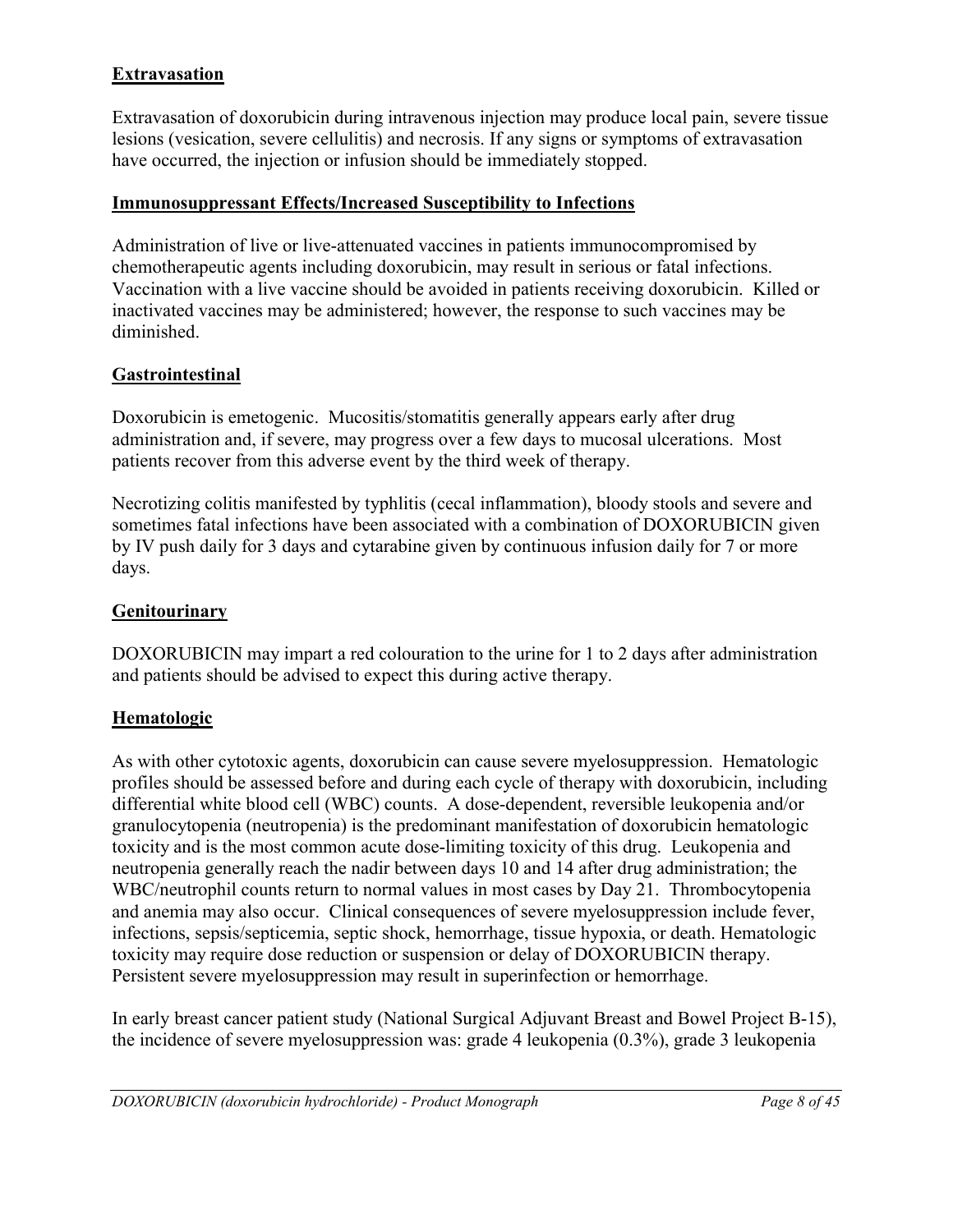(3%), and grade 4 thrombocytopenia (0.1%). A dose-dependent, reversible neutropenia is the predominant manifestation of hematologic toxicity from doxorubicin HCl. When doxorubicin HCl is administered every 21 days, the neutrophil count reaches its nadir 10 to 14 days after administration with recovery usually occurring by the 21st day. Anemia may also occur.

### **Secondary Malignancies**

Secondary leukemia, with or without a preleukemic phase, has been reported in patients treated with topoisomerase-II inhibitors including the anthracyclines such as doxorubicin. Secondary leukemia is more common when anthracyclines are given in combination with DNA-damaging antineoplastic agents (0.5%) and/or in combination with radiotherapy (2.5 %) with a risk estimated at 1.5% at 10 years. Secondary leukemia can have a 1-3 year latency period, and can occur as late as 10 years following treatment.

Pediatric patients are also at risk of developing secondary AML.

# **Hepatic/Biliary/Pancreatic**

Doxorubicin is extensively metabolized by the liver and its major route of elimination is the hepatobiliary system. Toxicity to recommended doses of DOXORUBICIN is enhanced by hepatic impairment, therefore, prior to the individual dosing and during treatment, evaluation of hepatic function is recommended using conventional clinical laboratory tests such as AST, ALT, alkaline phosphatase and bilirubin. Patients with elevated bilirubin may experience slower clearance of doxorubicin with an increase in overall toxicity. Lower doses of doxorubicin are recommended in these patients (see **DOSAGE AND ADMINISTRATION**). Patients with severe hepatic impairment should not receive doxorubicin (see **CONTRAINDICATIONS**).

## **Toxicites With Co-Administration of Antineoplastic Agents**

DOXORUBICIN may potentiate the toxicity of other anticancer therapies. Exacerbation of cyclophosphamide-induced hemorrhagic cystitis and enhancement of the hepatotoxicity of 6-mercaptopurine have been reported. Radiation-induced toxicity to the myocardium, mucosae, skin and liver has been reported to be increased by the administration of DOXORUBICIN.

Patients should recover from acute toxicities of prior cytotoxic treatment (such as stomatitis, neutropenia, thrombocytopenia, and generalized infections) before beginning treatment with doxorubicin.

# **Tumor-Lysis Syndrome**

Doxorubicin may induce hyperuricemia as a consequence of the extensive purine catabolism that accompanies drug-induced rapid lysis of neoplastic cells (tumor-lysis syndrome). Blood uric acid levels, potassium, calcium phosphate and creatinine should be evaluated after initial treatment. Hydration, urine alkalinization, and prophylaxis with allopurinol to prevent hyperuricemia may minimize potential complications of tumor-lysis syndrome.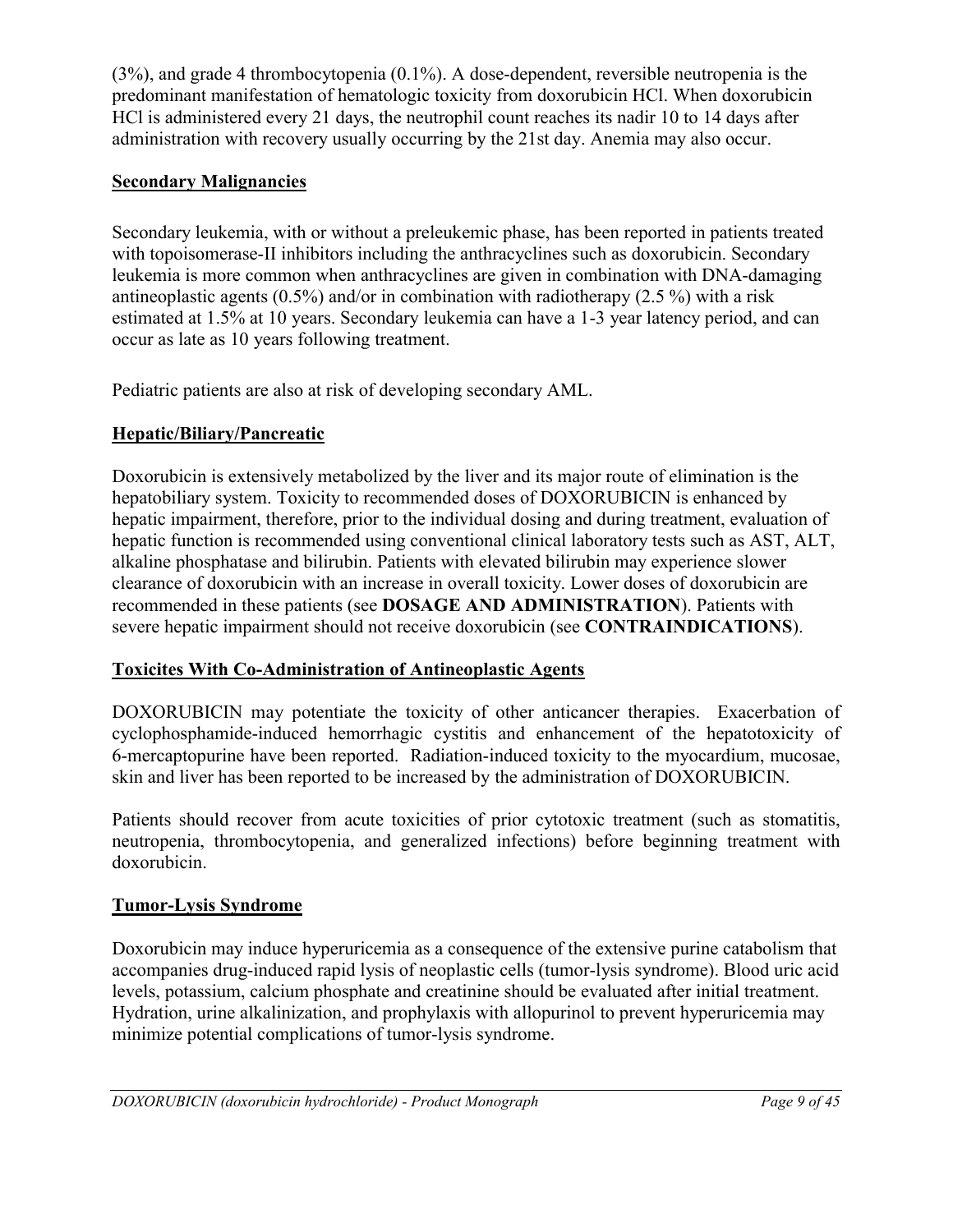## **Additional Warnings and Precautions for Other Routes of Administration**

### **Intravesical Route of Administration**

Administration of doxorubicin by the intravesical route may produce symptoms of chemical cystitis (such as dysuria, polyuria, nocturia, stranguria, hematuria, bladder discomfort, necrosis of the bladder wall) and bladder constriction. Special attention is required for catheterization problems (e.g., urethral obstruction due to massive intravesical tumors).

### **Special Populations**

### **Pregnant Women:**

The embryotoxic potential of doxorubicin was confirmed in vitro and in vivo. When given to female rats before and during mating, pregnancy, and lactation, doxorubicin was toxic to both dams and fetuses.

Doxorubicin has been implicated in causing fetal harm when administered to a pregnant woman. If a woman receives doxorubicin during pregnancy or becomes pregnant while taking the drug, she should be informed of the potential hazard to the fetus.

### **Nursing Women:**

Doxorubicin is secreted into breast milk. Mothers should not breast-feed while undergoing chemotherapy with DOXORUBICIN.

**Pediatric Population:** Pediatric population is at a higher risk of Secondary Leukemia (AML included). Early and delayed cardiotoxicities have been described in children. On long-term follow-up, subclinical cardiac dysfunction may occur in over 20% of pediatric patients and 5% may develop congestive heart failure. This long-term cardiotoxicity may be related to the dose of doxorubicin.

## **Monitoring and Laboratory Tests**

Initial treatment with DOXORUBICIN requires close observation of the patient and extensive laboratory monitoring. Like other cytotoxic drugs, DOXORUBICIN may induce hyperuricemia secondary to rapid lysis of neoplastic cells, particularly in patients with leukemia. The clinician should monitor the patient's serum chemistry and blood uric acid level and be prepared to use such supportive and pharmacologic measures as might be necessary to control this problem. Hydration, urine alkalinization and allopurinol administration will help to prevent or minimize potential complications of tumor-lysis syndrome.

Hematologic profiles should be assessed before and during each cycle of therapy with doxorubicin, including differential white blood cell (WBC) counts.

Evaluation of hepatic function is recommended using conventional clinical laboratory tests such as AST, ALT, alkaline phosphatase and bilirubin.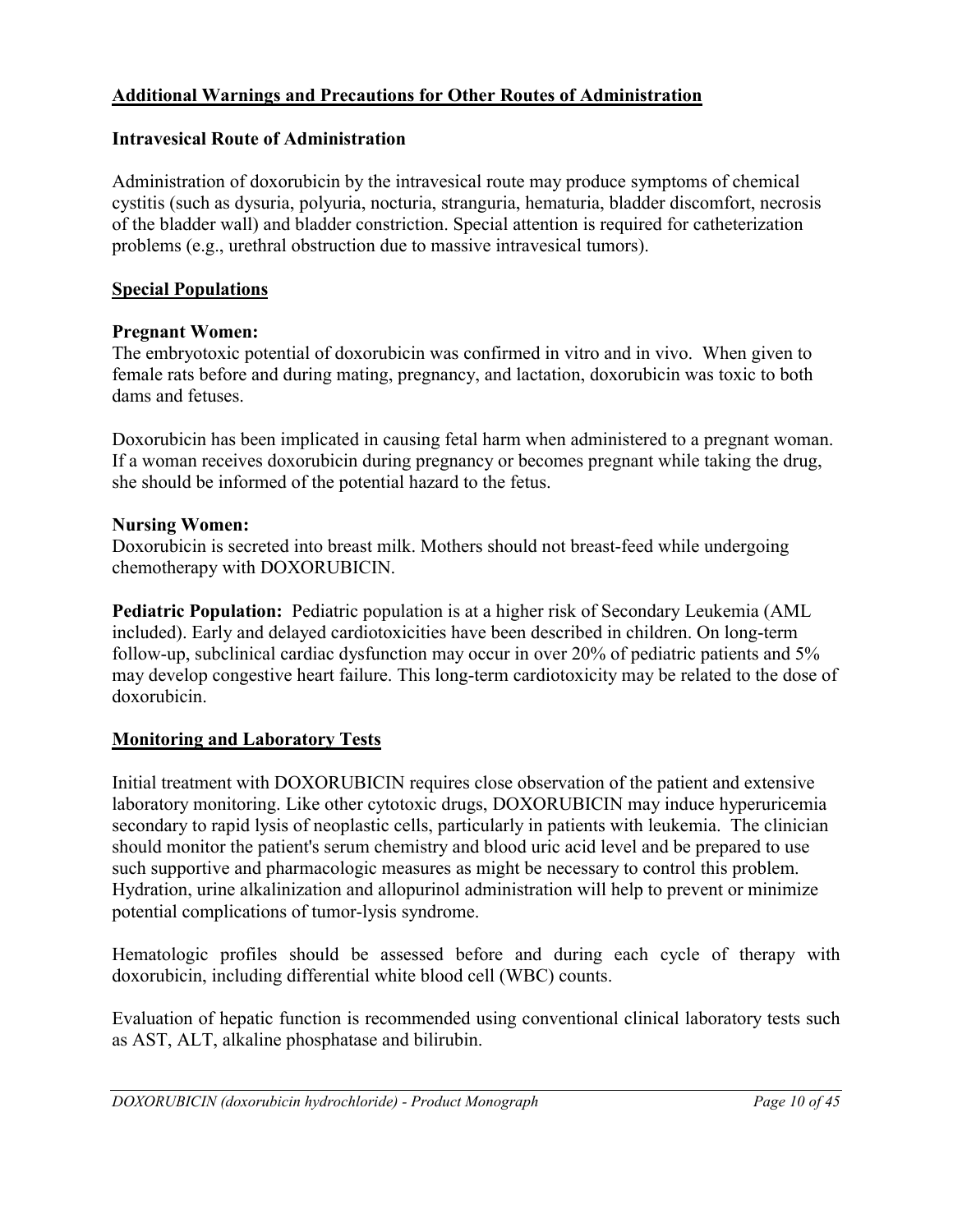The systemic clearance of doxorubicin has been found to be reduced in obese patients (i.e., > 130% ideal body weight; see **DOSAGE AND ADMINISTRATION**, *Other Special Populations*).

Cardiac function should be assessed before patients undergo treatment with doxorubicin and must be monitored throughout therapy to minimize the risk of incurring severe cardiac impairment. The risk may be decreased through regular monitoring of LVEF during the course of treatment with prompt discontinuation of doxorubicin at the first sign of impaired function. The appropriate quantitative method for repeated assessment of cardiac function (evaluation of LVEF) includes multi-gated radionuclide angiography (MUGA) or echocardiography (ECHO). A baseline cardiac evaluation with an ECG and either a MUGA scan or an ECHO is recommended, especially in patients with risk factors for increased cardiotoxicity. Repeated MUGA or ECHO determinations of LVEF should be performed, particularly with higher cumulative anthracycline doses (e.g.  $\geq 450$  mg/m<sup>2</sup>). The technique used for assessment should be consistent throughout follow-up.

DOXORUBICIN is not an anti-microbial agent.

# <span id="page-10-0"></span>**ADVERSE REACTIONS**

## **Adverse Drug Reaction Overview**

The following adverse events have been reported in association with DOXORUBICIN (doxorubicin hydrochloride) therapy:

| Cardiovascular:   | sinus tachycardia, ECG abnormalities, tachyarrhythmias, atrio-<br>ventricular and bundle branch block, asymptomatic reductions in left<br>ventricular ejection fraction (LVEF), congestive heart failure, acute life-<br>threatening arrhythmias during or within few hours after DOXORUBICIN<br>administration [see WARNINGS AND PRECAUTIONS,<br>Cardiovascular: Maximum Cumulative Dose (550 mg/m <sup>2</sup> )] |
|-------------------|---------------------------------------------------------------------------------------------------------------------------------------------------------------------------------------------------------------------------------------------------------------------------------------------------------------------------------------------------------------------------------------------------------------------|
| Hematologic:      | leukopenia, neutropenia, anemia, thrombocytopenia, hemorrhage                                                                                                                                                                                                                                                                                                                                                       |
| Gastrointestinal: | anorexia, nausea/vomiting, dehydration, mucositis/stomatitis,<br>hyperpigmentation of the oral mucosa, esophagitis, abdominal pain,<br>gastric erosions, gastrointestinal tract bleeding, diarrhea, colitis                                                                                                                                                                                                         |
| Liver:            | changes in transaminase levels, hyperuricemia                                                                                                                                                                                                                                                                                                                                                                       |
| Endocrine:        | amenorrhea, hot flashes, oligospermia, azoospermia, weight gain                                                                                                                                                                                                                                                                                                                                                     |
| Ocular:           | conjunctivitis/keratitis, lacrimation                                                                                                                                                                                                                                                                                                                                                                               |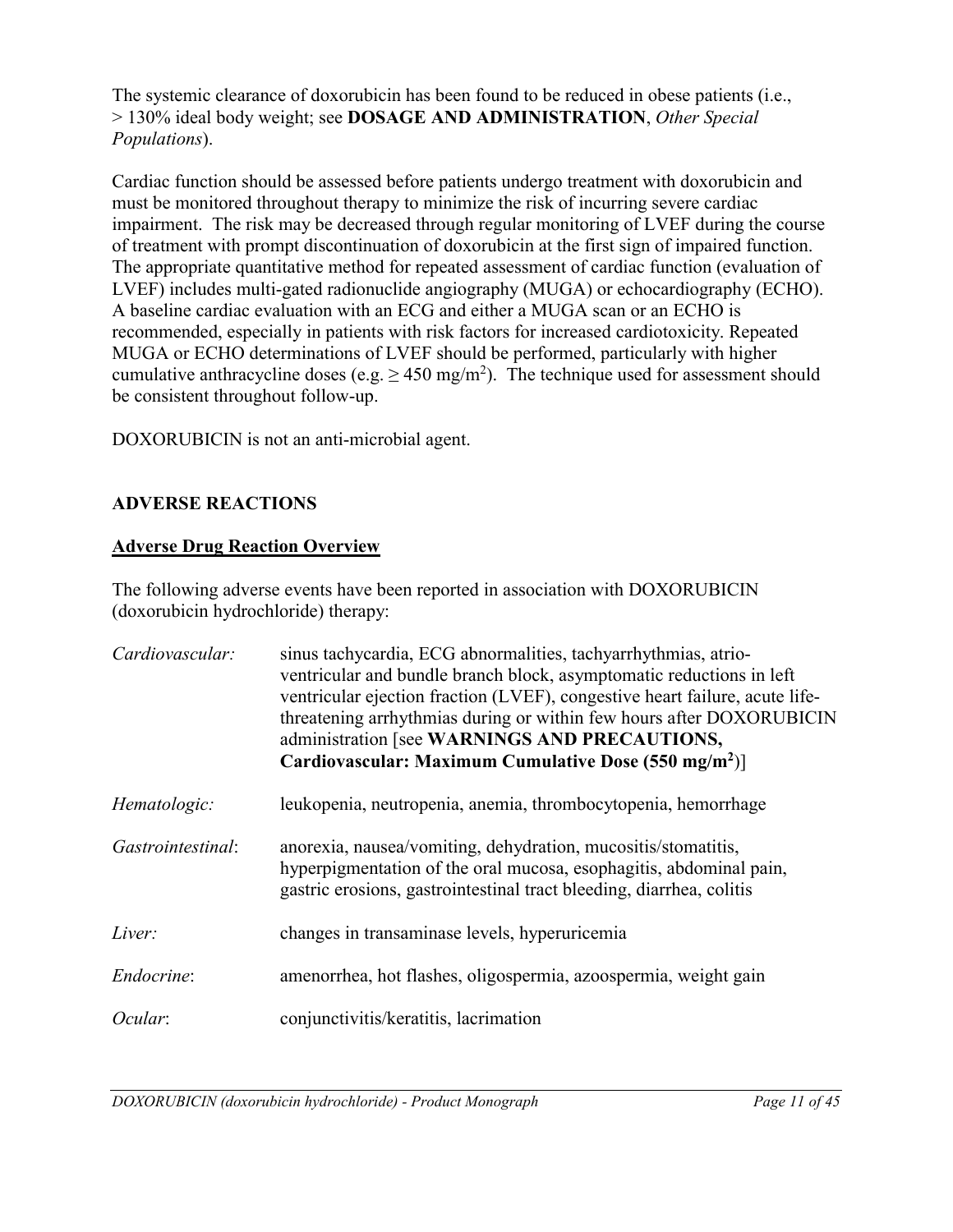| Skin:            | alopecia, local toxicity, rash/itch, skin changes, severe local tissue necrosis<br>with intravenous injection, extravasation may occur, skin and nail<br>hyperpigmentation, photosensitivity, hypersensitivity to irradiated skin<br>('radiation recall reaction'), urticaria, acral erythema, palmar plantar<br>erythrodysesthesia |
|------------------|-------------------------------------------------------------------------------------------------------------------------------------------------------------------------------------------------------------------------------------------------------------------------------------------------------------------------------------|
| <i>Vascular:</i> | phlebitis, thrombophlebitis, thromboembolism                                                                                                                                                                                                                                                                                        |
| Urological:      | red coloration of urine for 1 to 2 days after administration                                                                                                                                                                                                                                                                        |
| Bladder, local:  | pain, hemorrhage, and occasionally decreased bladder capacity upon<br>instillation                                                                                                                                                                                                                                                  |
| Local:           | severe cellulitis, vesication, tissue necrosis upon extravasation,<br>erythematous streaking along the vein proximal to the site of the injection<br>(see DOSAGE AND ADMINISTRATION)                                                                                                                                                |
| Other:           | anaphylaxis, infection, sepsis/septicemia, acute lymphocytic leukemia,<br>acute myelogenous leukemia, malaise/asthenia, fever, chills, shock, cross<br>sensitivity to lincomycin                                                                                                                                                    |

## <span id="page-11-0"></span>**DRUG INTERACTIONS**

DOXORUBICIN (doxorubicin hydrochloride) is mainly used in combination with other cytotoxic drugs. Additive toxicity may occur especially with regard to bone marrow/hematologic and gastrointestinal effects (see **WARNINGS AND PRECAUTIONS**). The use of doxorubicin in combination chemotherapy with other potentially cardiotoxic drugs, as well as the concomitant use of other cardioactive compounds (e.g., calcium channel blockers), requires monitoring of cardiac function throughout treatment. Changes in hepatic function induced by concomitant therapies may affect doxorubicin metabolism, pharmacokinetics, therapeutic efficacy and/or toxicity.

Literature reports have also described the following drug interactions:

- Paclitaxel can cause increased plasma-concentrations of doxorubicin and/or its metabolites when given prior to doxorubicin. The pharmacokinetic drug interaction is dependent on the administration schedule, dose, sequence, infusion duration and time interval between administration. Certain data indicate that this effect is minor when this anthracycline is administrated prior to paclitaxel;
- Phenobarbital increases elimination of doxorubicin;
- Phenytoin levels may be decreased by doxorubicin;
- Streptozocin may inhibit hepatic metabolism of doxorubicin;
- Exacerbation of cyclophosphamide induced hemorrhagic cystitis;
- Enhancement of the hepatotoxicity of 6-mercaptopurine;
- Concomitant actinomycin-D therapy produces "recall" acute pneumonitis at variable times after local radiation therapy, in pediatric populations;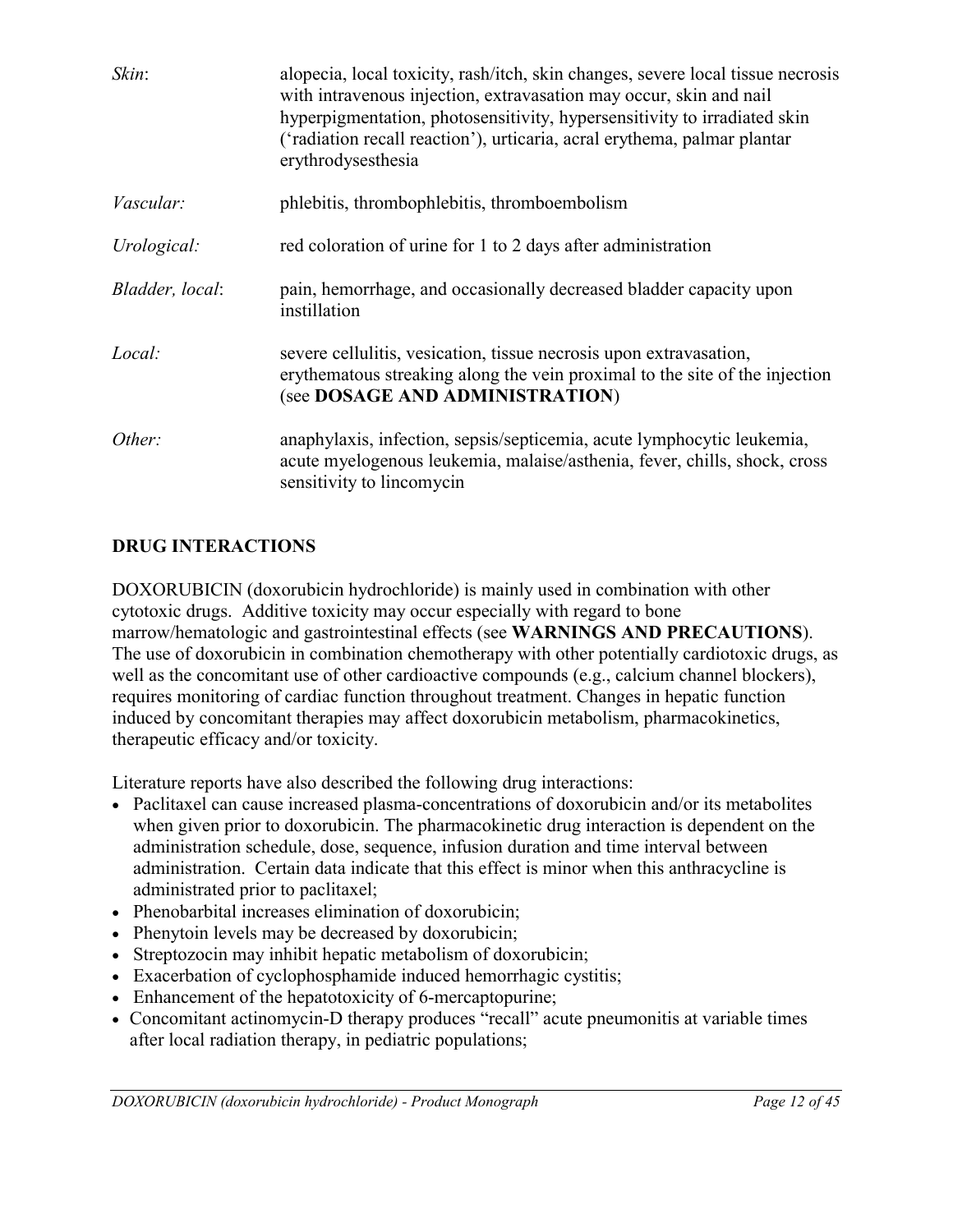- Increases in the AUC of doxorubicin as high as 47% were observed in concomitant treatments with sorafenib 400 mg twice daily. The clinical significance of these findings is unknown. Doxorubicin and sorafenib are not indicated for use in combination.
- Doxorubicin is a substrate of P-glycoprotein (P-gp). Clinically significant interactions have been reported with inhibitors of P-gp (eg. verapamil), resulting in up to 2-fold higher doxorubicin plasma concentration and higher myelosuppression.
- Cyclosporine can cause an increased plasma concentration of doxorubicin and its active metabolite doxorubicinol by up to 55% and 443%, respectively possibly due to a decrease in clearance of the parent drug and a decrease in metabolism of doxorubicinol. Literature reports suggest that adding cyclosporine to doxorubicin results in more profound and prolonged hematologic toxicity than that observed with doxorubicin alone. Coma and seizures with fatal outcome have also been described with concomitant administration of cyclosporine and doxorubicin.

# <span id="page-12-0"></span>**DOSAGE AND ADMINISTRATION**

# **REFER TO SPECIAL HANDLING INSTRUCTIONS**

## **Dosage**

A variety of dose schedules has been used. The following recommendations are for use as a single agent only.

# Intravenous (IV) Administration

The total DOXORUBICIN (doxorubicin hydrochloride) dose per cycle may differ according to its use within a specific treatment regimen (e.g., given as a single agent or in combination with other cytotoxic drugs) and according to the indication.

The most commonly used dosage schedule is  $60-75$  mg/m<sup>2</sup> as a single intravenous injection administered at 21-day intervals. An alternative dose schedule is weekly doses of 20 mg/m<sup>2</sup>, which has been reported to produce a lower incidence of congestive heart failure. A dose of 30 mg/m<sup>2</sup> on each of 3 successive days repeated every 4 weeks has also been used.

*Hepatic Dysfunction:* DOXORUBICIN dosage must be reduced if the bilirubin is elevated as follows: Serum Bilirubin 1.2-3.0 mg/dL – give  $\frac{1}{2}$  of recommended starting dose,  $>$  3 mg/dL – give ¼ of recommended starting dose. Doxorubicin should not be administered to patients with severe hepatic impairment (see **CONTRAINDICATIONS**).

*Other Special Populations:* Lower starting doses or longer intervals between cycles may need to be considered for heavily pretreated patients, children, elderly patients, obese patients, or patients with neoplastic bone marrow infiltration (see **WARNINGS AND PRECAUTIONS**).

*Drug Incompatibility:* Doxorubicin should not be mixed with fluorouracil (eg, in the same IV infusion bag or at the Y-site of an IV infusion line) since it has been reported that these drugs are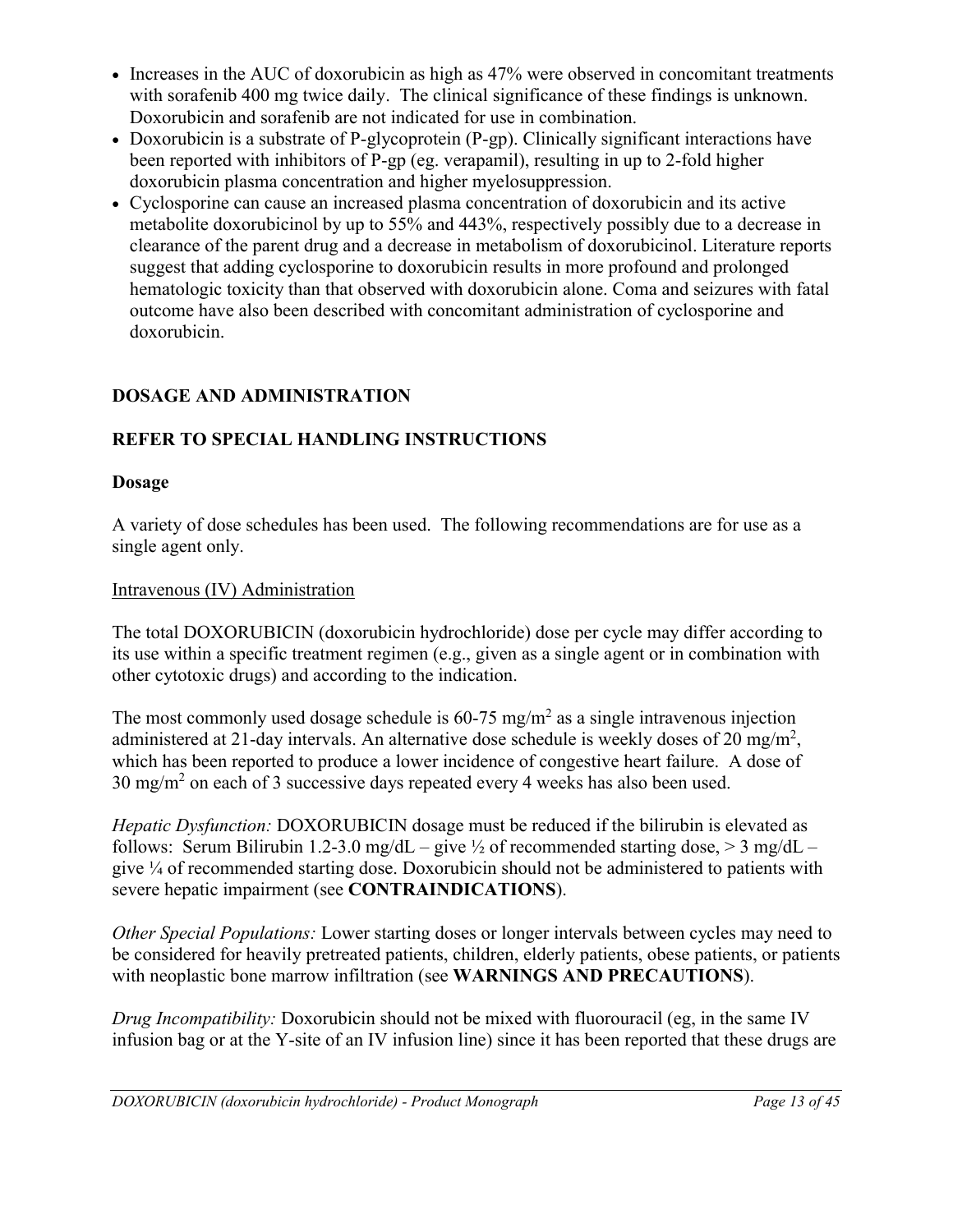incompatible to the extent that a precipitate might form. If concomitant therapy with doxorubicin and fluorouracil is required, it is recommended that the IV line be flushed between the administration of these drugs.

### Intravesical Administration

Intravesical administration is not suitable for the treatment of invasive tumors that have penetrated the muscular layer of the bladder wall. When DOXORUBICIN is instilled intravesically for the treatment of superficial bladder carcinomas, the usual dose employed ranges from 50-80 mg in a total volume of 50-100 mL of 0.9% Sodium Chloride Solution USP with a contact time of 1-2 hours. Care should be taken to ensure that the tip of the catheter is in the bladder cavity before instilling the DOXORUBICIN solution. Instillation is repeated weekly for 4 weeks, and subsequently at monthly intervals. Therapy may continue for 1 year or longer as no significant systemic toxicity has been reported. Care should be exercised in the handling and disposal of the voided urine. (Refer to **SPECIAL HANDLING INSTRUCTIONS.**) PVC gloves should be worn and the urine should be inactivated by decolorizing it with 10 mL or more of sodium hypochlorite solution (household bleach).

Other methods of administration have been investigated, including intra-arterial administration and also continuous or long-term intravenous infusion utilizing appropriate infusion pumps.

Clinical studies support the efficacy of DOXORUBICIN used concurrently with other chemotherapeutic agents. Listed below are tumor types and drugs used concurrently with DOXORUBICIN:

Acute lymphocytic leukemia in adults: DOXORUBICIN with vincristine and prednisone or with cytosine arabinoside, vincristine and prednisone.

Acute lymphocytic leukemia in children: DOXORUBICIN with L-asparaginase, vincristine and prednisone.

Acute non-lymphocytic leukemia: DOXORUBICIN with cytosine arabinosyl or with arabinosyl cytosine, vincristine and prednisone.

Carcinoma of the breast: DOXORUBICIN in treating early or advanced breast cancer in combination with 5-fluorouracil and/or cyclophosphamide or with vincristine with or without cyclophosphamide, or with taxane therapy.

Bronchogenic carcinoma, non-small cell: DOXORUBICIN with cyclophosphamide, methotrexate and procarbazine or with cyclophosphamide and cisplatinum.

Bronchogenic carcinoma, small cell: DOXORUBICIN with vincristine or etoposide (VP-16) and cyclophosphamide.

Hodgkin's disease: DOXORUBICIN with bleomycin, vincristine and dacarbazine.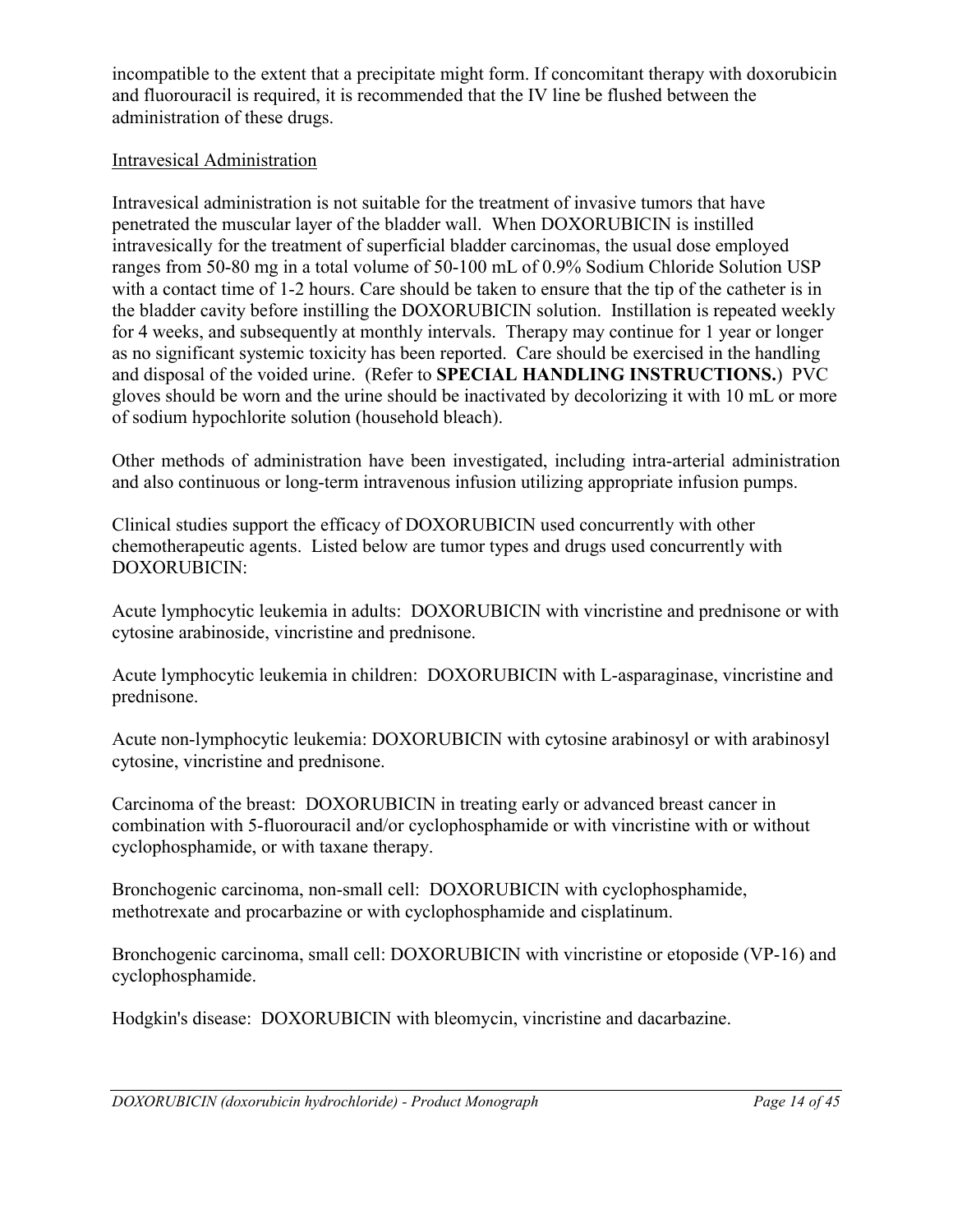Non-Hodgkin's lymphoma: DOXORUBICIN with cyclophosphamide, vincristine and prednisone, or bleomycin, cyclophosphamide, vincristine and prednisone.

Carcinoma of the ovary: DOXORUBICIN with cisplatinum.

Soft tissue sarcoma: DOXORUBICIN with dacarbazine, or with dacarbazine, cyclophosphamide and vincristine.

Carcinoma of the bladder: DOXORUBICIN with methotrexate, vinblastine and cisplatinum or cisplatinum and cyclophosphamide or with 5-fluorouracil.

Carcinoma of the stomach: DOXORUBICIN with 5-fluorouracil and mitomycin-C.

### **Administration**

### Intravenous (IV) Administration

Care in the administration of DOXORUBICIN will reduce the chance of perivenous infiltration. It may also decrease the chance of local reactions such as urticaria and erythematous streaking. On intravenous administration of DOXORUBICIN, extravasation may occur with or without an accompanying stinging or burning sensation even if the blood returns well on aspiration of the infusion needle. If any signs or symptoms of extravasation have occurred, the injection or infusion should be immediately terminated and restarted in another vein.

If it is known or suspected that subcutaneous extravasation has occurred, the following steps are recommended:

- 1. Attempt aspiration of the infiltrated DOXORUBICIN solution.
- 2. Local intermittent application of ice for up to 3 days.
- 3. Elevation of the affected limb.
- 4. Close observation of the lesion.
- 5. Consultation with a plastic surgeon familiar with drug extravasations if local pain persists or skin changes progress after 3 to 4 days. If ulceration begins, early wide excision of the involved area should be considered.

DOXORUBICIN should be slowly administered into the tubing of a freely running intravenous infusion of Sodium Chloride Solution USP (0.9%) or 5% Dextrose Solution USP. The tubing should be attached to a Butterfly needle, or other suitable device and inserted preferably into a large vein. If possible, avoid veins over joints or in extremities with compromised venous or lymphatic drainage. The rate of administration is dependent on the size of the vein and the dosage, however, the dosage should be administered for not less than 3 minutes and not more than 10 minutes to minimize the risk of thrombosis or perivenous extravasation. Local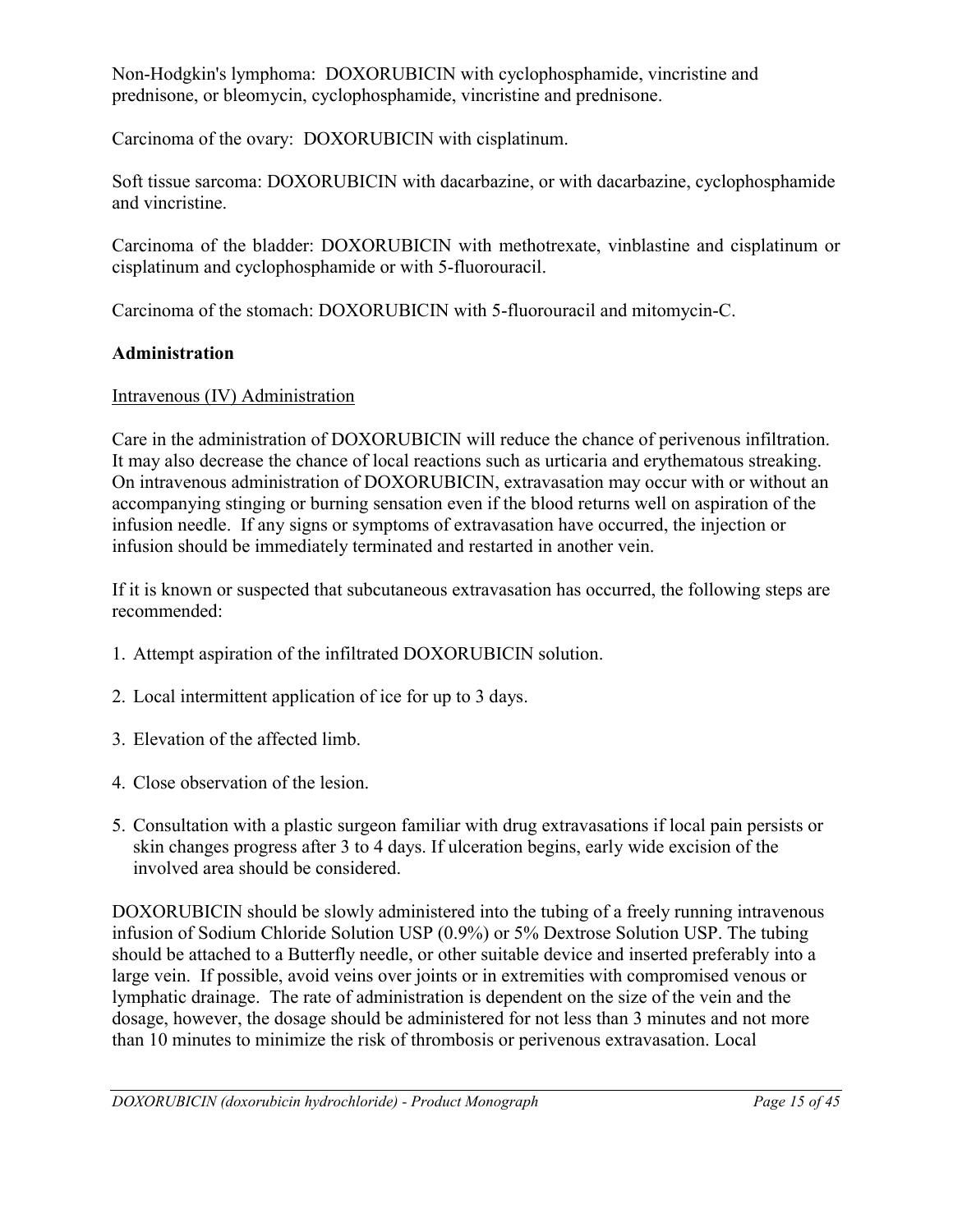erythematous streaking along the vein as well as facial flushing may be indicative of too rapid administration. A direct push injection is not recommended due to the risk of extravasation, which may occur even in the presence of adequate blood return upon needle aspiration (see **WARNINGS AND PRECAUTIONS**).

Unless specific compatibility data are available, the mixing of DOXORUBICIN solutions with other drugs is not recommended. Precipitation occurs with 5-fluorouracil and heparin.

## Intravesical Administration

Doxorubicin should be instilled using a catheter and retained intravesically for 1 to 2 hours. Care should be taken to ensure that the tip of the catheter is in the bladder cavity before instilling the DOXORUBICIN solution. During instillation, the patient should be rotated to ensure that the vesical mucosa of the pelvis receives the most extensive contact with the solution. To avoid dilution with urine, the patient should be instructed not to drink any fluid in the 12 hours prior to instillation. The patient should be instructed to void at the end of the instillation.

## <span id="page-15-1"></span>**OVERDOSAGE**

Acute overdosage with DOXORUBICIN (doxorubicin hydrochloride) enhances the toxic effects of mucositis, leukopenia and thrombocytopenia. Treatment of acute overdosage consists of treatment of the severely myelosuppressed patient with hospitalization, antibiotics, platelet and granulocyte transfusions and symptomatic treatment of mucositis.

Chronic overdosage with cumulative doses exceeding  $550 \text{ mg/m}^2$  increases the risk of cardiomyopathy and resultant congestive heart failure. Treatment consists of vigorous management of congestive heart failure with digitalis preparations and diuretics. The use of peripheral vasodilators has been recommended.

For management of a suspected drug overdose, contact your regional Poison Control Centre.

# <span id="page-15-0"></span>**ACTION AND CLINICAL PHARMACOLOGY**

### **Mechanism of Action**

Though not completely elucidated, the mechanism of action of doxorubicin is related to its ability to bind to DNA and inhibit nucleic acid synthesis.

### **Pharmacodynamics**

Cell culture studies have demonstrated rapid cell penetration and perinucleolar chromatin binding, rapid inhibition of mitotic activity and nucleic acid synthesis, mutagenesis and chromosomal aberrations. Animal studies have shown activity in a wide spectrum of experimental tumors, immunosuppression, carcinogenic properties in rodents, induction of a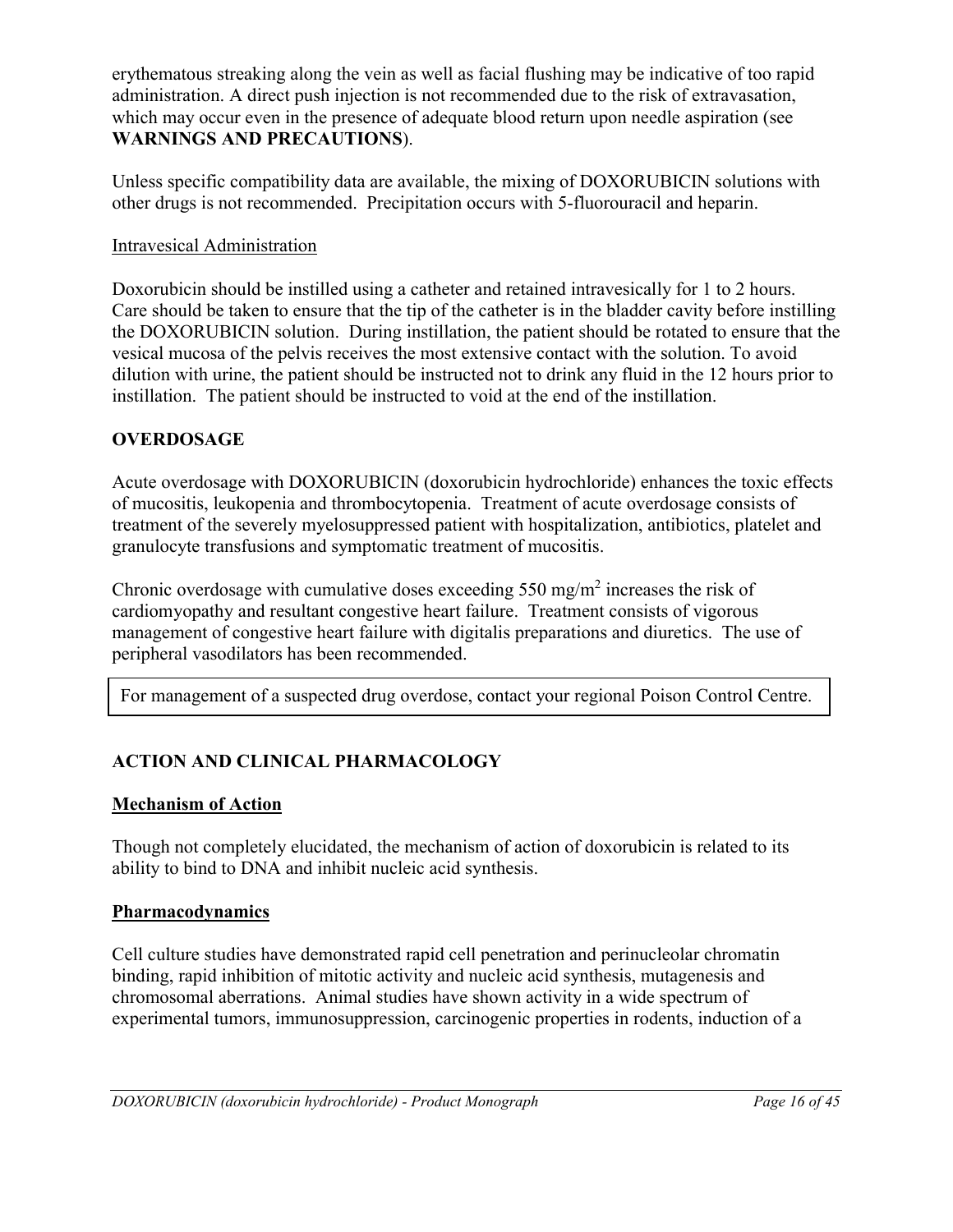variety of toxic effects, including delayed and progressive cardiac toxicity, myelosuppression in all species and atrophy of testes in rats and dogs.

## **Pharmacokinetics**

Pharmacokinetic studies show that the intravenous administration of normal or radiolabelled DOXORUBICIN (doxorubicin hydrochloride) for injection is followed by rapid plasma clearance and significant tissue binding. Urinary excretion, as determined by fluorimetric methods, accounts for approximately 4-5% of the administered dose in 5 days. Biliary excretion represents the major excretion route, 40-50% of the administered dose being recovered in the bile or the feces in 7 days. Impairment of liver function results in slower excretion, and, consequently, increased retention and accumulation in plasma and tissues. Doxorubicin does not cross the blood brain barrier.

## <span id="page-16-1"></span>**STORAGE AND STABILITY**

Store under refrigeration (2-8°C), protect from light and retain in carton until time of use. Discard unused solution.

Storage of the solution for injection at refrigerated conditions can result in the formation of a gelled product. This gelled product will likely return to a slightly viscous to a mobile solution after 2 hours to a maximum of 4 hours equilibration at controlled room temperature (15-25°C)

Dispensing from the Pharmacy Bulk Vial should be completed within 8 hours of initial entry because of the potential for microbial contamination. The contents of the syringes filled from the Pharmacy Bulk Vial should be used within 24 hours at room temperature or 48 hours when refrigerated from the time of the initial entry into the Pharmacy Bulk Vial.

# <span id="page-16-0"></span>**SPECIAL HANDLING INSTRUCTIONS**

### **Preparation and Handling**

- 1. Personnel should be trained in good techniques for reconstitution and handling. Pregnant staff should be excluded from working with this drug.
- 2. Preparation of antineoplastic solutions should be done in a vertical laminar flow hood (Biological Safety Cabinet - Class II). The work surface should be protected by disposable, plastic-backed absorbent paper.
- 3. Personnel handling DOXORUBICIN (doxorubicin hydrochloride) solutions should wear PVC gloves, safety glasses and protective clothing such as disposable gowns and masks. If DOXORUBICIN contacts the skin or mucosa, the area should be washed with soap and water or sodium bicarbonate immediately. Do not abrade the skin by using a scrub brush and always wash hands after removing gloves.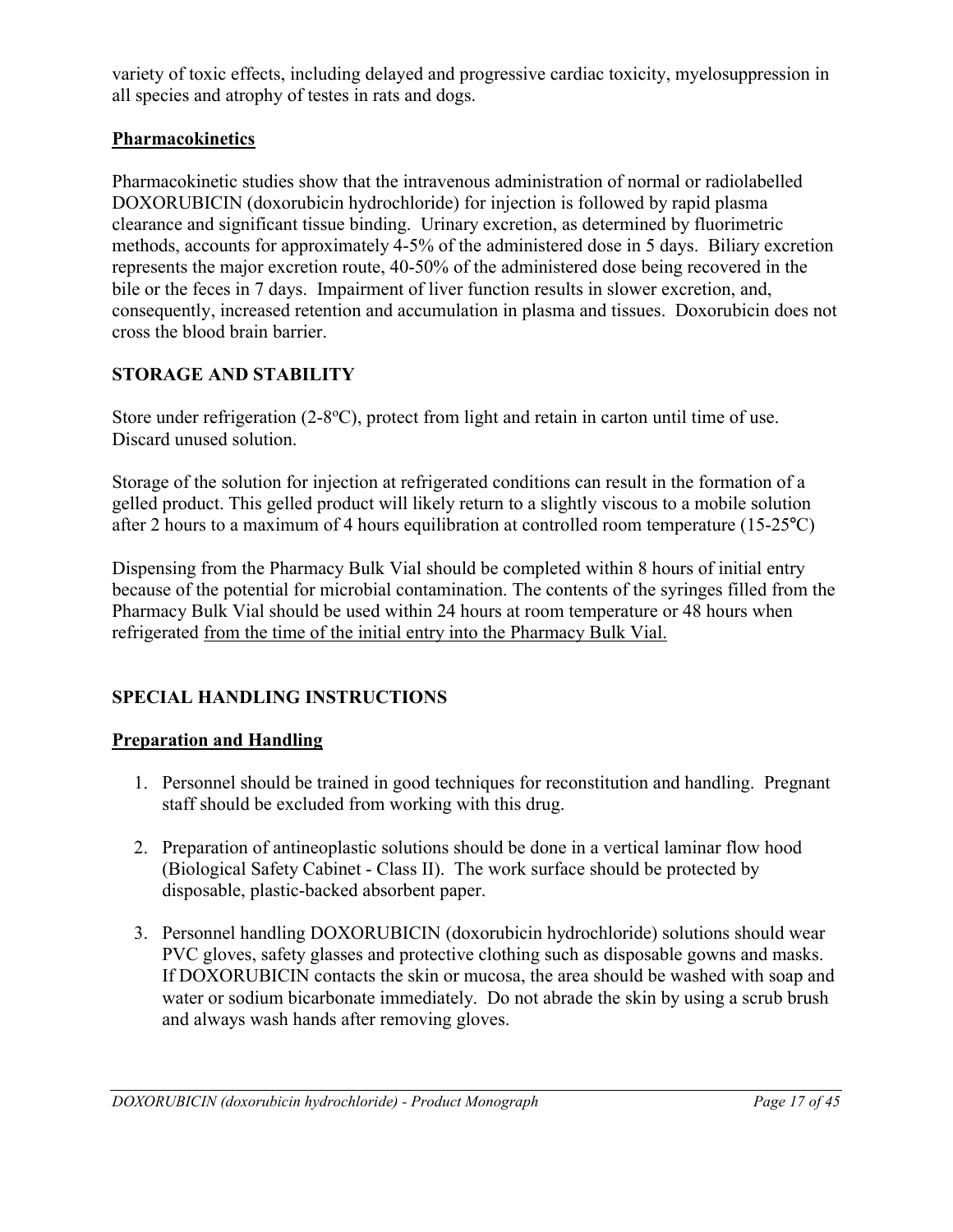- 4. In case of contact with the eye(s), hold back the eyelid of the affected eye(s) and flush with copious amounts of water for at least 15 minutes; proceed to a physician for medical evaluation.
- 5. Personnel regularly involved in the preparation and handling of antineoplastics should have blood examinations on a regular basis.
- 6. Directions for Dispensing from Pharmacy Bulk Vial The use of Pharmacy Bulk Vials is restricted to hospitals with a recognized intravenous admixture program. The Pharmacy Bulk Vial is intended for single puncture, multiple dispensing and for intravenous use only.

Entry into the vial must be made with a suitable, sterile transfer or dispensing device. Multiple use of a syringe with needle is not recommended since it may cause leakage as well as increasing the potential for microbial and particulate contamination.

In a suitable work area such as a laminar flow hood, swab the vial stopper with an antiseptic solution. Insert the device into the vial. Withdraw contents of the vial into sterile syringes using strict aseptic techniques. Dispensing from the Pharmacy Bulk Vial should be completed within 8 hours of the initial entry because of the potential for microbial contamination. Discard any unused portion. The contents of the syringes filled from the Pharmacy Bulk Vial should be used within 24 hours at room temperature or 48 hours when refrigerated from the time of the initial entry into the Pharmacy Bulk Vial.

## **Disposal**

- 1. Avoid contact with skin and inhalation of airborne particles by use of PVC gloves and disposable gowns and masks.
- 2. All needles, syringes, vials and other materials which have come in contact with doxorubicin should be segregated in plastic bags, sealed, and marked as hazardous waste. Incinerate at 1000°C or higher. Sealed containers may explode if a tight seal exists.
- 3. If incineration is not available, DOXORUBICIN may be detoxified by adding sodium hypochlorite solution (household bleach) to the vial, in sufficient quantity to decolorize the doxorubicin, care being taken to vent the vial to avoid a pressure build-up of the chlorine gas which is generated. Dispose of detoxified vials in a safe manner.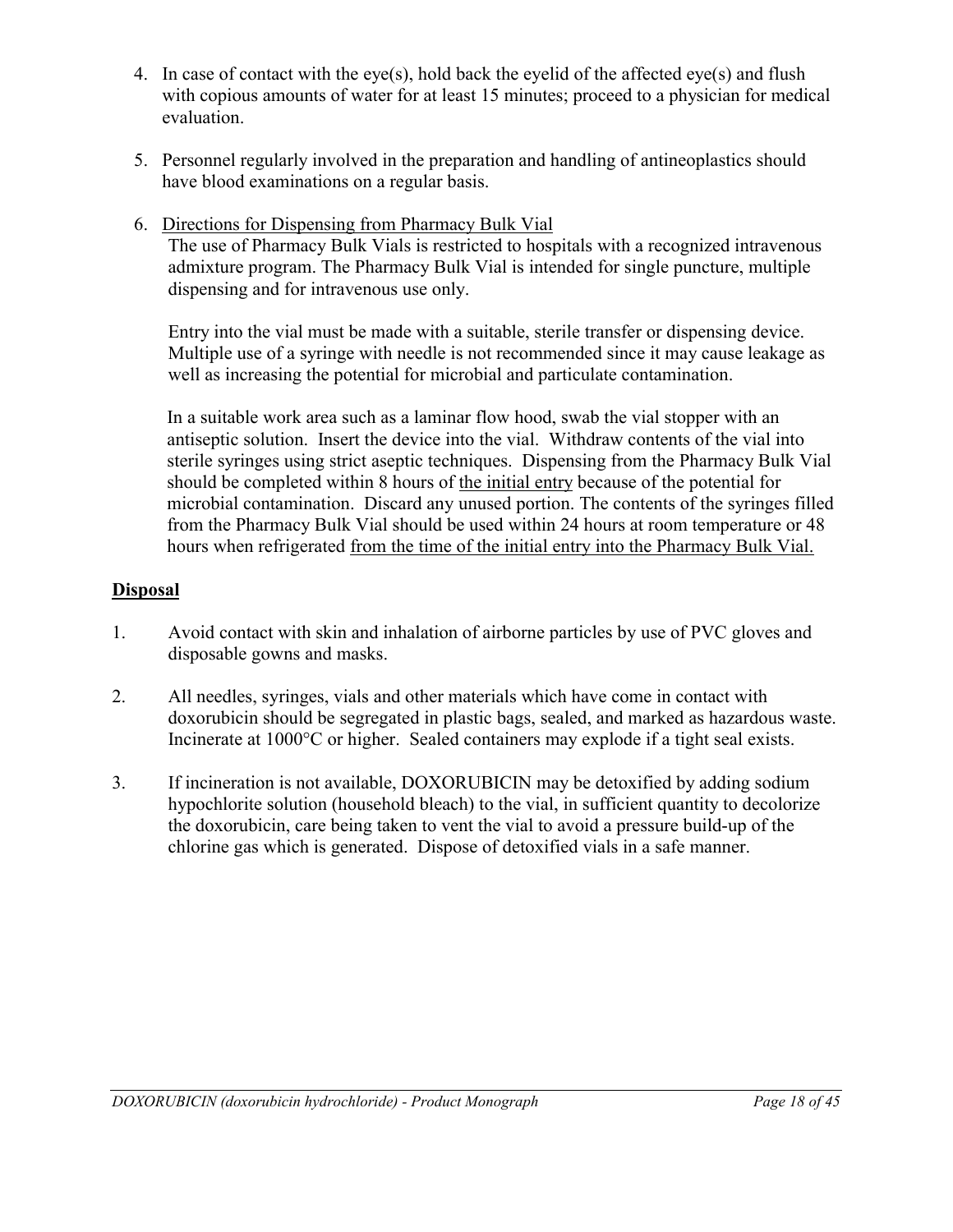## **Needles, Syringes, Disposable and Non-disposable Equipment:**

Rinse equipment with an appropriate quantity of sodium hypochlorite solution. Discard the solution and disposable equipment in a safe manner. Thoroughly wash non-disposable equipment in soap and water.

### **Spillage/Contamination:**

Wear gloves, mask, protective clothing. Treat spilled powder or liquid with dilute sodium hypochlorite solution (1% available chlorine). Carefully absorb solution with gauze pads or towels, wash area with water and absorb with gauze or towels again and place in polyethylene bag; seal, double bag and mark as hazardous waste. Dispose of waste by incineration or by other methods approved for hazardous materials. Personnel involved in clean-up should wash with soap and water.

# <span id="page-18-0"></span>**DOSAGE FORMS, COMPOSITION AND PACKAGING**

DOXORUBICIN (doxorubicin hydrochloride injection) is a sterile, isotonic, non-preserved solution, containing sodium chloride. The pH of the solution is adjusted by hydrochloric acid to a range of 2.5-3.5. It is supplied in glass or polypropylene vials as a 2 mg/mL sterile, isotonic, nonpreserved solution.

| 10 mg (5mL) Glass Vials or Polypropylene Vials (supplied in a single vial per carton) |
|---------------------------------------------------------------------------------------|
| Each vial contains 10 mg of Doxorubicin Hydrochloride USP,                            |
| 45 mg of Sodium Chloride USP, Water for Injection USP and                             |
| Hydrochloric Acid USP for pH adjustment.                                              |
|                                                                                       |

50 mg (25mL) Glass Vials or Polypropylene Vials (supplied in a single vial per carton) Each vial contains 50 mg of Doxorubicin Hydrochloride USP, 225 mg of Sodium Chloride USP, Water for Injection USP and Hydrochloric Acid USP for pH adjustment.

NOTE: THE USE OF PHARMACY BULK VIALS IS RESTRICTED TO HOSPITALS WITH A RECOGNIZED INTRAVENOUS ADMIXTURE PROGRAM. THE PHARMACY BULK VIAL IS INTENDED FOR SINGLE PUNCTURE, MULTIPLE DISPENSING AND FOR INTRAVENOUS USE ONLY.

### Incompatibility:

Unless specific compatibility data are available, DOXORUBICIN should not be mixed with other drugs. Contact with alkaline solutions should be avoided since this can lead to hydrolysis of doxorubicin. Doxorubicin should not be mixed with heparin due to chemical incompatibility that may lead to precipitation. Precipitation also occurs with 5-fluorouracil.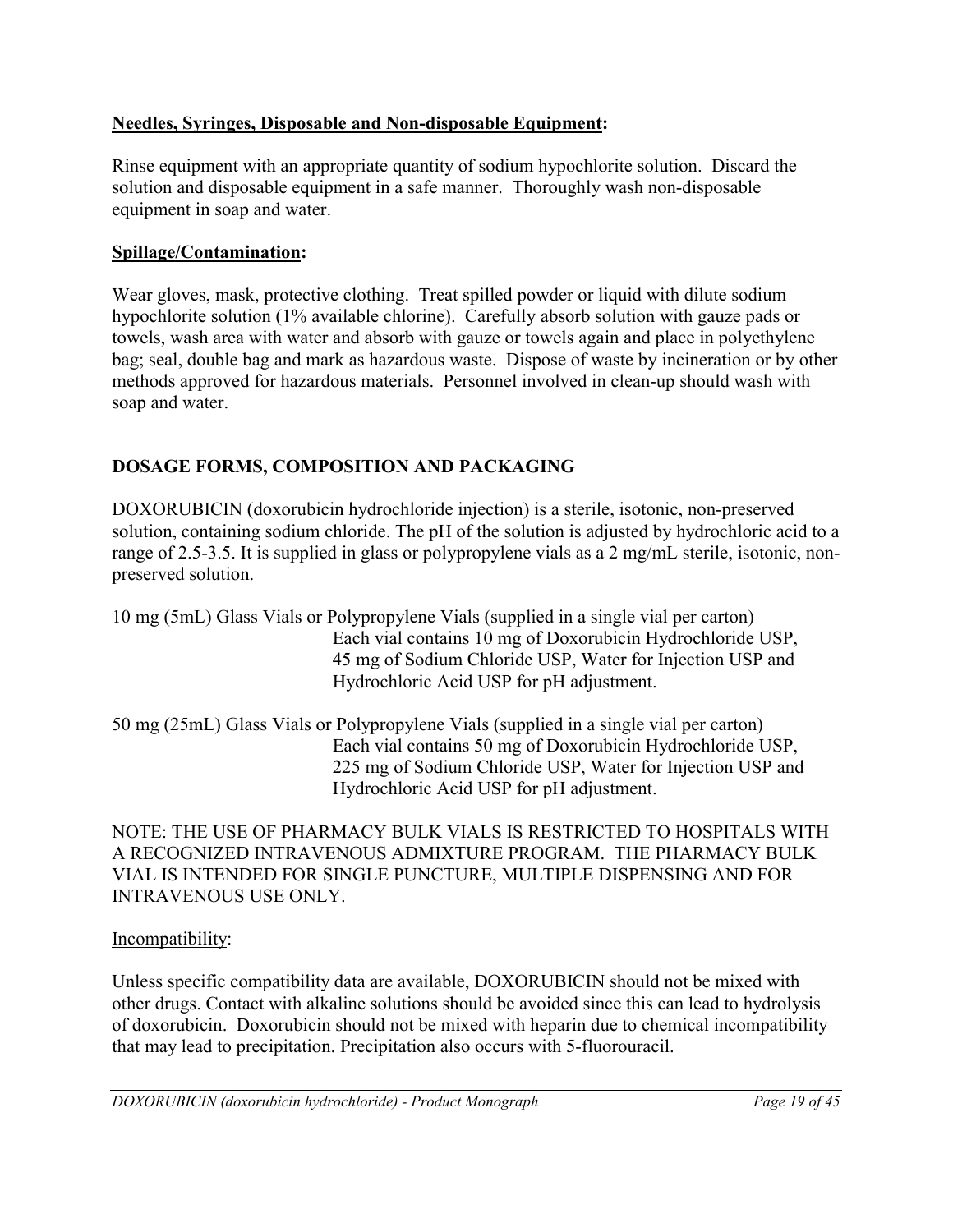### **PART II: SCIENTIFIC INFORMATION**

### <span id="page-19-2"></span><span id="page-19-1"></span>**PHARMACEUTICAL INFORMATION**

#### **Drug Substance**

| Proper name:   | Doxorubicin Hydrochloride                                                                                                                                                                          |
|----------------|----------------------------------------------------------------------------------------------------------------------------------------------------------------------------------------------------|
| Chemical name: | $(8S:10S)$ -10 $[(3-amino-2,3,6-trideoxy-□\alpha-L-lyxo-$<br>hexopyranosyl) $oxy$ ]-8-glycoloyl-7,8,9,10-tetrahydro-6,8,11-<br>trihydroxy-1-methoxy-5,12-naphthacenedione<br>hydrochloride (USAN). |

Molecular formula and molecular mass:  $C_{27}H_{29}NO_{11}.HCl$ ; 579.98

Structural formula:



Physicochemical properties: Doxorubicin hydrochloride is the hydrochloric acid salt of a glycoside antibiotic produced by *S. peucetius var. caesius*. It is a red-orange, almost odourless, hygroscopic powder, m.p. 205°C (dec.),  $[\alpha]_D^{20} + 248$ °(c = 0.1 methanol), and soluble in water and dilute alcohols.

## <span id="page-19-0"></span>**CLINICAL TRIALS**

Clinical studies have shown a wide spectrum of antitumor activity in solid tumor and hematologic malignancies in adults and children when used as a single cytotoxic agent or in polydrug regimens. The most important therapeutic results achieved with DOXORUBICIN (doxorubicin hydrochloride) in the treatment of various malignancies are briefly summarized below:

Complete remission rates (CR), have been reported with doxorubicin when administered as single cytotoxic agent: 38% in sarcomas, about 40% in endometrial cancer, only poor results (15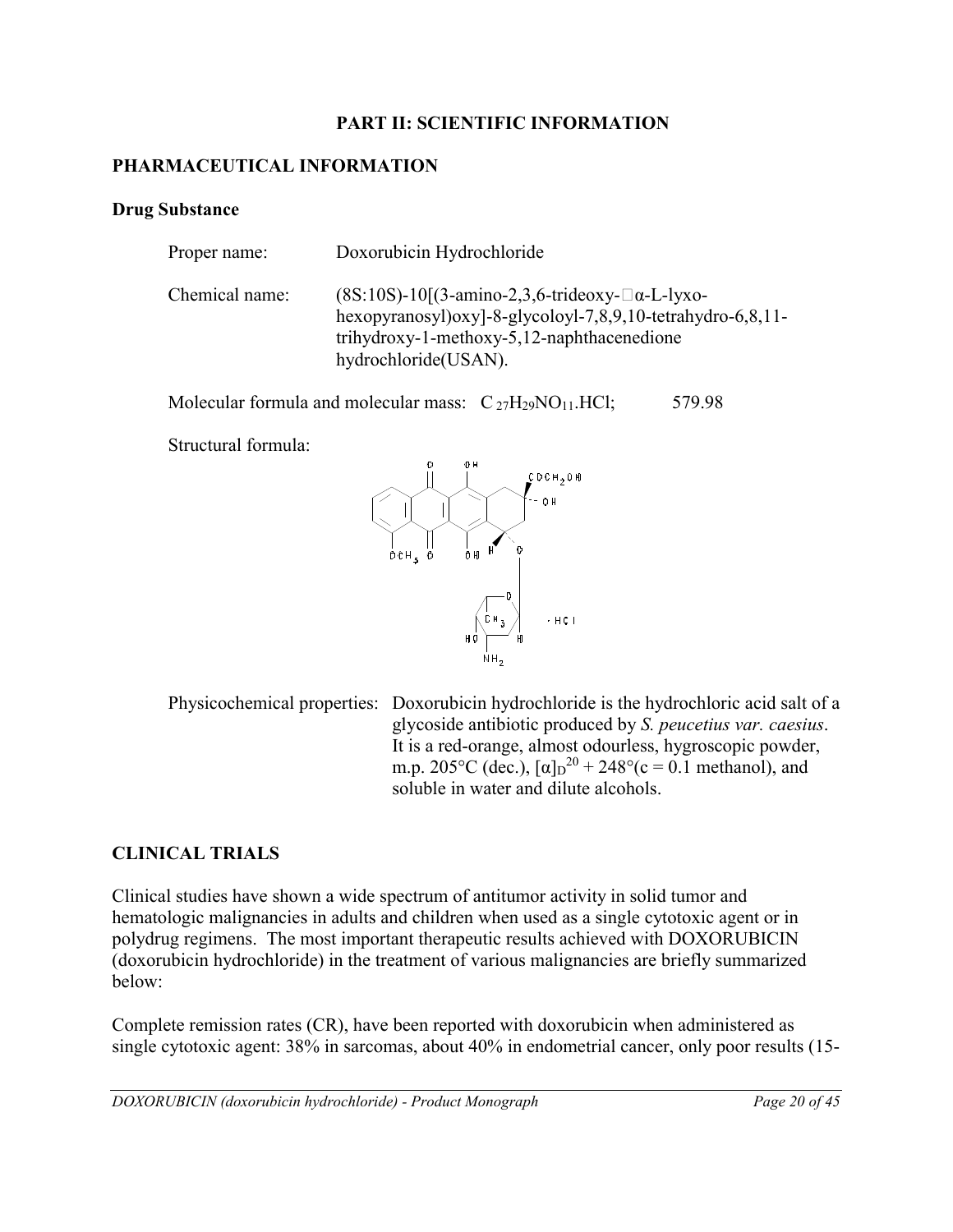20%) in lung cancer depending on cell type, 5-8% in oesophageal cancer, 22-25% in cancer of the stomach, 25% in hepatocellular carcinoma, less than 5% in colo-rectal cancer and 8-10% in cancer of the pancreas. In thyroid carcinomas, doxorubicin alone gives an overall objective response rate of approximately 30%, in squamous cancers of the head and neck an overall response rate of about 20%.

In general, DOXORUBICIN gave higher CR and objective response rates in anthracyclinesensitive carcinomas when used in combination with other antitumor agents such as cyclophosphamide, corticosteroids (prednisone and dexamethasone), bleomycin, vinblastine, dacarbazine, methotrexate, vincristine, fluorouracil, platinum, etoposide, taxanes, actinomycin d, nitrosoures derivatives, mitomycin C and hydroxyurae.

DOXORUBICIN-containing regimen have drastically improved the CR rate up to about 75% in Hodgkin's disease, 60-82% in acute myeloblastic leukemia, and 70-80% in breast cancer.

To minimize cardiac toxicity of DOXORUBICIN, it is reported that equal low-dose  $(20 \text{ mg/m}^2)$ weekly therapy is less cardiotoxic than high-dose  $(60-75 \text{ mg/m}^2)$  therapy given every 3 weeks. These findings have also been confirmed when DOXORUBICIN is given in combination with other drugs. The total dose of DOXORUBICIN administered to a patient should take into account: prior therapy with related compounds such as epirubicin and daunorubicin or anthracene derivatives; and/or radiotherapy to the mediastinal area. Most important, it is recommended not to exceed a maximum cumulative dose of 550 mg/m<sup>2</sup> of DOXORUBICIN, with close monitoring of cardiac function in patients receiving a cumulative dose greater than 450 mg/m<sup>2</sup> (see **WARNINGS AND PRECAUTIONS**, **Monitoring and Laboratory Tests**).

# <span id="page-20-0"></span>**DETAILED PHARMACOLOGY**

Doxorubicin, when administered IV, is rapidly cleared from the plasma of rodents, with concentration of the drug being seen in the liver, spleen, kidney, lung and heart. Drug excretion is prolonged and occurs predominantly via the liver.

In man, doxorubicin has also been shown to have a rapid plasma clearance and a large volume of distribution that suggests an extensive drug distribution into the tissues. Urinary excretion is minimal, with only 5% of the drug excreted during the first 5 days as measured by fluorimetric methods, suggesting prolonged tissue binding. After an injection of 1.5 mg/kg of tritiumlabelled doxorubicin, approximately 50% of the administered radioactivity was detected in the feces in 7 days, while in patients with impaired liver function, the fecal excretion accounted for only 20%. Doxorubicin is metabolized predominantly by the liver to adriamycinol and several aglycone derivatives; approximately half of the drug excreted in bile was unchanged doxorubicin and 30% conjugates. Biliary excretion of doxorubicin was measured in 1 patient. A total of 40% of the administered dose was recovered as fluorescent material in the bile over a 1-week period.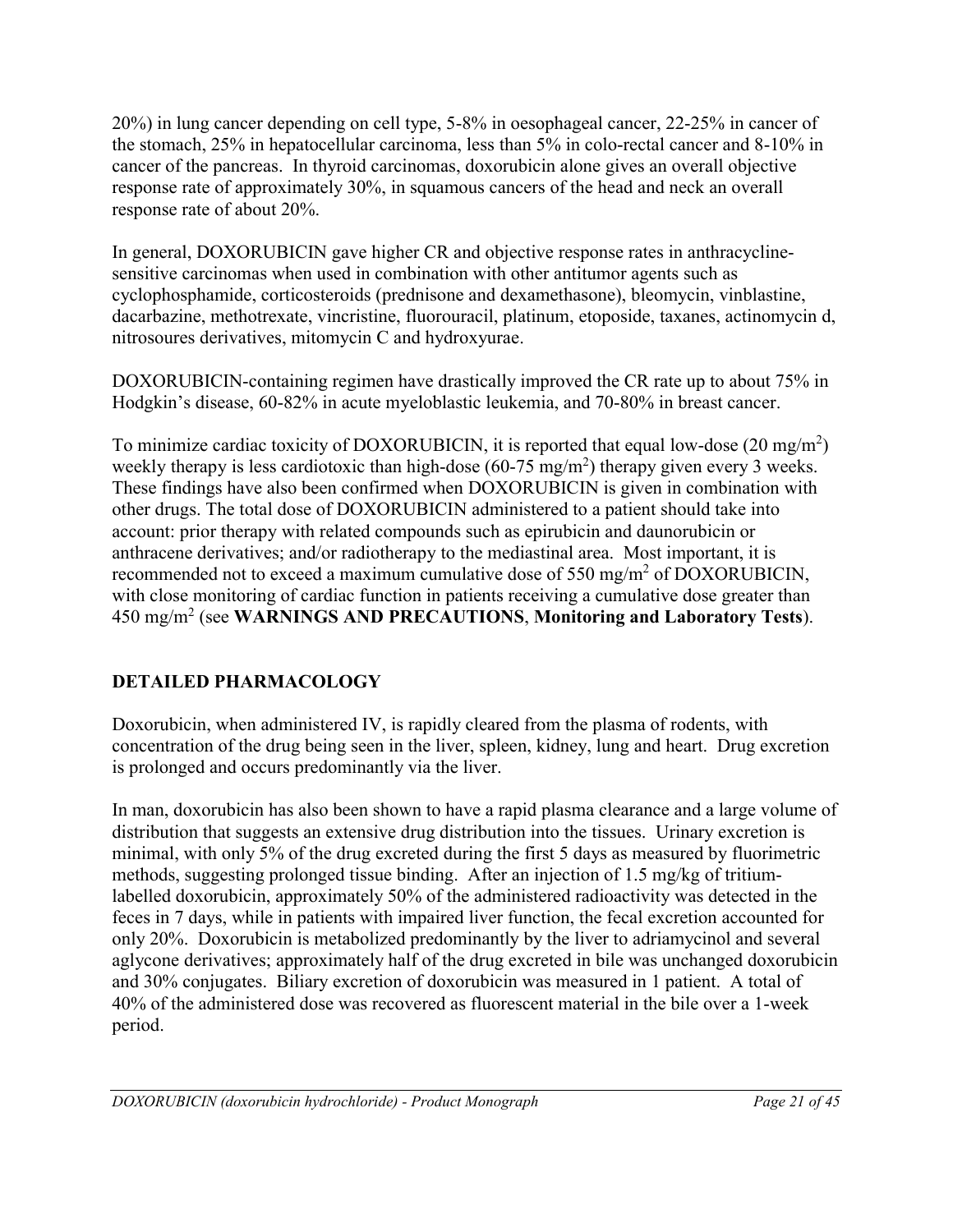The predominant fluorescent material in both urine and bile was doxorubicin followed by adriamycinol. Pharmacokinetic studies in patients with hepatic dysfunction show significant and prolonged plasma levels of doxorubicin metabolites associated with exaggerated clinical cytotoxicity. These observations are the basis of a requirement for dose de-escalation in patients with impaired hepatic function.

Neither doxorubicin nor any of its fluorescent metabolites were detectable in human cerebrospinal fluid obtained at varying intervals after drug administration in a variety of patients, including some with meningeal leukemia and cerebral metastasis, situations in which the blood brain barrier might be expected to be altered.

# <span id="page-21-0"></span>**TOXICOLOGY**

The acute toxicity of doxorubicin in Swiss mice varies greatly according to the route of administration. The LD<sub>50</sub> is 8.5 mg/kg by the intra-peritoneal route, 21.1 mg/kg by the intravenous route, and greater than 750 mg/kg by the oral route.

Chronic toxicity was studied in the rabbit and in the dog. Doxorubicin when administered IV for three months at a daily dose of 0.125 mg/kg of body weight did not cause mortality or any measurable morphologic and functional changes in either species. At a dose of 0.25 mg/kg/day a few lesions were observed in the rabbit and more serious lesions in the dog, where the mortality rate reached 30%. The 0.5 mg/kg/day dose produced death in 40% of the treated rabbits within 2 months, and in 100% of the treated dogs within 10 days. Organs affected were gastrointestinal mucosa, hemopoietic tissues, and testes in both species, kidneys in the rabbit and skin (alopecia and melanosis) in the dog.

# Teratology

Doxorubicin, when administered intravenously to rats at doses of 0.8 mg/kg/day during the period of organogenesis, resulted in an increased incidence of fetal resorption and fetal skeletal and soft tissue malformations. Rats treated intraperitoneally with doses of 1 mg/kg/day or greater also demonstrated skeletal and soft tissue malformations. The intravenous administration of doxorubicin to rabbits at doses of 0.1 mg/kg/day interfered with implantation and caused fetal resorption and at doses of 0.6 mg/kg/day was abortifacient. In addition, high single doses of 2 or 4 mg/kg in rabbits were shown to block implantation when administered on Day 3 of pregnancy, to be embryotoxic when administered on Day 7 of pregnancy, and to be abortifacient when administered on Days 11, 15 or 20 of pregnancy.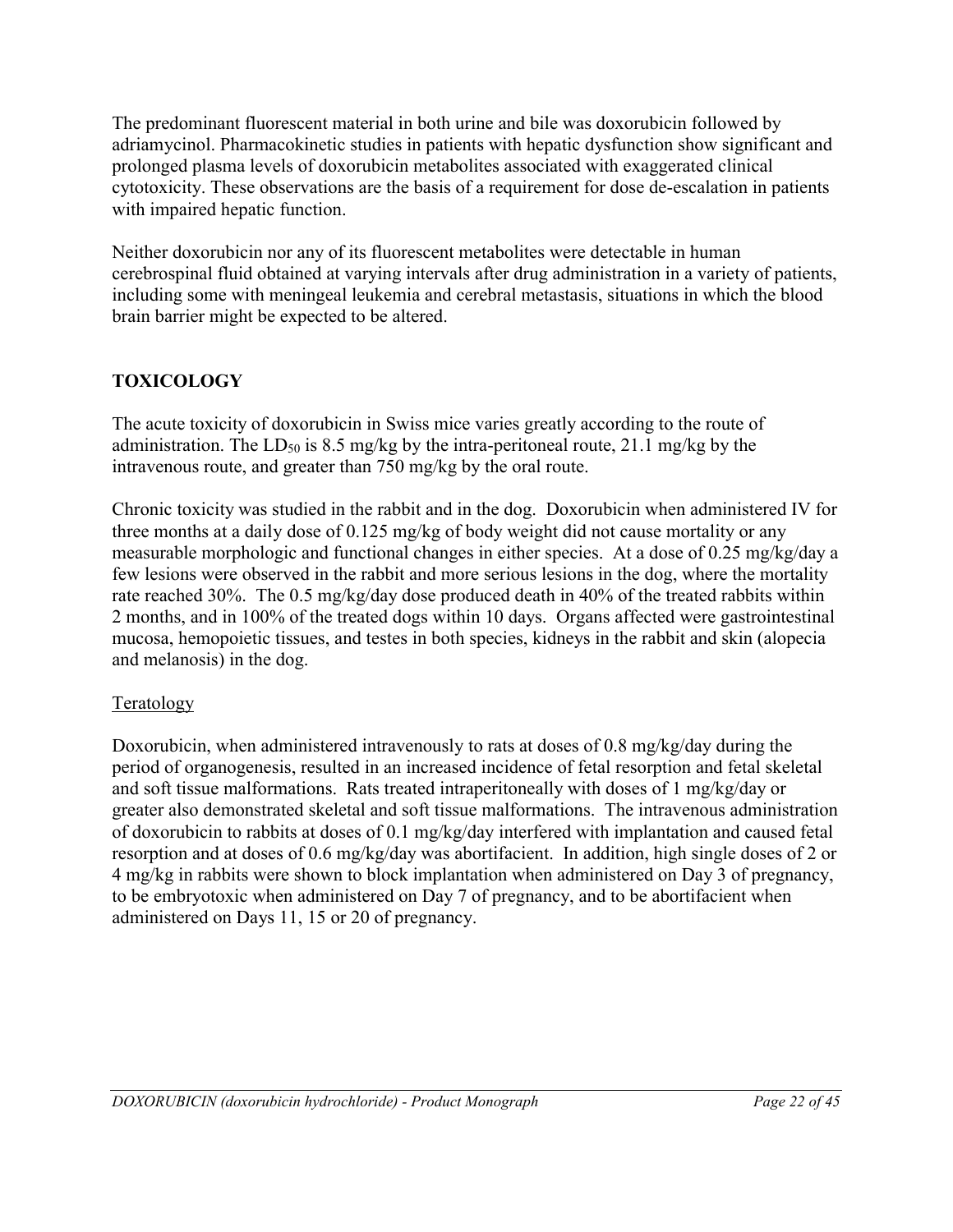## **Carcinogenicity**

Doxorubicin has been shown to be carcinogenic in the rat. The drug caused the appearance of breast fibroadenomas after a single IV dose of 8.0 mg/kg at an average of 33 weeks in 6 of 25 animals. Another animal developed a breast adenocarcinoma.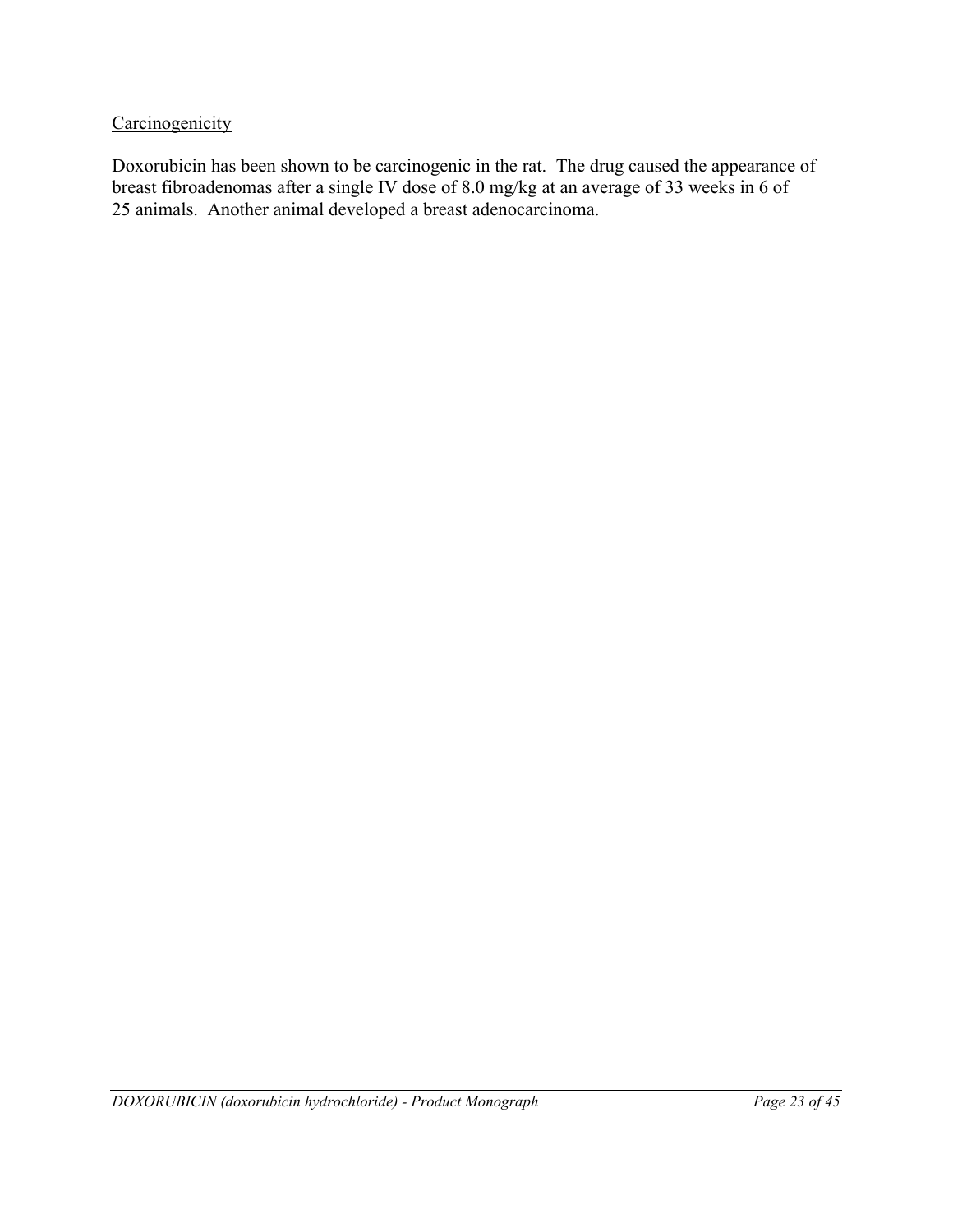### **General**

DOXORUBICIN was compared to the regular DOXORUBICIN lyophilized formulation administered IP in P388 leukemic mice and IV to Gross leukemic mice. No difference in activity or toxicity was noted between the 2 formulations.

In local tolerance studies conducted in mice, rats, rabbits, and dogs, either by the intravenous or intradermal routes, the lesions induced by the DOXORUBICIN formulation appeared to be similar to those obtained with the DOXORUBICIN lyophilized formulation. In other tests using DOXORUBICIN, there was no evidence of incompatibility with human blood, plasma or serum.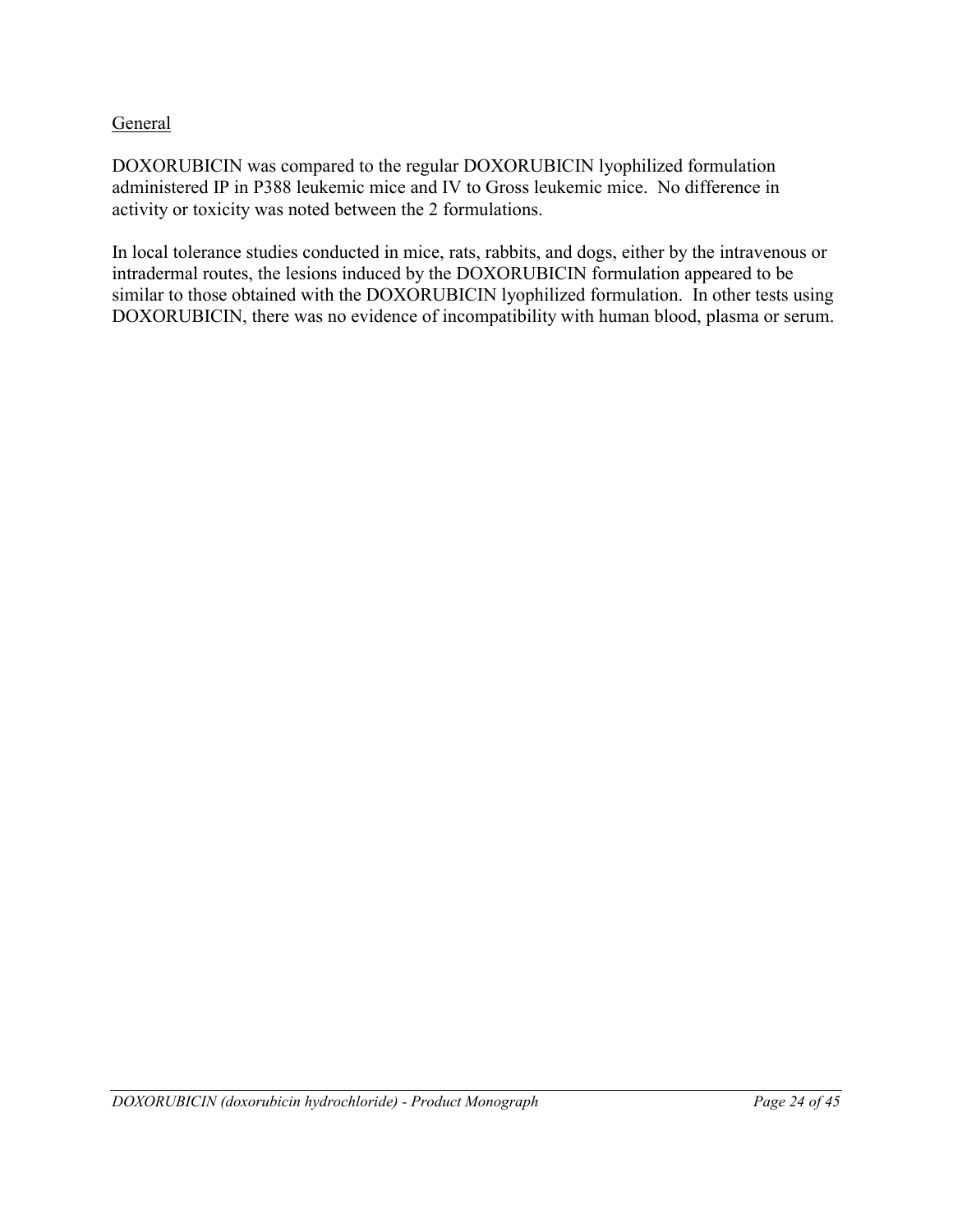#### <span id="page-24-0"></span>**REFERENCES**

- 1. Zunino, F., et al: Interaction of Daunomycin and its Derivatives with DNA. Biochim Biophys.Acta 277: 489-498, 1972.
- 2. Di Marco, A., et al: Interaction of Some Daunomycin Derivatives with Deoxribonucleic Acid and Their Biological Activity. Biochem. Pharmacol. 20(6):1323-1328, 1971.
- 3. Di Marco, A.: Interactions of Oncostatic Agents with Molecular Mechanisms Involved in Transformation and Proliferation. Eur. Assoc. Cancer Res. 2nd Meet. (Heidelberg, Oct. 2-5, 1973).
- 4. Silvestrini, R., et al: Biological Activity of Adriamycin in vitro. Tumori 56(3): 137-148, 1970. (It. Eng. summary).
- 5. Wang, J.J. et al: Comparative Biochemical Studies of Adriamycin and Daunomycin in Leukemic Cells. Cancer Res. 32:511-515, 1972.
- 6. Meriwether, W.D., and Bachur, N.R.: Inhibition of DNA and RNA Metabolism by Daunorubicin and Adriamycin in L1210 Mouse Leukemia. Cancer Res. 32:1137-1142, 1972.
- 7. Vig, B.K.; Chromosome Aberrations Induced in Human Leukocytes by the Antileukemic Antibiotic Adriamycin. Cancer Res. 31:32-38, 1971.
- 8. Duarte-Karim, M.: Affinity of Adriamycin to Phospholipids. A Possible Explanation for Cardiac Mitochondrial Lesions. Biochem. Biophys. Research Comm. 71:658-663, 1976.
- 9. Tritton, T.R. et al: Adriamycin: A Proposal on the Specificity of Drug Action. Biochem. Biophys. Research Comm. 84:802-808, 1978.
- 10. Handa, K. and Sato, S.: Generation of Free Radicals of Quinone Group Containing Anticancer Chemicals in NADPH Microsome System as Evidenced by Initiation of Sulfite Oxidation. Gann. 66:43-47, 1975.
- 11. Bachur, N.R., et al: Anthracycline Antibiotic Augmentation of Microsomal Electron Transport and Free Radical Formation. Mol. Pharmacol. 13:901-910, 1977.
- 12. Doroshow, J.H., et al: Doxorubicin Toxicity: The Interaction of Drug and Endogenous Defenses against Free Radical Attack. Clin. Res. 26:434A, 1978.
- 13. Myers, C.E. et al: Adriamycin: The Role of Lipid Peroxidation in Cardiac Toxicity and Tumour Response. Science 197:165-176, 1977.
- 14. Blum, R.H., and Carter, S.K.: Adriamycin: A New Anticancer Drug with Significant Clinical Activity. Ann. Intern. Med. 80:249-259, 1974.
- 15. Tan, C., et al: Adriamycin Alone and in Combination in the Treatment of Childhood Neoplastic Disease. In, Ghione M., et al (eds.): Ergebnisse der Adriamycin Therapie. Adriamycin Symposium Frankfurt/Main, 1974. Berlin: Springer-Verlag, pp. 71-82, 1975.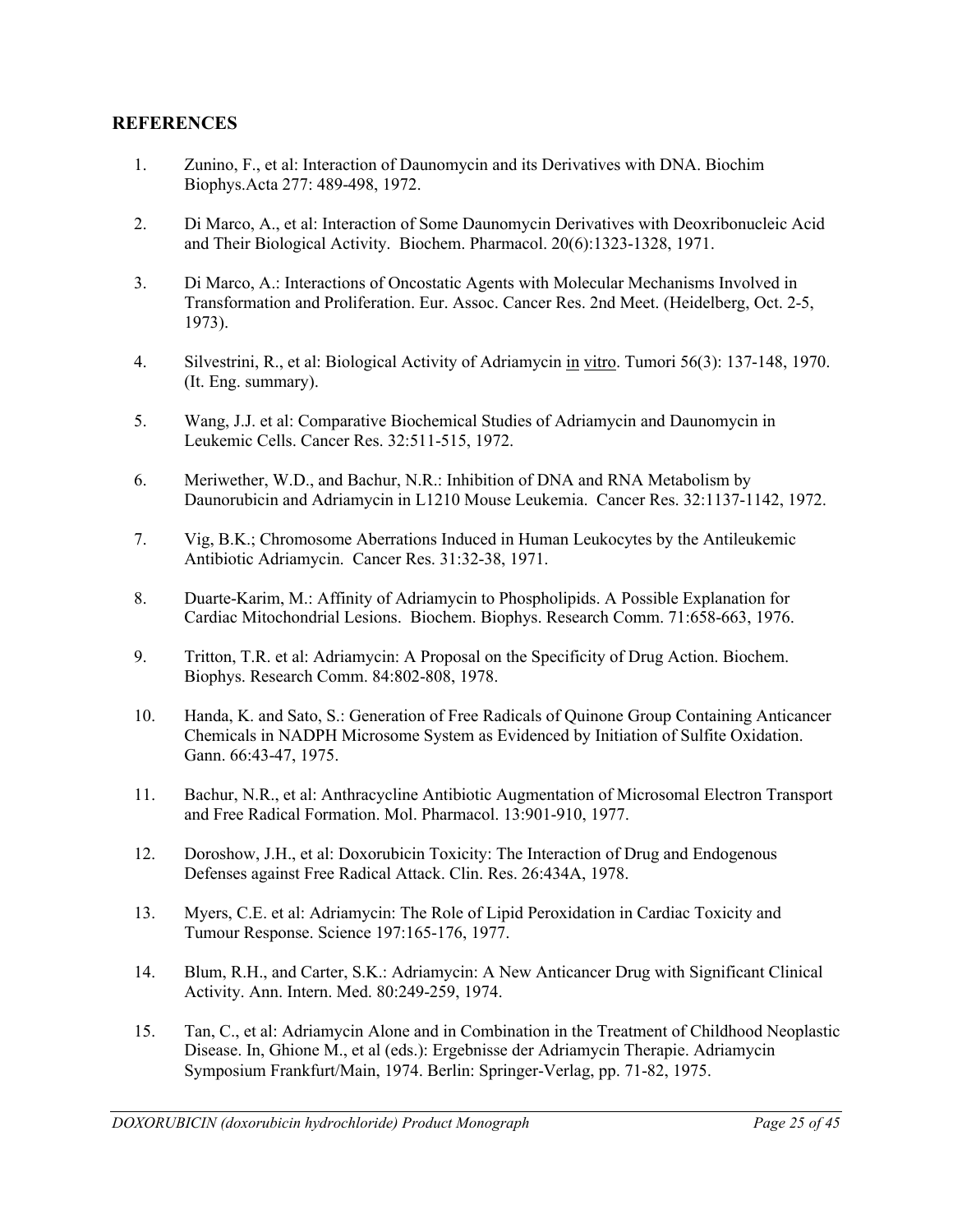- 16. Tan, C., et al: Adriamycin An Antitumour Antibiotic in the Treatment of Neoplastic Diseases. Cancer 32(1):9-19, 1973.
- 17. Bonadonna, G., et al: Clinical Trials with Adriamycin Results of Three Years Study. In, Carter, S.K., et al (eds): International Symposium on Adriamycin. New York: Springer-Verlag pp. 139-152, 1972.
- 18. Wang, J.J., et al: Therapeutic Effect and Toxicity of Adriamycin in Patients with Neoplastic Disease. Cancer 28(4):837-843, 1971.
- 19. Rozman, C., et al: Clinical Trials of Adriamycin. In, Carter, S.K., et al.(eds): International Symposium on Adriamycin. New York: Springer-Verlag, pp. 188-194, 1972.
- 20. Madon, E., et al: Adriamycin Use in Solid Tumours and in Lymphoblastic Leukemia of Children. In, Carter, S.K., et al. (eds): International Symposium on Adriamycin. New York: Springer-Verlag, pp. 234-235, 1972.
- 21. Middleman, E., et al: Clinical Trials with Adriamycin. Cancer 28(4): 844-850, 1971.
- 22. Frei, E., III, et al: Clinical Trials of Adriamycin. In, Carter, S.K., et al.(eds): International Symposium on Adriamycin. New York: Springer-Verlag, pp. 153-160, 1972.
- 23. Bonadonna, G., et al: Evaluation of Adriamycin Alone and in Combination in HumanNeoplasia. Int. Cong. Chemotherapy. Abstract 8 (Athens 8-14 Sep 1973). Vol. C (Abstr. B. VII-3).
- 24. O'Bryan, R.M., et al: Phase II Evaluation of Adriamycin in Human Neoplasia. Cancer 32:1-8, 1973.
- 25. Blum, R.H.: An Overview of Studies with Adriamycin in the United States. Cancer Chemotherapy. Rep. Pt. 3,6(2):247-251, Oct. 1975.
- 26. Fossati Bellani, F., et al: Adriamycin in Wilm's Tumour Previously treated with Chemotherapy. Eur. J. Cancer 11:593-595, 1975.
- 27. Benjamin, R.S., et al: Adriamycin Chemotherapy Efficacy, Safety and Pharmacologic Basis of an Intermittent Single High Dosage Schedule. Cancer 33(1):19-27, 1974.
- 28. Gottlieb, J.A.: Adriamycin: Activity in Solid Tumours. In, Ghione, M., et al. (eds): Ergebnisse der Adriamycin Therapie. Adriamycin Symposium. Frankfurt/Main 1974. Berlin: Springer-Verlag. pp. 95-102, 1975.
- 29. Benjamin, R.S., et al: Adriamycin: A New Effective Agent in the Therapy of Disseminated Sarcomas. Med. Ped. Oncology. 1:63-76, 1975.
- 30. Oldham, R.K., and Pomeroy, T.C.: Treatment of Ewing's Sarcoma with Adriamycin (NSC-123127). Cancer Chemother. Rep. 56:635-639, 1972.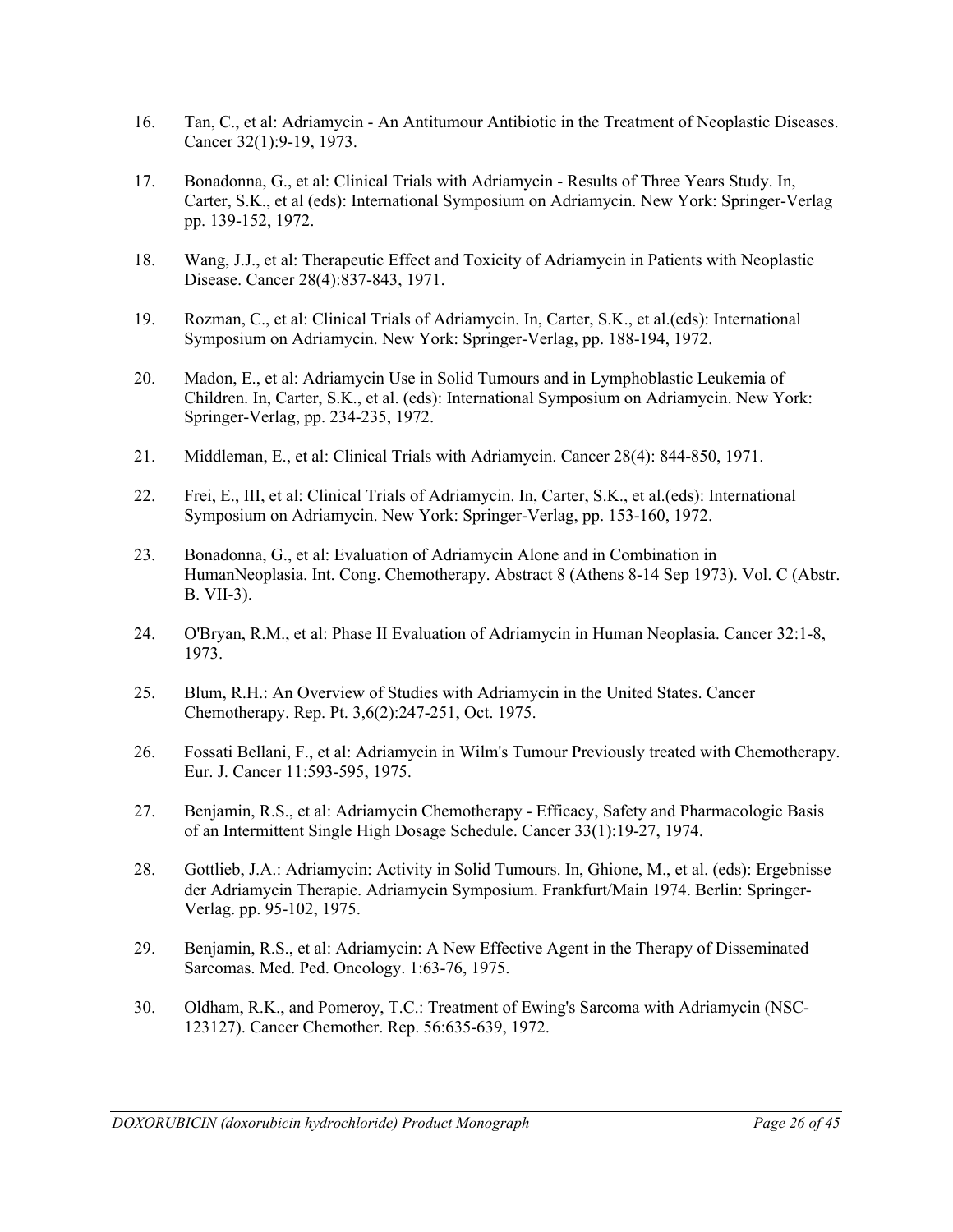- 31. Savlov, E.D., et al: Study of Adriamycin vs. Cycloleucine in Treatment of Sarcomas. Am. Soc. Clin. Oncol. Proc. 10th Annu. Meet. (Houston, Mar. 27-30, 1974), vol. 15, p. 169, 1974 (Abstr. 738).
- 32. Rosenbaum, C., et al: Treatment of Advanced Soft Tissue Sarcoma. Proc. Amer. Assoc. Cancer Res. 18:287, 1977.
- 33. Gottlieb, J.A., et al: Adriamycin (NSC 123127) Used Alone and in Combination for Soft Tissue and Bony Sarcomas. Cancer Chemother. Rep. Part 3, Vol. 6:271-282, 1975.
- 34. Cortes, E.P., et al: Amputation and Adriamycin in Primary Osteosarcoma: A 5-Year Report. Cancer Treat. Rep. 62: 271-277, 1978.
- 35. Fossati Bellani, F., et al: Adjuvant Treatment with Adriamycin in Primary Operable Osteosarcoma. Cancer Treat. Rep. 62:279-281, 1978.
- 36. Hoogstraten, B., and George, S.: Adriamycin and Combination Chemotherapy in Breast Cancer. Am. Assoc. Cancer Res. Proc. 65th Annu. Meet. (Houston, Mar. 27-30, 1974), Vol. 15, p.70, 1974 (Abstr. 279).
- 37. Gottlieb, J.A., et al: Superiority of Adriamycin over Oral Nitrosoureas in Patients with Advanced Breast Carcinoma. Cancer 33(3): 519-526, 1974.
- 38. Ahmann, D.I., et al: A Phase II Evaluation of Adriamycin (NSC-123127) as Treatment for Disseminated Breast Cancer. Am. Assoc. Cancer Res. Proc. 65th Annu. Meet. (Houston, Mar 27-30, 1974), Vol. 15, p.100, 1975. (Abstr. 397).
- 39. Rosner, K., et al: Randomized Study of Adriamycin (ADM) vs. Combined Therapy (FCP) vs. Adrenalectomy (ADX) in Breast Cancer. Am. Assoc. Cancer Res. Proc. 65th Annu. Meet. (Houston, Mar. 27-30, 1974). Vol. 15, p.63, 1974. (Abstr. 252).
- 40. Creech, R.H., et al: Low Versus High Dose Adriamycin Therapy of Metastatic Breast Cancer. Proc. Amer. Assoc. Cancer Res. 19:315, 1978.
- 41. Slavik, M.: Adriamycin Activity in Genitourinary and Gynecologic Malignancy. Cancer Chemother. Rep. Pt. 3,6(2):297-303, Oct. 1975.
- 42. Cortes, E.P., et al: Adriamycin in Advanced Bronchogenic Carcinoma. Cancer 34:518-525, 1974.
- 43. Praga, C.: Co-operative Clinical Study on Adriamycin in Advanced Lung Tumours. In, Carter, S.K., et al (eds): International Symposium on Adriamycin. New York: Springer-Verlag, pp. 173-179, 1972
- 44. Kenis, Y., et al: Results of a Clinical Trial with Intermittent Doses of Adriamycin in Lung Cancer. Eur. J. Cancer, 8:485-489, 1972.
- 45. Gottlieb, J.A., and Hill, C.S.: Chemotherapy of Thyroid Cancer with Adriamycin. N. Eng. J. Med. 290 4):193-197, 1974.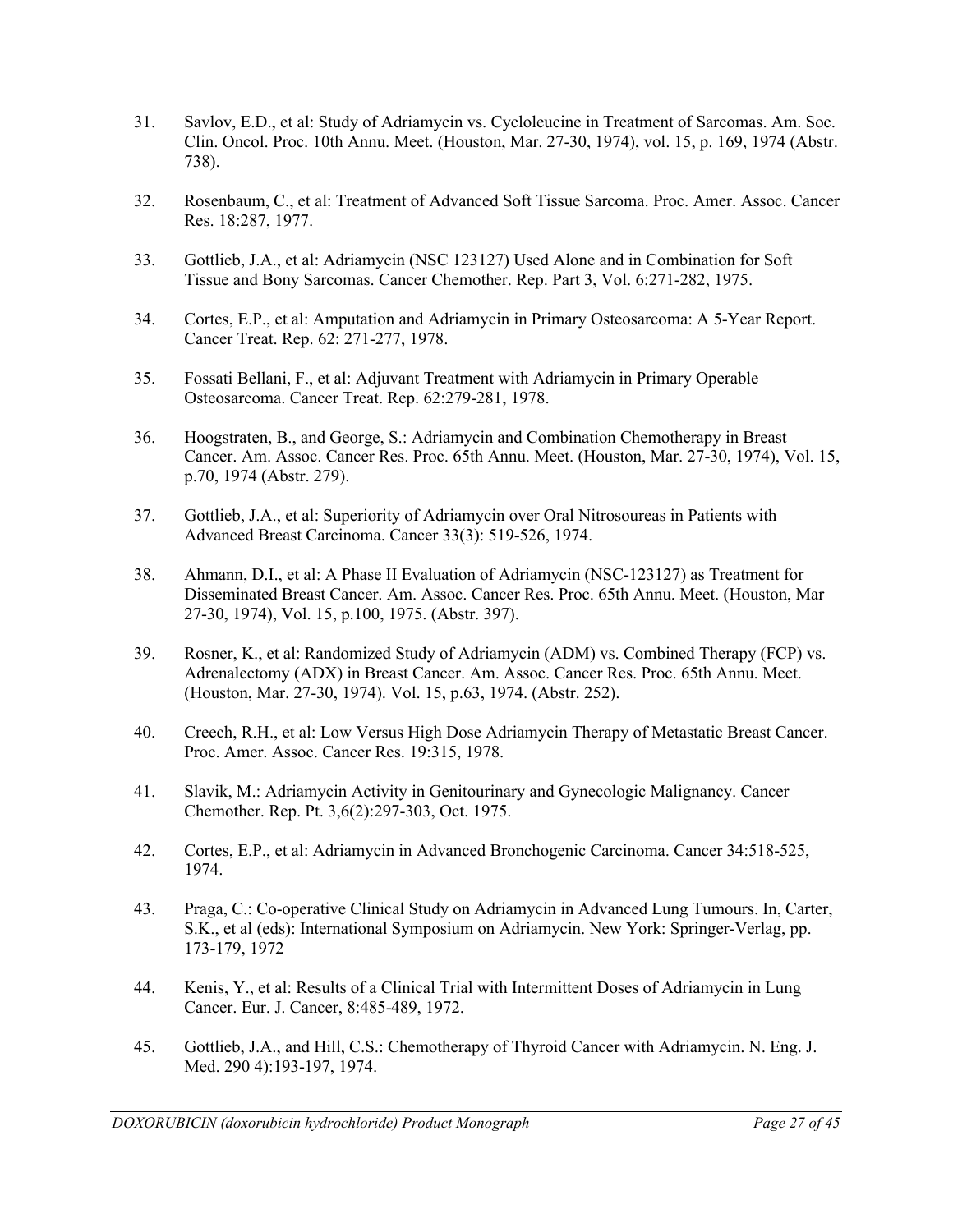- 46. Sokal, M. and Harmer, C.L.: Chemotherapy for Anaplastic Carcinoma of the Thyroid. Clin. Oncol. 4:3-10. 1978.
- 47. Moertel, C.C. and Lavin, P.T.:Phase II-III Chemotherapy Studies in Advanced Gastric Cancer. Cancer Treat. Rep. 63:1863-1869, 1979.
- 48. The Gastrointestinal Tumour Study Group: Phase II-III Chemotherapy Studies in Advanced Gastric Cancer. Cancer Treat. Rep. 63:1871-1876, 1979.
- 49. Moertel, C.G.: Clinical Management of Advanced Gastrointestinal Cancer. Cancer 36:675-682, 1975.
- 50. Sallan, S.E., et al: Intermittent Combination Chemotherapy with Adriamycin for Childhood Acute Lymphoblastic Leukemia: Clinical Results. Blood 51:425-433, 1978.
- 51. Rodriguez, V., et al: Combination 6-mecaptopurine-Adriamycin in Refractory Adult Acute Leukemia. Clin. Pharmacol. Ther. 18(4):462-466, 1975.
- 52. Priesler, H.D., et al: Adriamycin-Cytosine Arabinoside Therapy for Adult Acute Myelocytic Leukemia. Cancer Treat. Rep. 61:89-92, 1977.
- 53. Starling, K.A., et al: Adriamycin, Vincristine, and Prednisone for Remission Induction in Children with Acute Nonlymphocytic Leukemia (ANLL) Proc. Amer. Assoc. Cancer. Res. 21:442, 1980.
- 54. Preisler, H., et al: Treatment of Acute Myelocytic Leukemia: Effects of Early Intensive Consolidation. Proc. Amer. Assoc. Cancer REs. 18:443, 1980.
- 55. McCredie, K.B.: Current Concepts in Acute Leukemia. Post. Grad. Med. 61:221-224, 1977.
- 56. Elias, L., et al: Reinduction Therapy for Acute Leukemia with Adriamycin, Vincristine, and Prednisone: A Southwest Oncology Group Study. Cancer Treat. Rep. 63:1413-1415, 1979.
- 57. D'Angio, G.J., et al: Results of the Second National Wilm's Tumour Study (NWTS-2) Proc. Amer. Assoc. Cancer Res. 20:309, 1979.
- 58. Evans, A.E.,: Staging and Treatment of Neuroblastoma. Cancer 45:1799-1802, 1980.
- 59. Benjamin, R.S., et al: Advances in the Chemotherapy of Soft Tissue Sarcomas. Med. Clin. North Am. 61:1039-1043, 1977.
- 60. Antman, K., et al: Effective Adjuvant Chemotherapy for Localized Soft Tissue Sarcoma. Proc. Amer. Assoc. Cancer Res. 21:141, 1980.
- 61. Decker, D.A., et al: Preliminary Study of a Combination of Adriamycin, Bleomycin and Diammine dichloroplatinum in Advanced Cancer. Med. and Ped. Oncology 5:189-192, 1978.
- 62. Ultmann, J.E., et al: A "Broad Spectrum" Anticancer Agent Doxorubicin. Current Prescribing 8/28, pp. 68-72, 1978.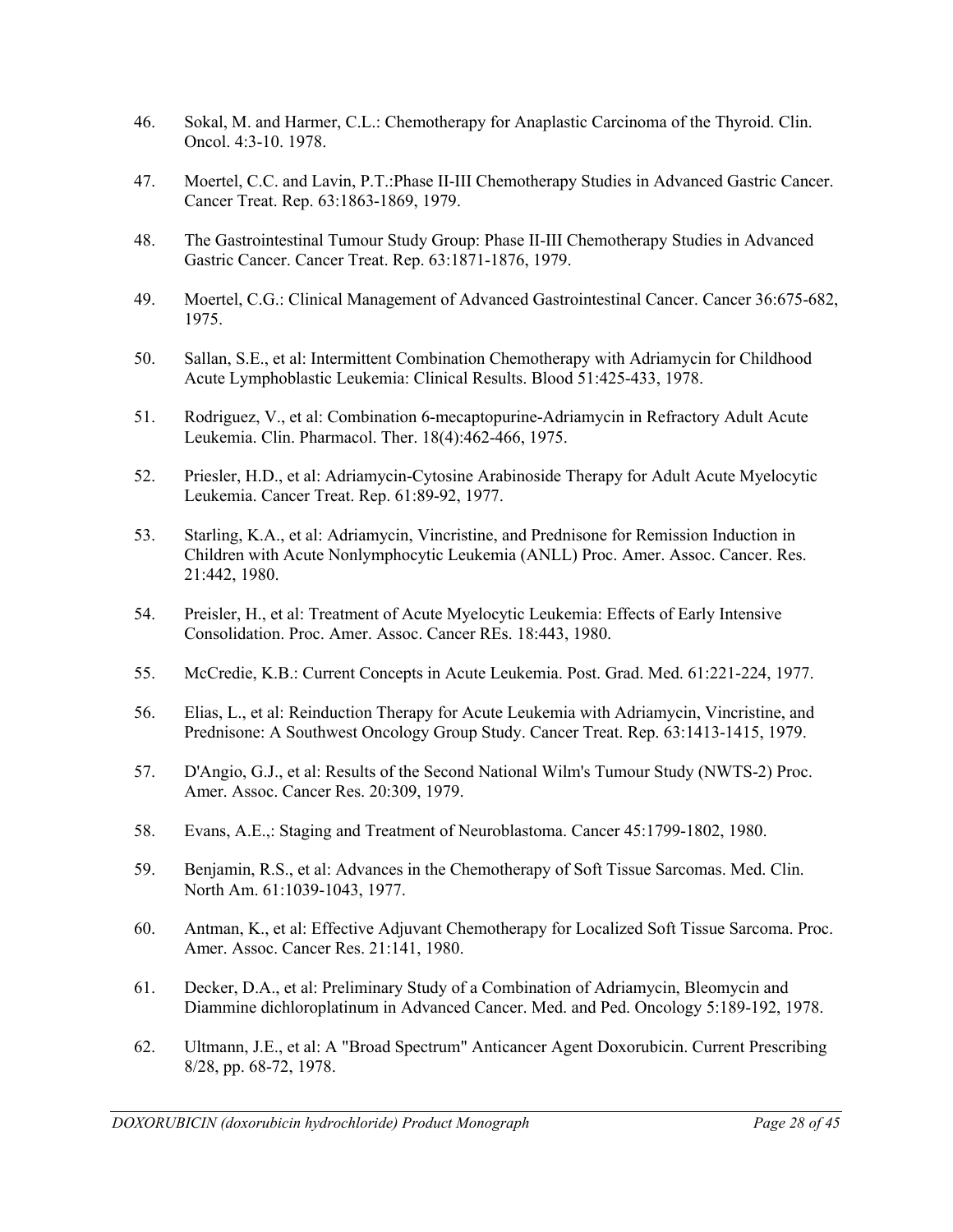- 63. Gasparini, M., et al: Sequential Adjuvant Combination Chemotherapy in Ewing's Sarcoma. Proc. Amer. Assoc. Cancer Res. 19-:363, 1978.
- 64. Sutow, W.W., et al: Multidrug Adjuvant Chemotherapy for Osteosarcoma: Interim Report of the Southwest Oncology Group Studies. Cancer Treat. Rep. 62:289-294, 1978.
- 65. Ettinger, L.J., et al: Adriamycin (ADR) and Cis-Diammine dichloroplatinum (DPP) as Adjuvant Therapy in Osteosarcoma of the Extremities. Proc. Amer. Assoc. Cancer Res. 21:392, 1980.
- 66. Marcove, R., et al: Limb Salvage Resection and Chemotherapy (CT): Improved Survival and Function for Osteogenic Sarcoma (OSA) of the Proximal Humerus. Proc. Amer. Assoc. Cancer Res. 21:402, 1980.
- 67. Eilber, F.B., et al: Limb Salvage for Osteosarcoma. Proc. Amer. Assoc. Cancer Res., 20:330, 1979.
- 68. Jaffe, N., et al: High-dose Methotrexate in Osteogenic Sarcoma: A 5-Year Experience. Cancer Treat. Rep. 62:259-264, 1978.
- 69. Bull, J.M., et al: A Randomized Comparative Trial of Adriamycin Versus Methotrexate in Combination Drug Therapy. Cancer 41:1649-1657, 1978.
- 70. Smalley, R.V., et al: A Comparison of Cyclophosphamide, Adriamycin, 5-Fluorouracil (CAF) and Cyclophosphamide, Methotrexate, 5-Fluorouracil, Vincristine, Prednisone (CMFVP) in Patients with Metastatic Breast Cancer. Cancer 40:625-632,1977.
- 71. DeLena, M., et al: Adriamycin Plus Vincristine Compared to and Combined with Cyclophosphamide, Methotrexate, and 5-Fluorouracil for Advanced Breast Cancer. Cancer 35:1108-1115, 1975.
- 72. Hortobagyi, B.N., et al: Combination Chemotherapy of Ovarian Cancer with Cis-Diamminedichloroplatinum (CDDP), Adriamycin (Adr) and Cytoxan (CTX). Proc. Amer. Assoc. Cancer Res. 19:379, 1978.
- 73. Creech, R.H., et al: A Comparison of Standard Dose Adriamycin (SDH) and Low Dose Adriamycin (LDA) as Primary Chemotherapy for Metastatic Breast Cancer. Proc. Amer. Assoc. Cancer Res. 21:142, 1980.
- 74. Marcus, F., et al: 5FU + Oncovin + Adriamycin + Mitomycin-C (FOAM). An Effective New Therapy for Metastatic Breast Cancer Patients - Even Those Who have Failed CMF. Proc. Amer. Assoc. Cancer Res. 20:306, 1979.
- 75. Muss, H.B., et al: Adriamycin Versus Methotrexate in Five-Drug Combination Chemotherapy for Advanced Breast Cancer. Cancer 42:2141-2148, 1978.
- 76. Salmon, S.E. and Jones, S.E.: Studies of the Combination of Adriamycin and Cyclophosphamide (Alone or with Other Agents) for the Treatment of Breast Cancer. Oncology 36: 40-47, 1979.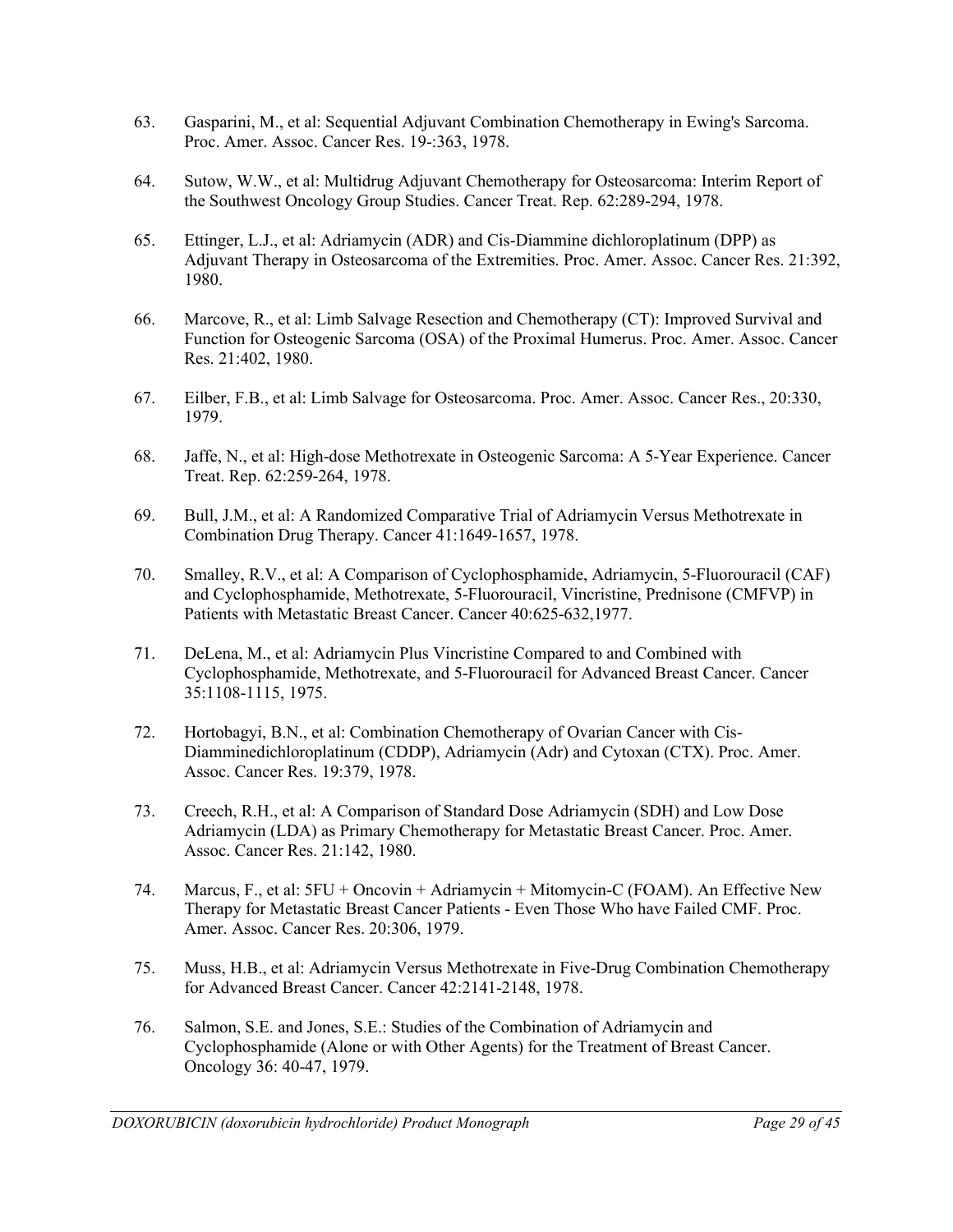- 77. Ehrlich, C.E., et al: Combination Chemotherapy of Ovarian Cancer with Cis-Diamminedichloroplatinum (CDDP), Adriamycin (Adr) and Cytoxan (CTX). Proc. Amer. Assoc. Cancer Res. 19:379, 1978.
- 78. Turbow, M.M., et al: Chemotherapy of Ovarian Cancer: Randomization between Melphalan and Adriamycin-Cyclophosphamide. Proc. Amer. Assoc. Cancer Res. 19:394, 1978.
- 79. Williams, C.J. and Whitehouse, J.M.A.: Combination Chemotherapy of Advanced Ovarian Carcinoma with Cis-Diammedichloroplatinum (DDC) Adriamycin and Cyclophosphamide (PACe). Proc. Amer. Assoc. Cancer Res. 21:136, 1980.
- 80. Turbow, M.M.et al: Chemotherapy of Ovarian Carcinoma: A Comparison of Melphalan vs. Adriamycin-Cyclophosphamide. Proc. Amer. Assoc. Cancer Res. 21:196, 1980.
- 81. Ehrlich, C.E., et al: Response, "Second Look": Status and Survival in Stage III-IV Epithelial Ovarian Cancer Treated with Cis-Dichlorodiammine-platinum (IIK)(Cis-Platinum), Adriamycin (Adr) and Cyclophosphamide (CTX). Proc. Amer. Assoc. Cancer Res. 21:423, 1980.
- 82. Wallach, R.C., et al: Chemotherapy of Recurrent Ovarian Cancer with Cis-Dichlorodiammine Platinum II and Adriamycin. Obstetr. and Gynec. 55:371-372, 1980.
- 83. Bruckner, H.W., et al: Controlled Prospective Trial of Combination Chemotherapy with Cyclophosphamide, Adriamycin, and 5-Fluorouracil for the Treatment of Advanced Ovarian Cancer: A Preliminary Report. Cancer Treat. Rep. 63:297-299, 1979.
- 84. Livingston, R.B., et al: Small-Cell Carcinoma of the Lung: Combination Chemotherapy and Radiation. Ann. Intern. Med. 88:194-199, 1978.
- 85. Chahanian, A.P., et al: MACC (Methotrexate, Adriamycin, Cyclophosphamide, and CCNU) in Advanced Lung Cancer. Cancer 43:1590-1597, 1979.
- 86. Gralla, R.J., et al: Cisdichlorodiammineplatinum II (DDP), Adriamycin and Cyclophosphamide Combination Chemotherapy in Advanced Non-Small Cell Bronchogenic Carcinoma. Proc. Amer. Assoc. Cancer Res. 19:353, 1978.
- 87. Mundia, A., et al: Combination Chemotherapy in Non-Small Cell Lung Cancer. Proc. Amer. Assoc. Cancer Res. 17:107, 1976.
- 88. Bitran, J.D. et al: Cyclophosphamide, Adriamycin, Methotrexate, and Procarbazine (CAMP) Effective Four-Drug Combination Chemotherapy for Metastatic Non-Oat Cell Bronchogenic Carcinoma. Cancer Treat. Rep. 60:1225-1230, 1979.
- 89. Cusumano, C.L., and Thar, T.C.: Aggressive Chemotherapy (CT) for Limited Stage Small Cell Bronchogenic Carcinoma (SCBC). Proc. Amer. Assoc. Cancer Res. 21:447, 1980.
- 90. Bitran, J., et al: Cyclophosphamide, Adriamycin, and Cis-Platinum in the Treatment of Non-Small Cell Lung Cancer (SLC). Proc. Amer. Assoc. Cancer Res. 21:447, 1980.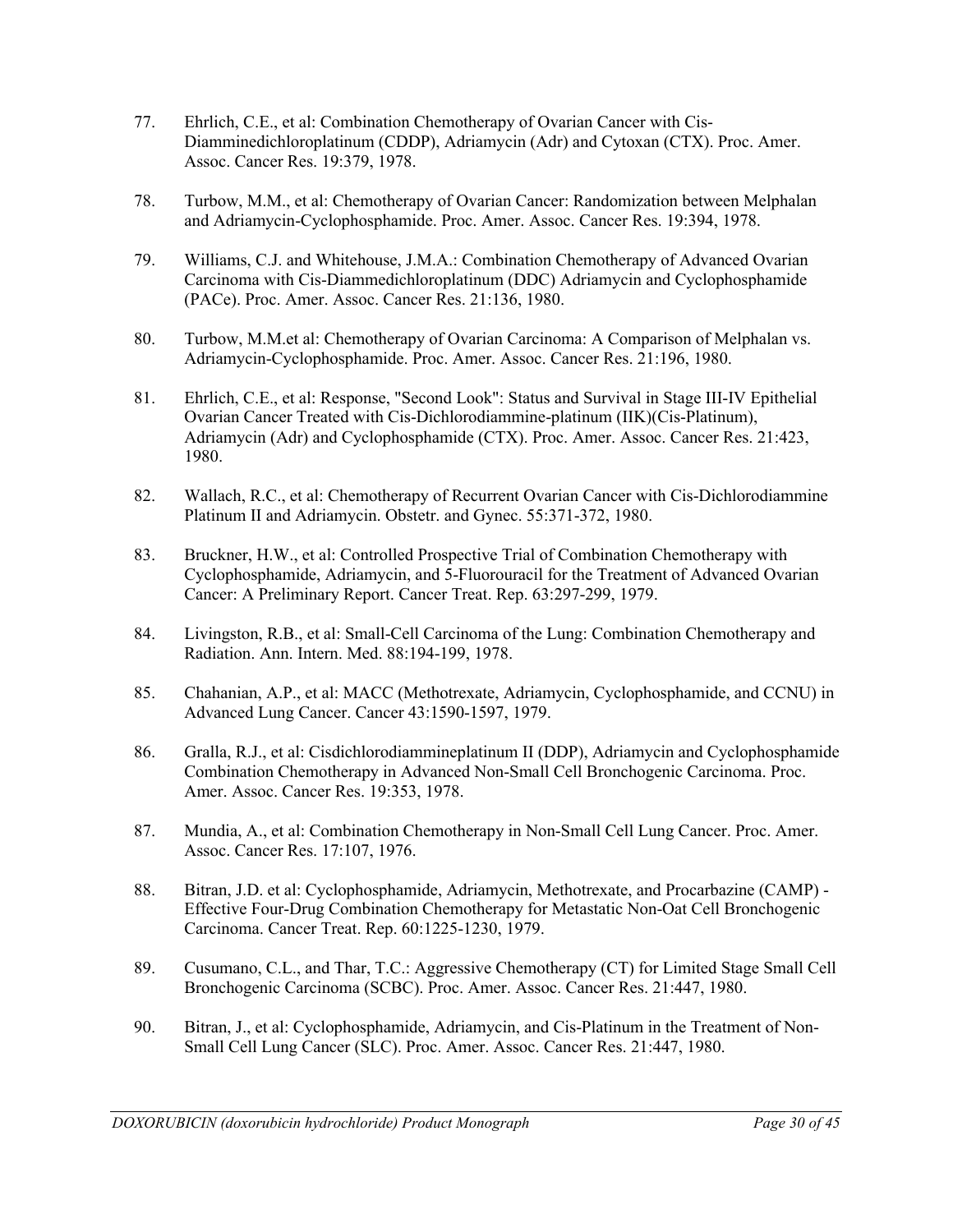- 91. Evans, W.K., et al: Cyclophosphamide, Adriamycin, and Cis-Platinum in the Treatment of Non-Small Cell Lung Cancer (NSCLC). Proc. Amer. Assoc. Cancer Res. 21:447, 1980.
- 92. Cohen, J.M., et al: MACC in Advanced Lung Cancer (ALC): Reduction in Hematologic Toxicity without Compromising Effectiveness. Proc. Amer. Assoc. Cancer Res. 21:450, 1980.
- 93. Cohen, M.J., et al: Cyclic Alternating Combination Chemotherapy for Small Cell Bronchogenic Carcinoma. Cancer Treat. Rep. 63:163-170, 1979.
- 94. Greco, F.A.: Small Cell Lung Cancer. Complete Remission and Improved Survival. Am. J. Med. 66:625-630, 1979.
- 95. Einhorn, L.H., et al: Long Term Results in Combined-Modality Treatment of Small Cell Carcinoma of the Lung. Semin. Oncology 5:309-313, 1978.
- 96. Butler, T.P., et al: 5-Fluorouracil, Adriamycin and Mitomycin-C (FAM), Chemotherapy for Adenocarcinoma of the Lung. Cancer 43:1183-1188, 1979.
- 97. Hyde, L., et al: Combined Chemotherapy for Squamous Cell Carcinoma of the Lung. Chest 23:603-607, 1978.
- 98. Santoro, A. et al: Non-Cross Resistant Regimens (MOPP and ABVD) vs. MOPP alone in Stage IV Hodgkin Disease (HD). Proc. Amer. Assoc. Cancer Res. 21:470, 1980.
- 99. Santoro, A., and Bonadonna, G.: Prolonged Disease-Free Survival in MOPP-Resistant Hodgkin's Disease After Treatment with Adriamycin, Bleomycin, Vinblastine and Dacarbazine (ABVD). Cancer Chemother. Pharmacol. 2:101-105, 1979.
- 100. Porzig, K.J., et al: Treatment of Advanced Hodgkin's Disease with B-CAVe Following MOPP Failure. Cancer 41:1670-1675, 1980.
- 101. McKelvey, E.M.: Review of CHOP-HOP Combination Chemotherapy in Malignant Lymphoma. Proc. Amer. Assoc. Cancer Res. 19:415, 1978.
- 102. Canetta, R., et al: Sequential Non-Cross Resistant Regimens (CVP and ABP) in Advanced Non-Hodgkin Lymphomas (NHC). Proc. Amer. Assoc. Cancer Res. 21:189, 1980.
- 103. Laurence, J.C., et al: Six Drug (COP-BLAM) Combination Chemotherapy of Diffuse Histiocytic Lymphoma. Proc. Amer. Assoc. Cancer Res. 21:191, 1980.
- 104. Monfardini, S., et al: Cyclophosphamide, Vincristine, and Prednisone (CVP) Versus Adriamycin, Bleomycin and Prednisone (ABP) in Stage IV Non-Hodgkins Lymphomas. Med Pediatr Oncol. e:67-74, 1977.
- 105. Schein, P.S., et al: Bleomycin, Adriamycin, Cyclophosphamide, Vincristine and Prednisone (BACOP) Combination Chemotherapy in the Treatment of Advanced Diffuse Histicytic Lymphoma. Ann. Inter. Med. 85:417-422, 1976.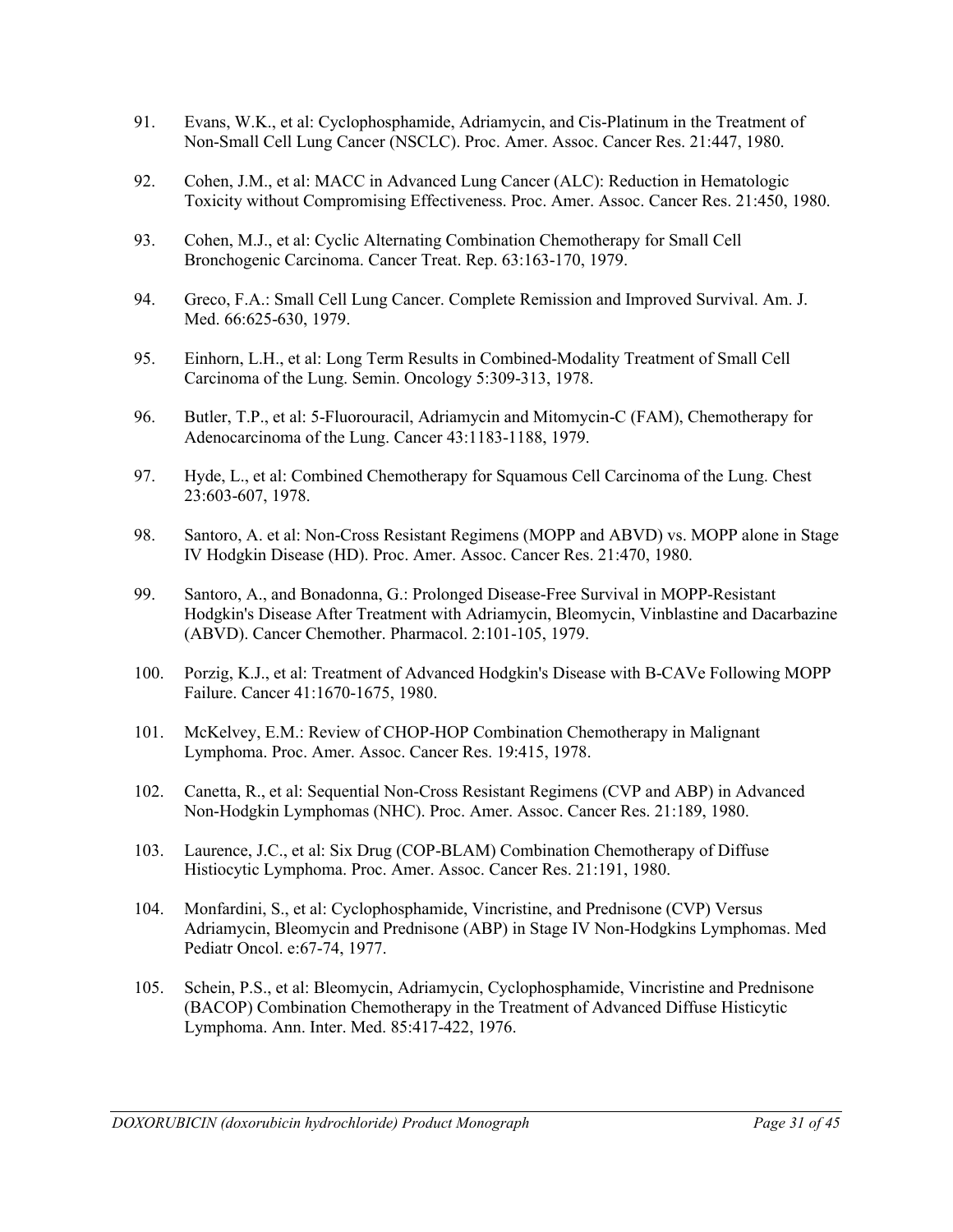- 106. Williams, S.D., et al: Chemotherapy of Bladder Cancer with Cis-Diamminedichloroplatinum (DDP) Adriamycin (Adr) and 5-Fluorouracil (5-FU). proc. Amer. Assoc. Cancer Res. 19:316, 1978.
- 107. Yagoda, A.: Chemotherapy of Metastatic Bladder Cancer. Cancer 45:1879-1888, 1980.
- 108. Sternberg, J.J., et al: Combination Chemotherapy (CISCA) for Advanced Urinary Tract Carcinoma. JAMA 23:2282-2287, 1977.
- 109. Schein, P.S., et al: The FAM (5-Flourouracil, Adriamycin, Mitomycin-C) and SMF (Streptozotocin, Mitomycin-C, 5-Flourouracil) Chemotherapy Regimens. In: Mitomycin-C. Current Status and New Developments. Schein PS ed, New York, Academic Press 1979, pp. 133-143.
- 110. Panattiere, F.J. and Heilbrun, L.: Experiences with Two Treatment Schedules in the Combination Chemotherapy of Advanced Gastric Carcinoma. In: Mitomycin C. Current Status and New Developments. Schein PS ed. New York, Academic Press 1979 pp. 145-157.
- 111. Bitran, J.D., et al: Treatment of Metastatic Pancreatic and Gastric Adenocarcinomas with 5- Flourouracil, Adriamycin and Mitomycin C (FAM) Cancer Treat, Rep. 63:2041-2051, 1979.
- 112. Bunn, P.A., Jr., et al: 5-Flourouracil, Methyl CCNU, Adriamycin and Mitomycin C in the Treatment of Advanced Gastric Cancer. Cancer Treat. Rep. 62:1287-1293, 1978.
- 113. Levi, J.A., et al: Improved Combination Chemotherapy in Advanced Gastric Cancer. Br Med J 2:1471-1473, 1979.
- 114. Woods, R.L., et al: Metastatic Adenocarcinomas of Unknown Primary Site. N. Engl. J. Med. 303:87-89, 1980.
- 115. Valentine, J., et al: Combination Chemotherapy for Adenocarcinoma of Unknown Primary Origin. Cancer Clin. Trials 2:265-268, 1979.
- 116. Davis, H.L.: Daunorubicin and Adriamycin in Cancer Treatment: An Analysis of Their Roles and Limitations. Cancer Treat Rep. 63:809-815, 1979.
- 117. Falkson, G., et al: Chemotherapy Studies in Primary Liver Cancer. Cancer 42:2149-2156, 1978.
- 118. Dewys, W.D., et al: Comparative Trial of Adriamycin and 5-Flourouracil in Advanced Prostatic Cancer-Progress Report. Cancer Treat Rep. 61:325-330, 1977.
- 119. Ihde, D., et al: Effective Treatment of Hormonally Unresponsive Metastatic Carcinoma of the Prostate with Adriamycin and Cyclophosphamide. Cancer 45:1300-1310, 1980.
- 120. deTribolet, N., and Barrelet, L.: Successful Chemotherapy of Pinealoma. Lancet 2:1228-1229, 1977.
- 121. Drasin, H.: Treatment of Malignant Pheochromocytoma. West. Med. J. 128:106-111.1978.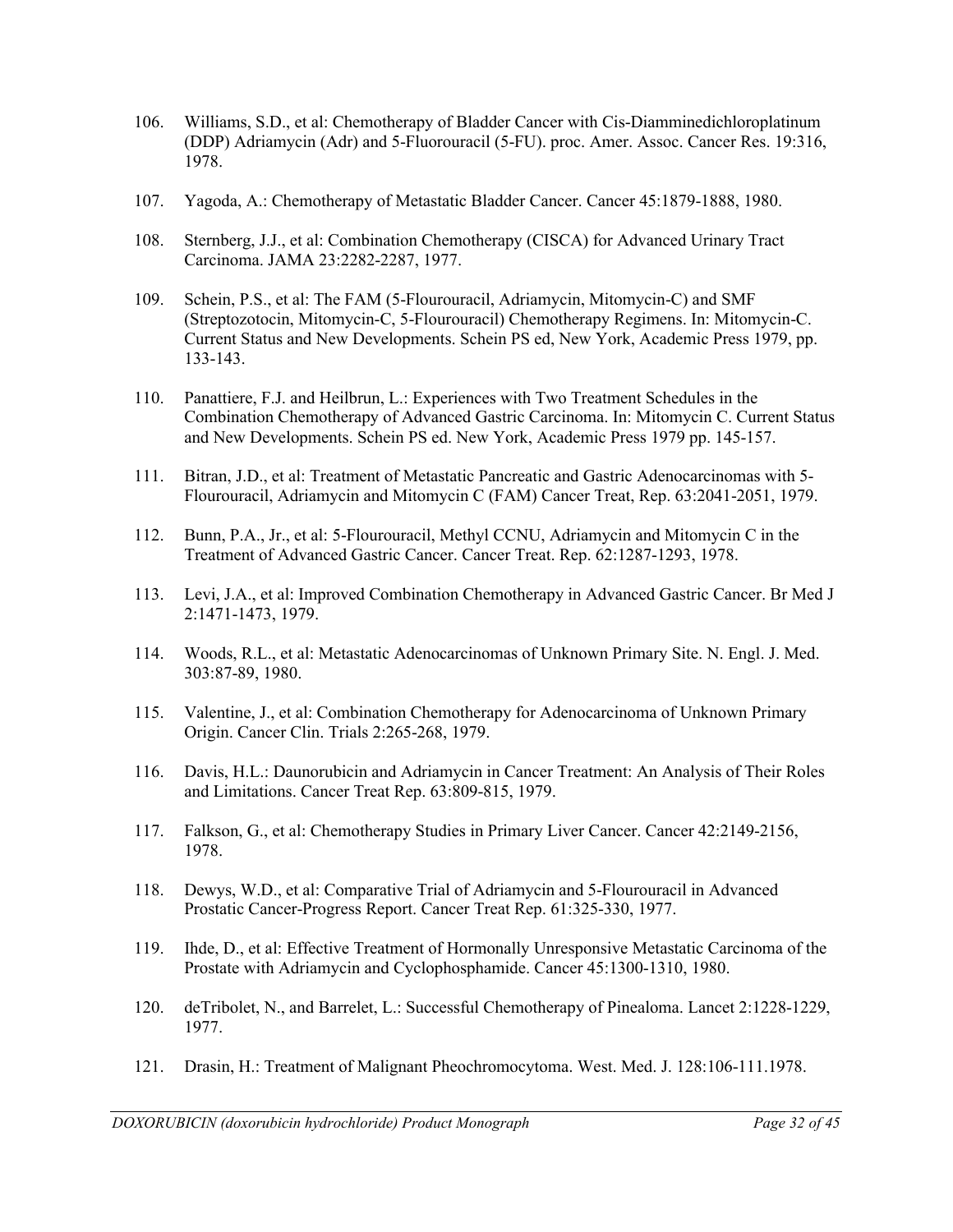- 122. Alberts, D.S., and Salmon, S.E.: Adriamycin (NSC-123127) in the Treatment of Alkylator-Resistant Multiple Myeloma: A Pilot Study. Cancer Chemother. Rep. 59:345-350, 1975.
- 123. Johnson, P.J., et al: Induction of Remission in Hepatocellular Carcinoma with Doxorubicin. Lancet 1:1006-1009, 1978.
- 124. Bruckner, H.W. and Deppe, G.: Combination Chemotherapy of Advanced Endometrial Adenocarcinoma With Adriamycin, Cyclophosphamide, 5-Flourouracil and Medroxyprogesterone Acetate. Obstet. Gynec. 50:105-125, 1977.
- 125. Thigpen, J.T., et al: Phase II Trial of Adriamycin in the Treatment of Advanced or Recurrent Endometrial Carcinoma: A Gynecologic Oncology Group Study. Cancer Treat. Rep. 63:21-27, 1979.
- 126. Nathanson, L. and Kovacs, S.G.: Chemotherapeutic Response in Metastatic Medulloblastoma. Report of two cases and a review of the Literature. Med. Pediatr. Oncol. 4:105-110, 1978.
- 127. Legha, S.S., et al: Chemotherapy for Metastatic Carcinoid Tumours: Experiences with 32 Patients and a Review of the Literature. Cancer Treat. Rep. 61:1699-1703, 1977.
- 128. Camabareri, R.J., et al: FAM, 5-Flourouracil (F), Adriamycin (A) and Mitomycin-C(M) in Cholangiocarcinoma. Proc. Amer. Assoc. Cancer. REs. 21:419, 1980.
- 129. Scouros, M., et al: Complete Remission (CR) in Chronic Lumphocytic Leukemia (CLL) Treated with Combination Chemotherapy. Proc. Amer. Assoc. Cancer Res. 21:441, 1980.
- 130. Odujinhin, O., et al: Clinical Experience with Adriamycin. Cancer Chemother. Rep. 37:95, 1973.
- 131. Minow, R.A., et al: Adriamycin Cardiomyopathy: An Overview with Determination of Risk Factors. Cancer Chemother. Rep. Pt. 3, 6(2): 195-201, Oct. 1975.
- 132. Gilladoga, A., et al: The Cardiotoxicity of Adriamycin (NSC-123127) in Children. Cancer Chemother. Rep. Pt. 3, 6(2): 203-214, Oct. 1975.
- 133. Merrill, J., et al: Adriamycin and Radiation: Synergistic Cardiotoxicity. (Letter to the Editor). Ann. Intern. Med. 82(1): 122-123, Jan. 1975.
- 134. Denine, E.P., and Schmidt, L.H.: Adriamycin-induced Myopathies in the Rhesus Monkey with Emphasis on Cardiomyopathy. Sec. Toxicol. 14th Annu. Meet. (Williamsburg, Va, 9-13, Mar. 1975). Abstracts of Papers. p.81, 1975 (Abstr. 101).
- 135. LeFrak, E.A., et al: A Clinicopathologic Analysis of Adriamycin Cardiotoxicity. Cancer 32(2): 302-314, 1973.
- 136. Billingham, M., et al: Endomyocardial Biopsy Findings in Adriamycin Treated Patients. Am. Soc. Clin. Oncol. Proc. 12th Annu. Meet. (Toronto, Canada, May 4-5, 1976). Vol. 17, p. 281, 1976. (Abstr. C-180).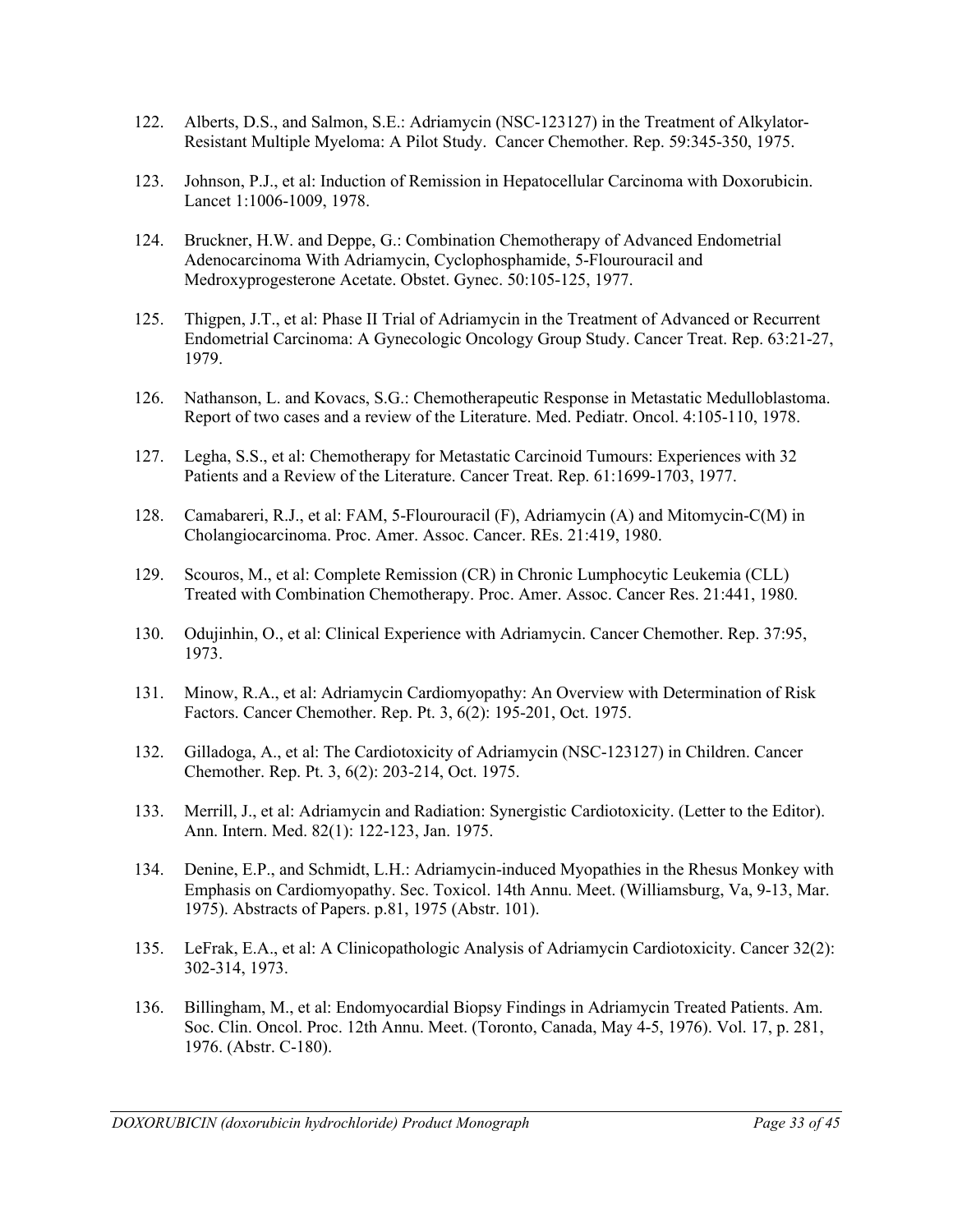- 137. Jaenke, R.S.: Delayed and Progressive Myocardial Lesions After Adriamycin Administration in the Rabbit. Cancer Res. 36:2958-2966, Aug. 1976.
- 138. Cortes, E.P., et al: Adriamycin Cardiotoxicity A Clinicopathological Correlation. Cancer Chemother. Rep., Pt. 2, 6(2):215-225, Oct. 1975.
- 139. Minow, R.A., et al: QRS Voltage Change with Adriamycin Administration. Cancer Treat. Rep. 62(6):931-934, June 1978.
- 140. Carlon, G.C.: Prazosin in Acute Anthracycline Cardiomyopathy. Chest 77: 570-572, 1980.141.
- 141. Ewy, G.A., et al: Detection of Adriamycin Cardiotoxicity by Echocardiography. Ariz. Med. 35:402-405, 1978.
- 142. Balcerzak, S.P., et al.: Systolic Time Intervals in Monitoring Adriamycin-induced Cardiotoxicity. Cancer Treat. Rep. 62:893-899, 1978.
- 143. Bloom, K.R., et al: Echocardiographic Evaluation of Adriamycin Cardiotoxicity. Cancer 41:1265-1269, 1978.
- 144. Ramos, A., et al: Echocardiographic Evaluation of Adriamycin Cardiotoxicity in Children. Cancer Treat. Rep. 60:1281-1284, 1976.
- 145. Alexander, J. et al: Serial Assessment of Doxorubicin Cardiotoxicity with Quantitative Radionuclide Angiocardiography. N. Eng. J. Med. 300:278-283, 1979.
- 146. Billingham, M.E.: Anthracycline Cardiomyopathy Monitored by Morphologic Changes. Cancer Treat. Rep. 62:865-872, 1978.
- 147. Mason, J.W., et al: Invasive and Noninvasive Methods of Assessing Adriamycin Cardiotoxic Effects in Man: Superiority of Histopathologic Assessment Using Endomyocardial Biopsy. Cancer Treat. Rep. 62:857-864, 1978.
- 148. Bristow, M.R., et al.: Doxorubicin Cardiomyopathy: Evaluation by Phonocardiography, Endomyocardial Biopsy and Cardiac Catheterization. Ann. Inter. Med. 88:168-175, 1975.
- 149. Wortman, J.E., et al: Sudden Death During Doxorubicin Administration. Cancer 44(5): 1588- 1591, Nov. 1979.
- 150. Ershler, W.B., et al: Adriamycin Enhancement of Cyclophosphamide-induced Bladder Injury. J. Urol. 123:121-122, 1980.
- 151. Greco, F.A., et al: Adriamycin and Enhanced Radiation Reaction in Normal Esophagus and Skin. Ann. Intern. Med. 85(3):294-298, 1976.
- 152. Mayer, E.G., et al: Complications of Irradiation Related to Apparent Drug Potentation by Adriamycin . Int. J. Rad. Oncol. Biol. Phys. 1:1179-1188, 1976.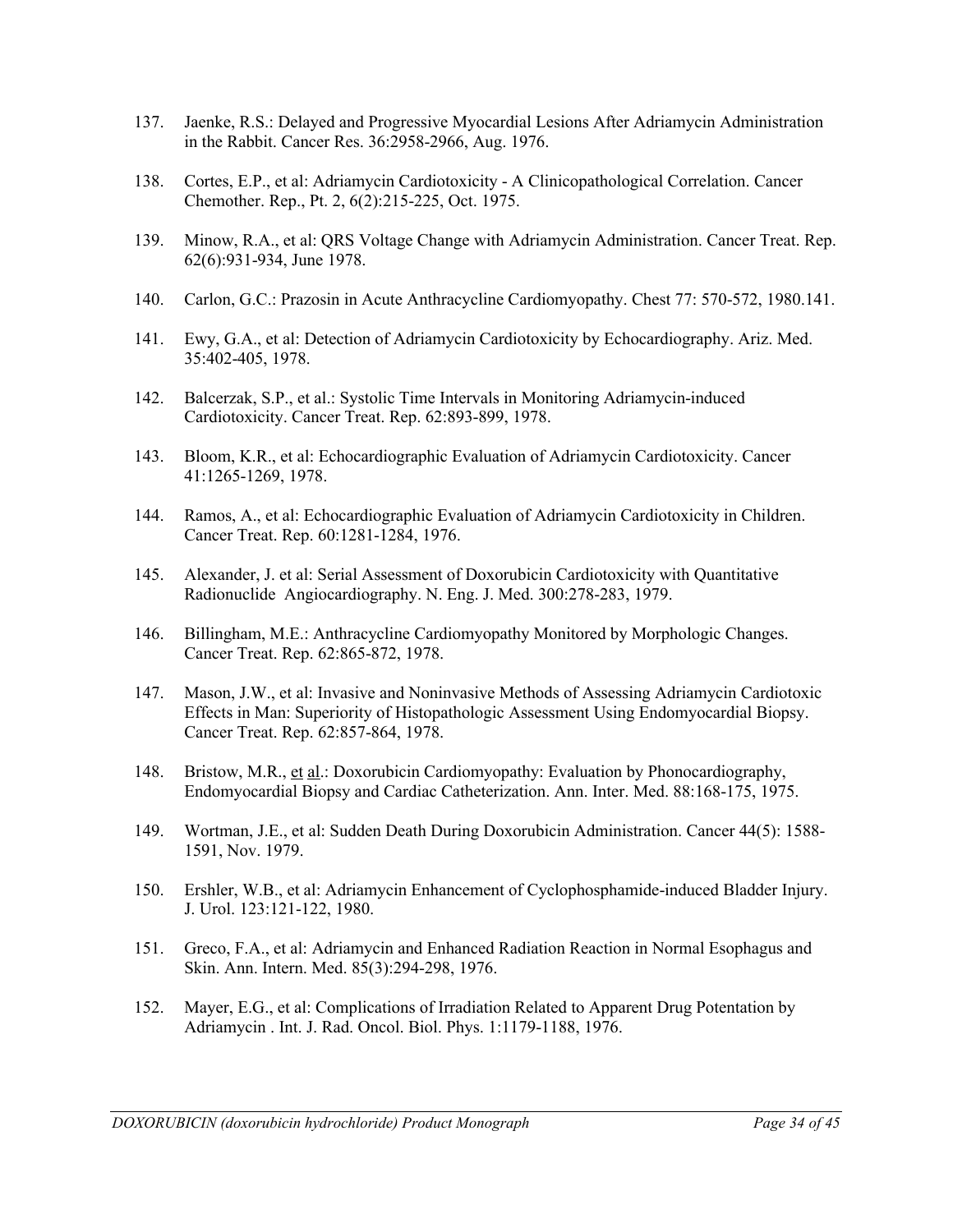- 153. Thompson, D.J., et al: Differential Sensitivity of the Rat and Rabbit to the Teratogenic and Embryo-Toxic Effects of Eleven Antineoplastic Drugs. Toxicol. Appl. Pharmacol. 45:353, 1978.
- 154. Casazza, A.M., et al: Tumours and Dental and Ocular Abnormalities After Treatment of Infant Rats with Adriamycin. Tumori. 63:331-338, 1977.
- 155. Data on File, Adria Laboratories, Columbus, Ohio.
- 156. Luce, J.K., et al: Prevention of Alopecia by Scalp Cooling of Patients Receiving Adriamycin. Cancer Chemother. Rep. 57:108, 1973.
- 157. Dean, J.C., et al: Prevention of Doxorubicin-induced Hair Loss with Scalp Hypothermia. N. Engl. J. Med. 301:1427-1429, 1979.
- 158. Barlock, A.L., et al: Nursing Management of Adriamycin Extravasation. Am. J. Nursing pp.95- 96, Jan. 1979.
- 159. Zweig, T.I., and Kabakow, B.: An Apparently Effective Counter-measure for Doxorubicin Extravasation. JAMA 239:2116, 1978.
- 160. Rudolph, R., et al: Skin Ulcers Due to Adriamycin. Cancer 38: 1087-1094, Sept. 1976.
- 161. Reilly, J.J., et al: Clinical Course and Management of Accidental Adriamycin Extravasation. Cancer 40:2053-2056, 1977.
- 162. Bowers, D.G. and Lynch, J.B.: Adriamycin Extravasation. Plastic Reconstruct. Surg. 61:86-92, 1978.
- 163. Rudolph, R.: Ulcers of the Hand and Wrist Caused by Doxorubicin Hydrochloride. Orthoped. Rev. 7:93-95, 1978.
- 164. Etcubanas, E., and Wilbur, Jr.: Uncommon Side Effects of Adriamycin (NSC-123127). Cancer Chemother. Rep. 58:757-758, 1974.
- 165. Donaldson, S.S., et al: Adriamycin Activating a Recall Phenomenon After Radiation Therapy. Ann. Intern. Med. 81(3):407-408, 1974.
- 166. Lenaz, L., and Page, J.A.: Cardiotoxicity of Adriamycin and Related Anthracyclines. Cancer Treat. Rep. 3:111-120, 1976.
- 167. Cortes, E.P., et al: Adriamycin Cardiotoxicity in Adults with Cancer. Clin. Res. 21:412, 1973.
- 168. Von Hoff, D.D., et al: Risk Factors for Doxorubicin-induced Congestive Heart Failure. Ann. Intern. Med. 91:710-717, 1979.
- 169. Praga, C., et al: Adriamycin Cardiotoxicity: A Survey of 1273 Patients. Cancer Treat. Rep. 63:827-834, 1979.
- 170. Rinehart, J. et al: Adriamycin Cardiotoxicity in Man. Ann. Intern. Med. 81:475-478. 1974.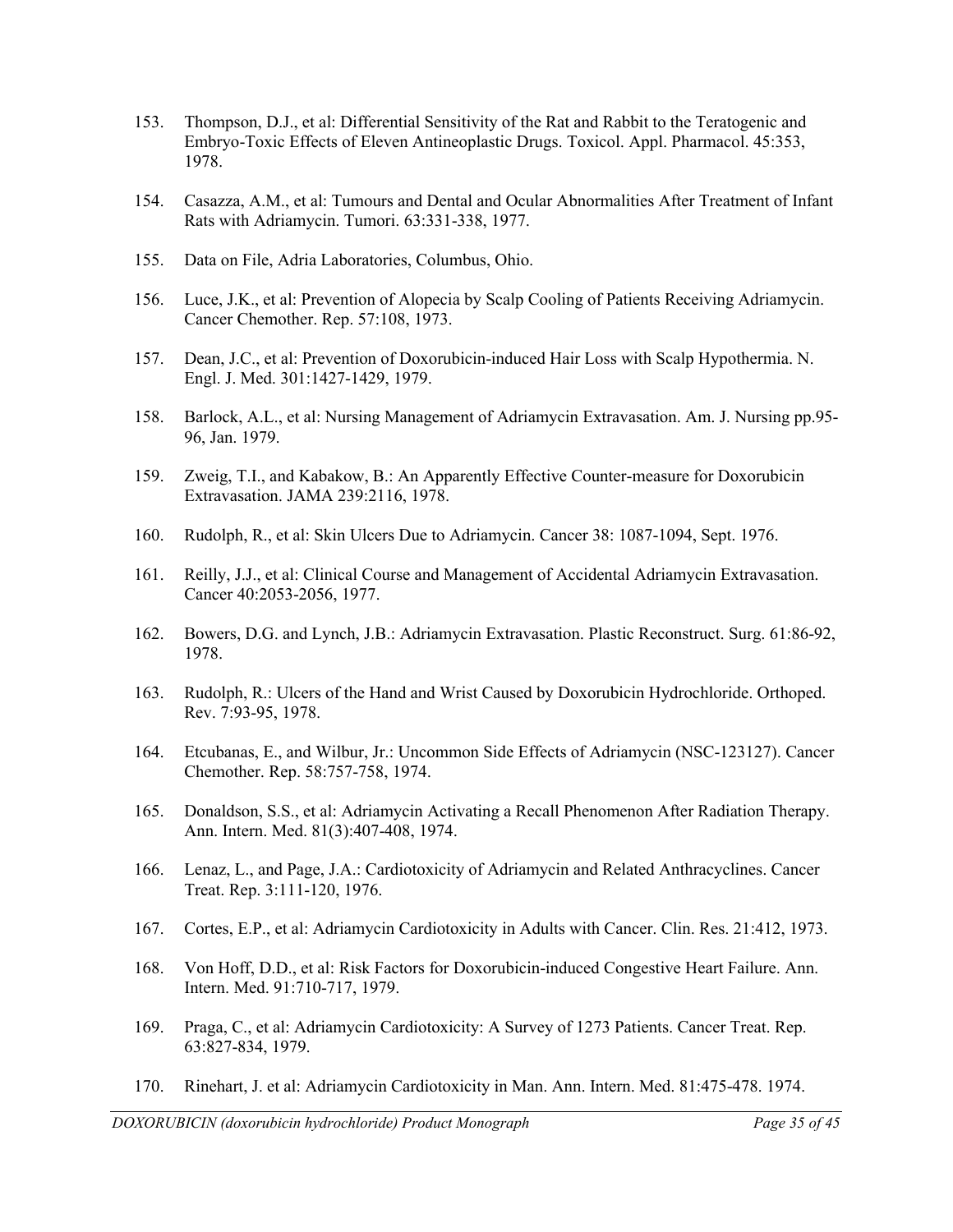- 171. Burg, J.R., et al: Evaluation of Cardiac Function during Adriamycin Therapy. J. Surg. Oncol. 6:519-529, 1974.
- 172. Hutchinson, R.J., et al: Systolic Time Intervals in Monitoring for Anthracycline Cardiomyopathy in Pediatric Patients. Cancer Treat. Rep. 62:907-910, 1978.
- 173. Benjamin, R.S., et al: An Endomyocardial Biopsy Study of Anthracycline-induced Cardiomyopathy; Detection, Reversibility and Potential Amelioration. Proc. Amer. Assoc. Cancer REs. 20:372, 1979.
- 174. Bristow, M.: Rational System for Cardiac Monitoring in Patients Receiving Anthracyclines. Amer. Assoc. Cancer Res. 21:356, 1980.
- 175. Billingham, M.E., et al: Anthracycline Cardiomyopathy Monitored by Morphologic Changes. Cancer Treat. Rep. 62:865-872, 1978.
- 176. Haskell, C.M., et al: Adriamycin (NSC-123127) by Arterial Infusion of Adriamycin in the Treatment of Cancer. Surg. Gynecol. Obstet. 144:335-338, 1977.
- 177. Kraybill, W.G., et al: Regional Intra-Arterial Infusion of Adriamycin in the Treatment of Cancer. Surg. Gynecol. Obstet. 144:335-338, 1977.
- 178. Garnick, M.B., et al: A Clinical Pharmacological Evaluation of Hepatic Artery Infusion of Adriamycin. Cancer Res. 39:4105-4110, 1979.
- 179. Pavone-Macaluso, M., et al: Permeability of the Bladder Mucosa to Thiotepa, Adriamycin, and Daunorubicin in Men and Rabbits. Urological Res. 4:9-13, 1976.
- 180. Edsmyr, F., et al,: Intravesical Therapy with Adriamycin in Patients with Superficial Bladder Tumours. In. Proc. First Conf. on Treatment of Urinary Tract Tumours with Adriamycin. Tokyo, May 12, 1979, Kyowa Hakko Kogyo Co. Ltd.
- 181. Banks, M.D., et al: Topical Instillation of Doxorubicin Hydrochloride in the Treatment of Recurring Superficial Transitional Cell Carcinoma of the Bladder. J. Urol. 1118:757-760, 1977.
- 182. Yesair, D.W., et al: Pharmacokinetics and Metabolism of Adriamycin and Daunorubicin. In, Carter, S.K., et al (eds): International Symposium on Adriamycin. New York: Springer-Verlag, pp.117-123, 1972.
- 183. Di Fronzo, G., et al: Distribution and Metabolism of Adriamycin in Mice. Eur. J. Clin. Biol. Res. 16(6):572-576, 1971.
- 184. Di Fronzo, G., et al: Distribution and Excretion of Adriamycin in Man. Biomedicine 19:169- 171, 1973.
- 185. Benjamin, R.S., et al: Pharmacokinetics and Metabolism of Adriamycin in Man. Clin. Pharmacol. Ther. 14:592-600, 1973.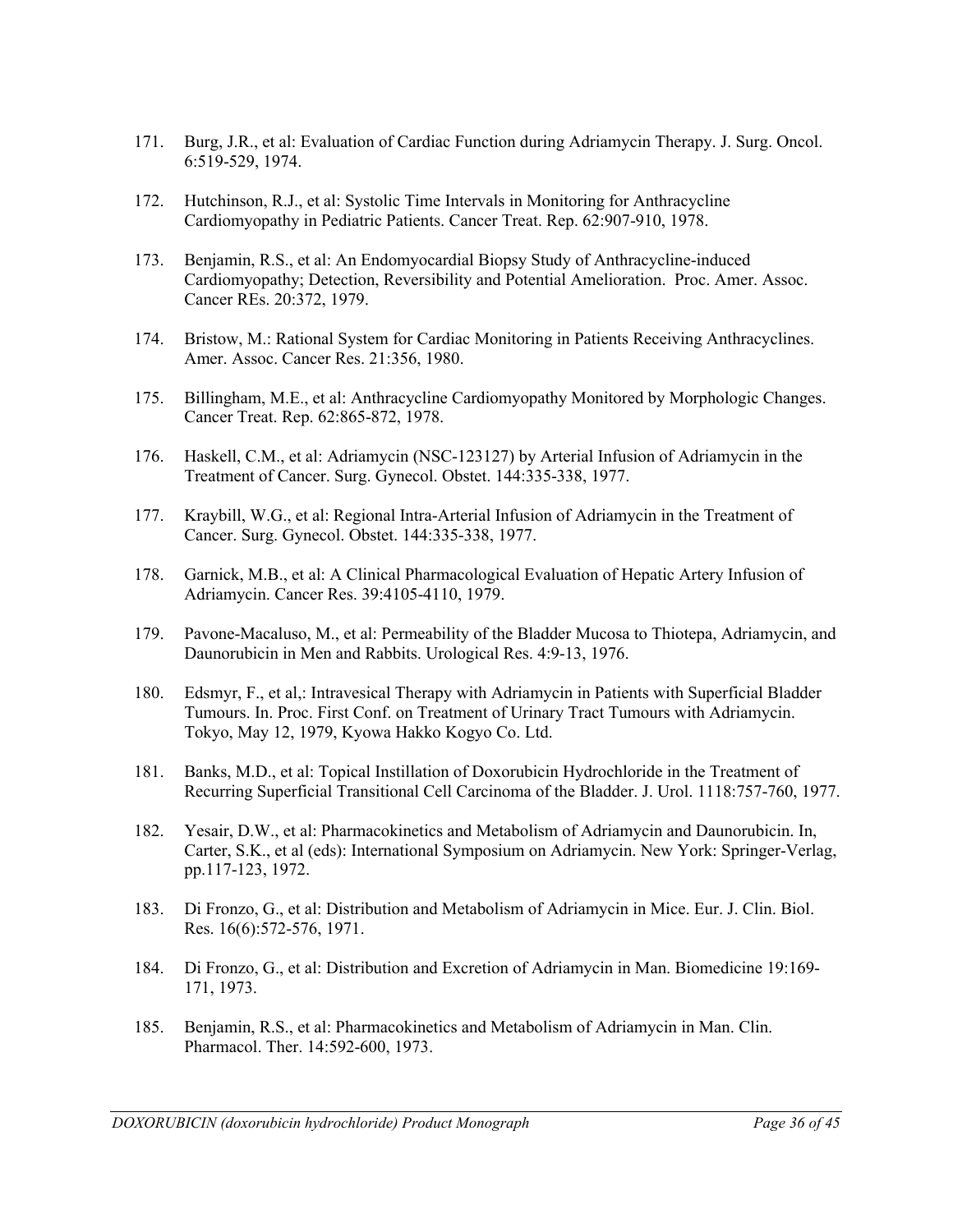- 186. Bachur, N.R., et al: Human Biliary Metabolites of Adriamycin (A) and Daunorubicin (D). Proc. Am. Assoc. Cancer Res. 14:14, 1973 (Abstr).
- 187. Benjamin, R.S., et al: Biliary Excretion of Adriamycin (A) in Man. Clinc. Res. 22:483A, 1974.
- 188. Bertazzoli, C., et al: Adriamycin: Toxicity Data, Experientia 26:389-390, 1970.
- 189. Bertazzoli, C., et al: Chronic Toxicity of Adriamycin: A New Antineoplastic Antibiotic. Toxicol. Appl. Pharmacol. 21:287-301, 1972.
- 190. Bertazzoli, C., et al: Different Incidence of Breast Carcinomas or Fibroadenomas in Daunorubicin or Adriamycin Treated Rats. Experienta 27:1209-1210, 1971.
- 191. Edsmyr, R., Andersson, L.: Chemotherapy in Bladder Cancer. Urological Res. 1978; 6:263- 264.
- 192. Jacobi, G.H., Kurth, K.H., Klippel, K.F., et al: On the Biological Behaviour of T1-transitional Cell Tumours of the Urinary Bladder and Initial Results of the Prophylactic Use of Topical Adriamycin Under Controlled and Randomized Conditions. Edsmyr F. (ed.), Diagnostics and Treatment of Superficial Urinary Bladder Tumours. Radiumhemmut Karolinska Hospital, Stockholm: 83-94, Sept. 15, 1978.
- 193. Matsumura, Y., Ozaki, Y., Ohmori, H." Intravesical Instillation Therapy: Proc. First Conf. on Treatment of Urinary Tract Tumours with Adriamycin. Tokyo, May 12, 1979, Kyowa Hakko Kogyo Co. Ltd., 3-10.
- 194. Schulman, C.C.: Intravesical Chemotherapy for Superficial Bladder Tumours. In Denis, L., Smith, P.H., Pavone-Macaluso, M. (eds.) Clinical Bladder Cancer: 101-111, Plenum, New York, 1982.
- 195. Blinst Italian Co-Operative Group: Intravesical Doxorubicin for Prophylaxis of Superficial Bladder Tumours. Cancer: 54:756-761, 1984.
- 196. Horn, Y., Eidelman, A., Walach, N., et al: Intravesical Chemotherapy in a Controlled Trial with Thio-TEPA versus Doxorubicin Hydrochloride. J. Urol. 125:652-654, 1981.
- 197. Pavonne-Macaluso, M.: Intravesical Chemotherapy in the Treatment of Bladder Cancer. In Jones, S.E.: Current Concepts in the Use of Doxorubicin. Chemotherapy: 137-144, 1982.
- 198. Garnick, M., Schade, D., Israel, M., et al: Intravesical Adriamycin for Prophylaxis in the Management of Recurrent Superficial Bladder Cancer. J. Urol.: 53:585-587, 1983.
- 199. Kurth, H.H., Schroder, F.H., Tunn, V., et al: Adjuvant Chemotherapy of Superficial Transitional Cell Bladder Carcinoma: Preliminary Results of A European Organization for Research on Treatment of Cancer. Randomized Trial Comparing Doxorubicin Hydrochloride, Ethoglucid and Transitional Resection Alone. J. Urol.: 132:258-262, 1984.
- 200. Weiss, A., Metter, G., Fletcher, W., et al: Studies on Adriamycin Using a Weekly Regimen Demonstrating its Clinical Effectiveness and Lack of Cardiotoxicity. Cancer Treat. Rep. 60:813-822, 1976.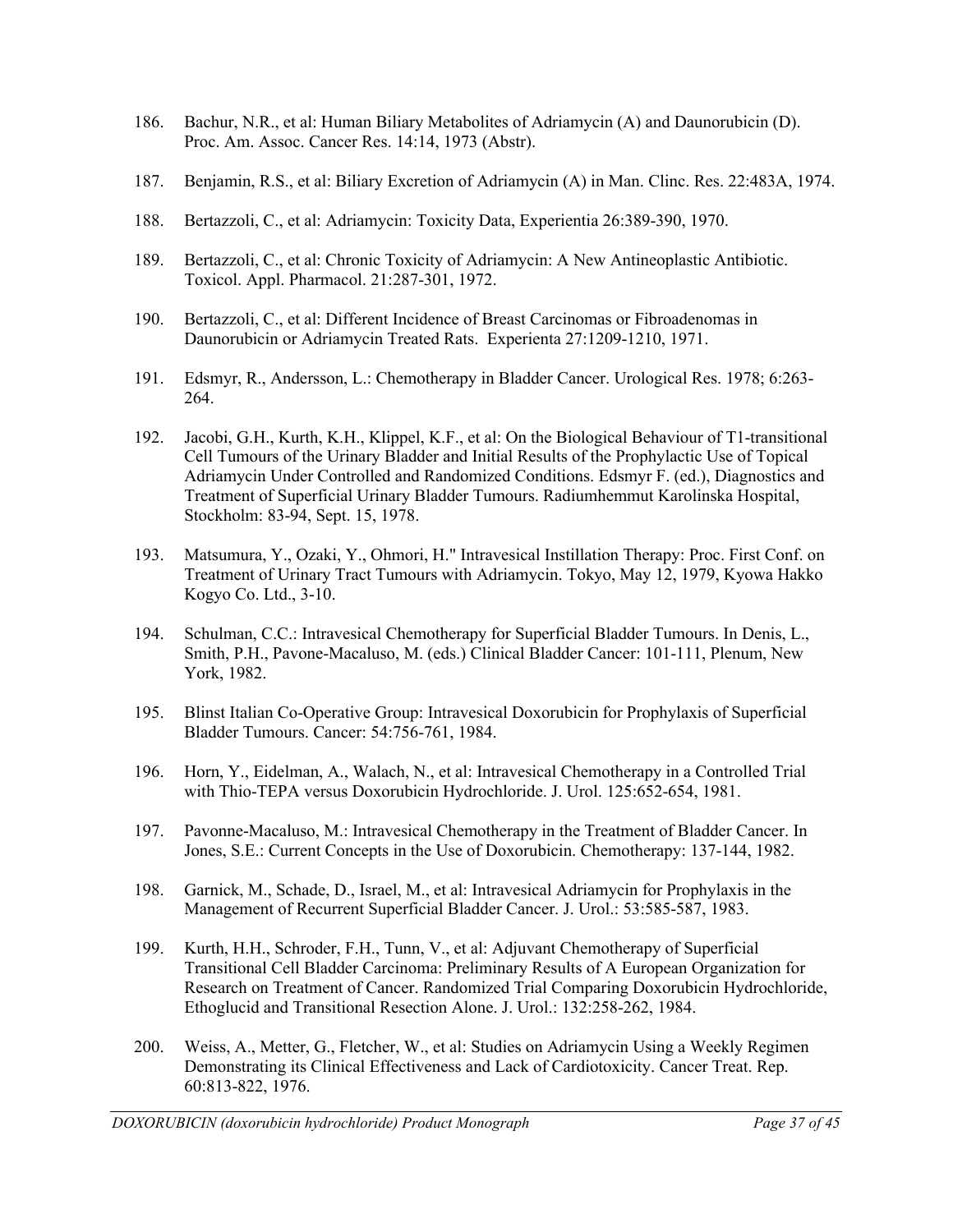- 201. Weiss, A., Manthel, R.: Experience with the Use of Adriamycin in Combination with Other Anticancer Agents Using a Weekly Schedule with Particular Reference to Lack of Cardiac Toxicity. Cancer: 40:2046-2052, 1977.
- 202. Valdiviesio, M., Burgess, M., Ewer, M., et al: Adriamycin Given as a Weekly Schedule Without a Loading Course: Clinically Effective with Reduced Incidence of Cardiotoxicity. Cancer Treat. Rep. 64:47-51, 1980.
- 203. Chlebowski, R., Paroly, W., Pugh, R., et al: Adriamycin Given as a Weekly Schedule Without a Loading Course: Clinically Effective with Reduced Incidence of Cardiotoxocity. Cancer Treat Rep. 1980; 64:47-51.
- 204. Torti, F., Aston, D., Lum, B., et al: Weekly Doxorubicin in Endocrine-Refractory Carcinoma of the Prostate. J .Clin. Oncol. 1(8): 477-482, 1983.
- 205. Legha, S., Benjamin, R., Mackay, B., et al: Reduction of Doxorubicin Cardiotoxicity by Prolonged Continuous Infusion. Ann. Intern. Med. 96(2): 133-139, Feb. 1982.
- 206. Lokich, J., Bothe, A., Zipoli, T., Green, R., et al: Constant Infusion Schedule for Adriamycin: A Phase I-II Clinical Trial of a 30-Day Schedule by Ambulatory Pump Delivery System. J. Clin. Oncol. 1(1): 24-28, 1983.
- 207. Garnick, M., Weiss, G., Steele, G., et al: Clinical Evaluation of Long-Term, Continuous-Infusion Doxorubicin. Cancer Treat. Rep. 67(2): 1-10, 1983.
- 208. Legha, S., Benjamin, R., Mackay, B., et al: Adriamycin Therapy by Continuous Intravenous Infusion in Patients with Metastatic Breast Cancer. Cancer 49(9): 1762-1766, March, 1982.
- 209. Data on File. Adria Laboratories, Columbus, Ohio.
- 210. Rodvold KA, Rushing DA, Tewksbury DA. Doxorubicin clearance in the obese. J Clin Oncol 1988;6(8):1321-1327.
- 211. Wang SQ. Electrocardiogram analysis of Adriamycin cardiotoxicity in 160 cases.Chin J Oncol 1991;13:71-73.
- 212. Jain D. Cardiotoxicity of doxorubicin and other anthracycline derivatives. J. Nucl. Cardiol. 2000; 7: 53-62.
- 213. Bielack SS, Erttmann R, Kempf-Bielack B, Winkler K. Impact of scheduling on toxicity and clinical efficacy of doxorubicin: what do we know in the mid-nineties? Eur J Cancer 1996;32A(10):1652-1660.
- 214. Lebwohl DE, Canetta R. New developments in chemotherapy of advanced breast cancer. Ann. Oncol. 1999; 10 (Suppl. 6): 139-46.
- 215. Kushner BH, Cheung NK, Kramer K, et al. Neuroblastoma and treatment-related myelodysplasia/leukemia: the Memorial Sloan-Kettering experience and a literature review. J Clin Oncol 1998;16(12).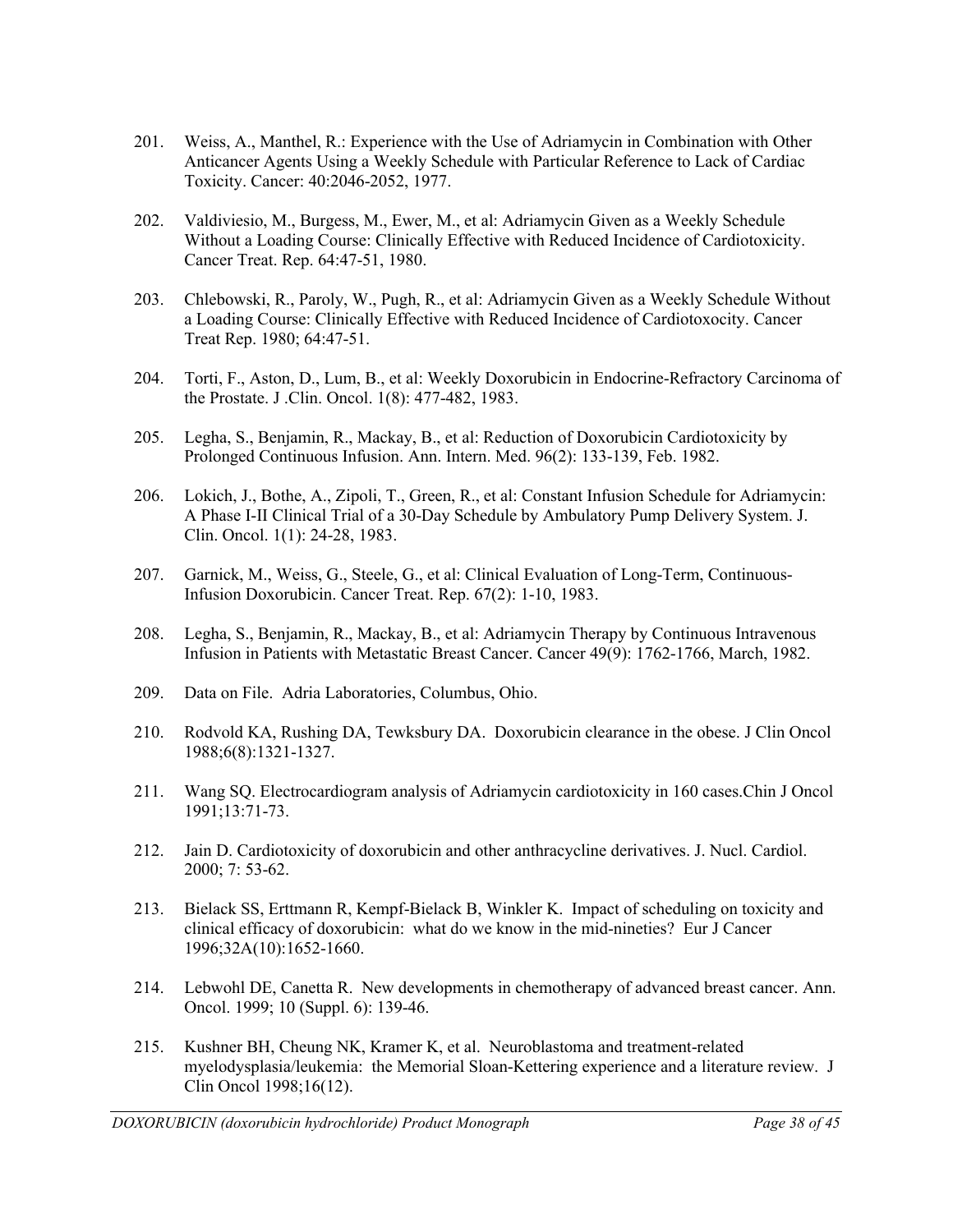- 216. Downing JR, Look AT. MLL fusion genes in the 11q23 acute leukemias. In: Molecular Genetics and Therapy of Leukemia, eds. EJ Freireich & H Kantarjian. Kluwer Acad., Norwell, Mass., 1996, pp. 73-92.
- 217. Mazué G, Williams GM, Iatropoulos MJ, et al. Anthracyclines: Review of genotoxicity and carcinogenicity studies. Int J Oncol 1996;8:525-536.
- 218. Mazué G, Iatropoulos M, Imondi A, et al. Anthracyclines: A review of general and special toxicity studies. Int J Oncol 1995;7:713-726.
- 219. Sutton R, Buzdar AU, Hortobagyi GNB. Pregnancy and offspring after adjuvant chemotherapy in breast cancer patients. Cancer 1990;65:847-50.
- 220. Falkson G, Gelman RS, Torney DC, et al. The ECOG experience with cyclophosphamide, adriamycin, and 5-fluorouracil (CAF) in patients with metastatic breast cancer. Cancer 1985;56(2):219-24.
- 221. Da Cunha MF, Meistrich ML, Ried HL, et al. Active sperm production after cancer chemotherapy with doxorubicin. J Urol 1983;130(5):927-930.
- 222. Pryzant RM, Meistrich ML, Wilson G, et al. Long-term reduction in sperm count after chemotherapy with and without radiation therapy for non-Hodgkin's lymphomas. J Clin Oncol 1993;11(2):239-247.
- 223. Bertazzoli C, Rallo F. Adriamycin Effect on fertility and reproduction in female rats treated intravenously. Farmitalia Carlo Erba; 1977 Jun. Report No.DOXO/445i.
- 224. Bertazzoli C. Adriamycin Teratological study in rats (intravenous administration). Farmitalia Carlo Erba;1977 Sept. Report No. DOXO/446i.
- 225. Merei J, Hastorpe S, Farmer P, Hutson J.M. Visceral anomalies in prenatally adriamycin-exposed rat fetuses: A model for the VATER association. Pediatr Surg Int 1999;15:11-16.
- 226. Kotsios C, Merei J, Hutson JM, Graham HK. Skeletal anomalies in the adriamycin-exposed prenatal rat: A model for VATER association. J Orthop Res 1998;16(1):50-53.
- 227. Menegola E, Broccia ML, Prati M, et al. Comparative embryotoxicity of four anthracyclines: In vitro study on their effects on glutathione status. Toxicol In vitro 1997;11(1-2):33-41.
- 228. Bertazzoli C. Adriamycin?Teratological study in rabbits (i.v. administration). Farmitalia Carlo Erba;1977 Sept: Report No. DOXO/447i.
- 229. Artlich A, Moller J, Tschakaloff A, et al. Teratogenic effects in a case of maternal treatment for acute myelocytic leukemia-- neonatal and infantile course. Eur.J.Pediatr 1994;153:488-91.
- 230. Galassi A, Hubbard SM, Alexander HR, Steinhaus E. Chemotherapy administration: practical guidelines. In: Cancer Chemotherapy ansd Biotherapy, 2nd Edition, eds. Chabner BA and Longo DL. Lippincott-Raven, Philadelphia, Pa. pp. 529-51, 1996.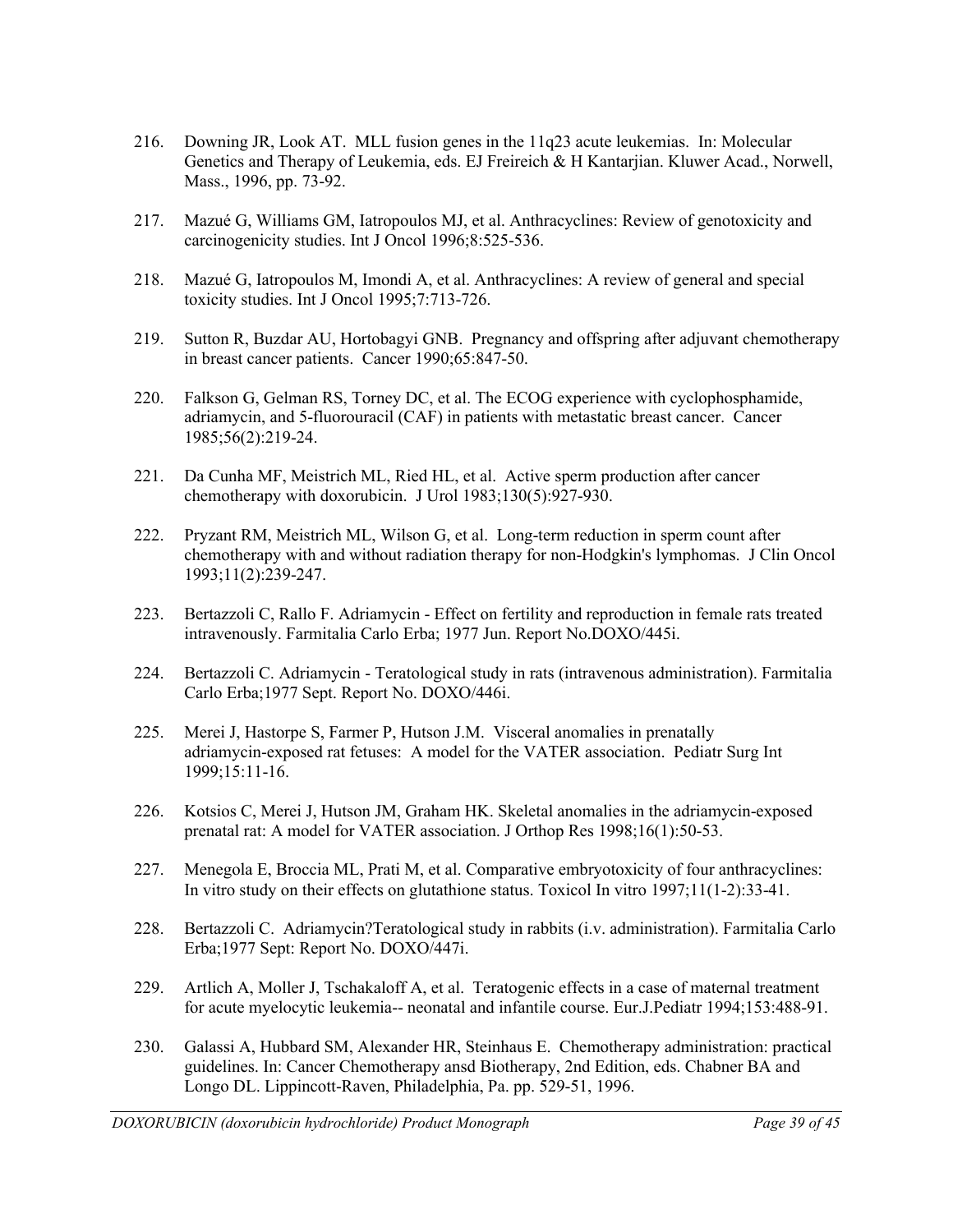- 231. AHFS Drug Information. Antineoplastic agents doxorubicin hydrochloride. 2000, pp 913.
- 232. Dorr RT, Alberts DS. Pharmacology of doxorubicin. In Current Concepts in the Use of Doxorubicin Chemotherapy. ed SE Jones, 1982.
- 233. Bonadonna G. Present Role of Doxorubicin (Adriamycin) in the treatment of neoplastic disease. Clin Trials J 1987;24(1), 3-10
- 234. Pein F, Sakiroglu O, Dahan M, et al: Cardiac abnormalities 15 years and more after adriamycin therapy in 229 childhood survivors of solid tumour at the Institut Gustave Roussy. Brit J of Cancer 2004; 91: 37-44.
- 235. Kremer LCM, van Dalen EC, Offringa J, et al: Anthracycline-induced clinical heart failure in a cohort of 607 children: long-term follow-up study. J Clin Oncol 2001; 19(1): 191-96.
- 236. Shan K, Lincoff MA, Young, JB: Anthracycline-induced cardiotoxicity. Ann of Inter Med 1996; 125(1): 47-58.
- 237. Green DM, Yevgeny A, Grigoriev, BN, et al: Congestive Heart Failure After Treatment for Wilms' Tumor: A Report From The National Wilms' Tumor Study Group. J Clin Oncol 2001; 19(7): 1926-34.
- 238. Lipshultz SE, Lipsitz SR, Mone SM, et al: Female sex and higher drug dose risk for late cardiotoxic effects of doxorubicin therapy for childhood cancer. N Eng J Med 1995; 332: 1738- 43.
- 239. Silber JH, Jakacki RI, Larse RL, et al: Increased risk of cardiac dysfunction after anthracyclines in girls. Med Pediatr Oncol 1993; 21:477-79.
- 240. Smith RE, Bryant J, DeCillis A, et al: Acute Myeloid Leukemia and Myelodysplastic Syndrome after Doxorubicin-Cyclophosphamide Adjuvant Therapy for Operable Breast Cancer: The National Surgical Adjuvant Breast and Bowel Project Experience. J Clin Oncol 2003; 21(7): 1195-1204.
- 241. Diamandidou E, Buzdar AU, Smith TL, et al: Treament-related leukemia in breast cancer patients treated with fluorouracil-doxorubicin-cyclophosphamide combination adjuvant chemotherapy: the University of Texas M.D. Anderson Cancer Center experience. J Clin Oncol 1996; 14(10): 2722-30.
- 242. Richly H, Henning BF, Kupsch P, et al. Results of a Phase I trial of sorafenib (BAY 43-9006) in combination with doxorubicin in patients with refractory solid tumors. Annals of Oncology 2006; 17:866-73.
- 243. Richly H, Schultheis B, Adamietz IA, et al. Combination of sorafenib and doxorubicin in patients with advanced hepatocellular carcinoma: Results from a phase I extension trial. European Journal of Cancer 2009; 45:579-87.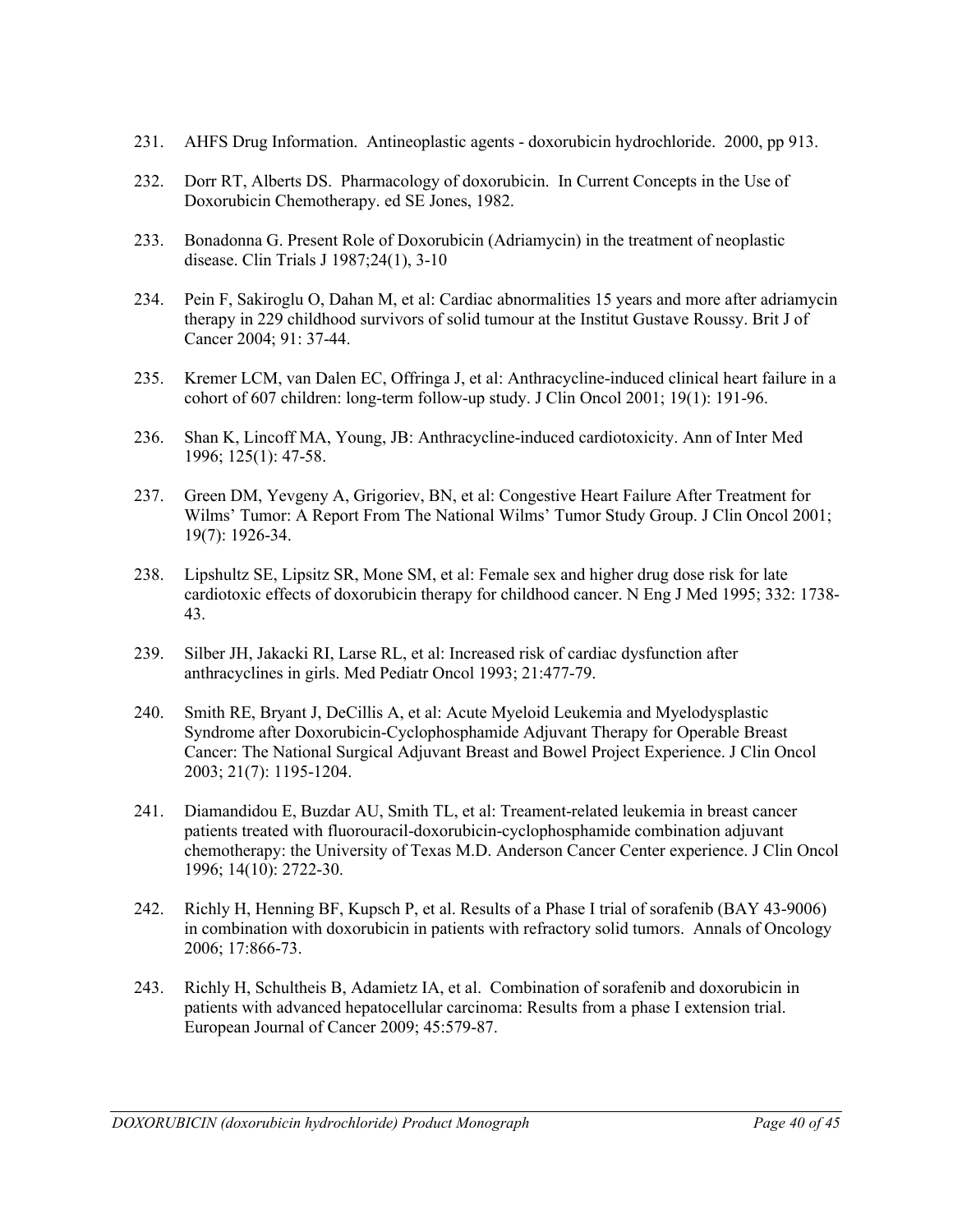244. Quartino A et al. Population pharmacokinetic and covariate analyses of intravenous trastuzumab (Herceptin), a HER2-targeted monoclonal antibody, in patients with a variety of solid tumours. Cancer Chemotherapy and Pharmacology 2019; 83:329-340.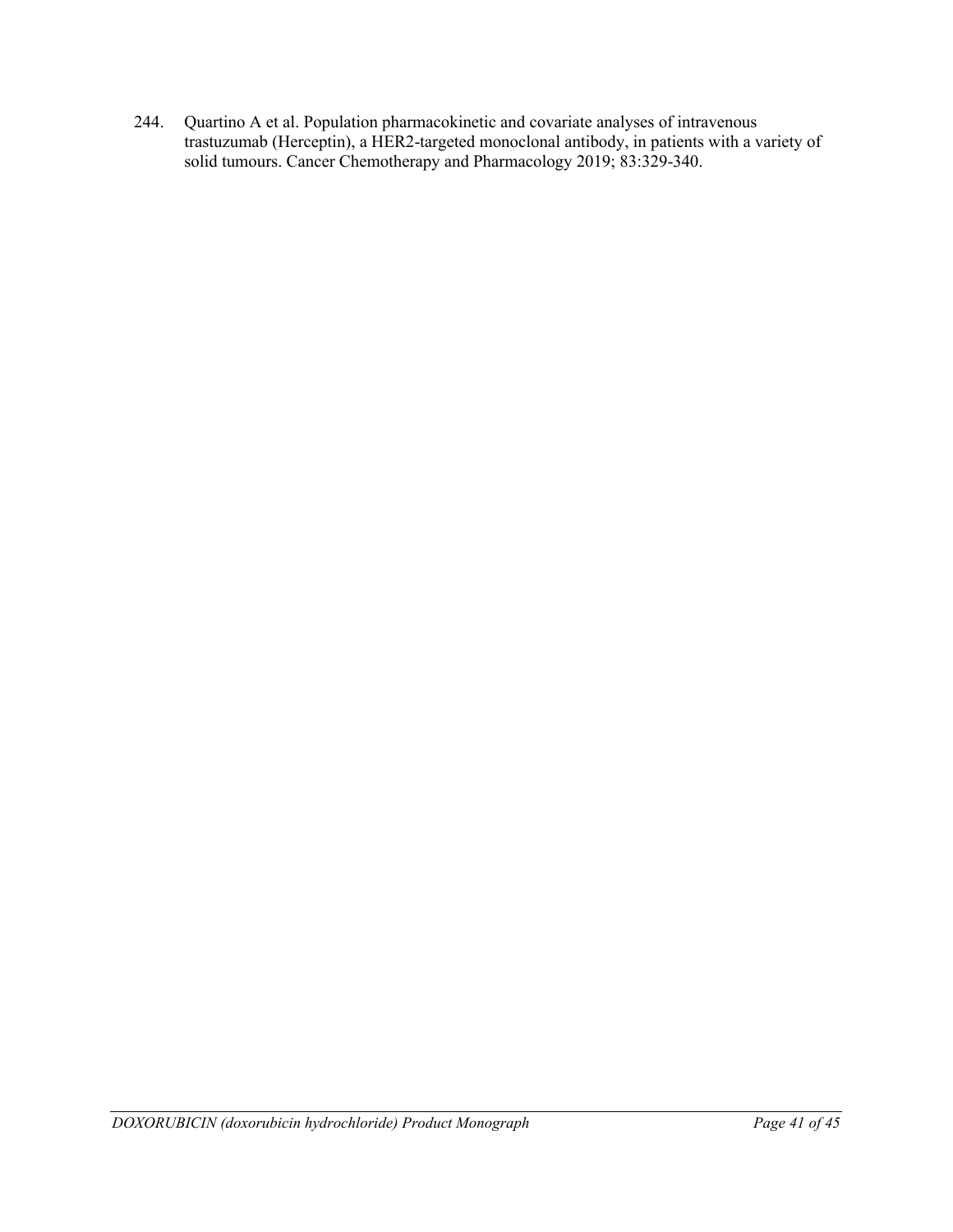#### **PART III: CONSUMER INFORMATION**

#### **DOXORUBICIN Doxorubicin hydrochloride injection**

<span id="page-41-0"></span>**This leaflet is part III of a three-part "Product Monograph" published when DOXORUBICIN was approved for sale in Canada and is designed specifically for Consumers. This leaflet is a summary and will not tell you everything about DOXORUBICIN. Contact your doctor or pharmacist if you have any questions about the drug.** 

#### **ABOUT THIS MEDICATION**

#### **What the medication is used for:**

DOXORUBICIN is used alone and in combination with other anti-cancer medication to produce regression of tumor in several cancer conditions.

For the treatment of superficial bladder tumor, DOXORUBICIN is administered directly in the bladder.

#### **What it does:**

DOXORUBICIN is a chemotherapy drug, often used in combination with other drugs to kill cancer cells. Most chemotherapy agents (including DOXORUBICIN) work by killing rapidly dividing cells, such as cancer cells. This action can affect normal cells as well.

#### **When it should not be used:**

For intravenous administration:

- Allergy to doxorubicin hydrochloride or to any ingredient in the formulation or component of the container of DOXORUBICIN;
- Allergy to other anthracyclines or anthracenediones such as epirubicin hydrochloride, daunorubicin hydrochloride, mitoxantrone or mitomycin C;
- Persistent low blood cell count (myelosuppression);
- Severe liver disease;
- Severe heart disease;
- Recent heart attack;
- Severe irregular heartbeat;
- History of severe cardiac disease;
- Previous treatment with maximum cumulative doses of doxorubicin, daunorubicin, epirubicin, idarubicin and/or other anthracyclines and anthracenediones. Accumulation of anthracycline doses may be harmful for your heart.

#### For intravesical administration:

- Blood in urine;
- Urinary tract infections;
- Inflammation of the bladder.

#### **What the medicinal ingredient is:**

Doxorubicin hydrochloride.

#### **What the important non-medicinal ingredients are:**  Sodium Chloride USP,

Water for Injection USP and Hydrochloric Acid USP for pH adjustment.

#### **What dosage form it comes in:**

DOXORUBICIN injection 2 mg/mL (doxorubicin hydrochloride injection) is available in 10 mg (5mL) and 50 mg (25mL) contained in glass or cytosafe (polypropylene) vials.

#### **WARNINGS AND PRECAUTIONS**

**If you are prescribed DOXORUBICIN it will only be given to you by doctors or nurses experienced in giving chemotherapy.**

**If you take DOXORUBICIN you may get:**

- **Damage to the heart muscle called heart failure. It is a decreased ability of the heart muscle to pump properly. This can lead to shortness of breath, swelling of the legs, irregular heart beat and sudden death. You are more likely to develop this as the dose is increased. It may occur during treatment or up to several years later.**
- **Risk of new cancers. You are at increased risk for getting certain blood cancers. They are called acute secondary myelogenous leukemia (AML) and myelodysplastic syndrome (MDS). This can happen 1 to 3 years after treatment with DOXORUBICIN. It is more common if you take it at higher doses or with other cancer treatments. This risk also applies to children.**
- **Tissue damage. DOXORUBICIN will cause damage if it leaks out of your vein underneath your skin. You may get blisters or sores that require skin grafts. If it hurts, burns or sting in or around the vein into which the drug is being injected, tell the doctor or nurse IMMEDIATELY.**
- **Low blood cell counts. DOXORUBICIN can cause a severe decrease in the number of white blood cells, red blood cells, and platelets. This means that you may bruise or bleed more easily, go into shock and need blood transfusions.You may get fever, serious infection, and need treatment in a hospital. Low blood cell counts can lead to death. Your doctor will check your blood cell counts during your treatment and after you stop it. Call your doctor right away if you get severe bleeding, fever or chills with shivering.**
- **Risk of liver problems. Tell your doctor if you have a history of liver disease. You should not take DOXORUBICIN if you have a severe liver disease.**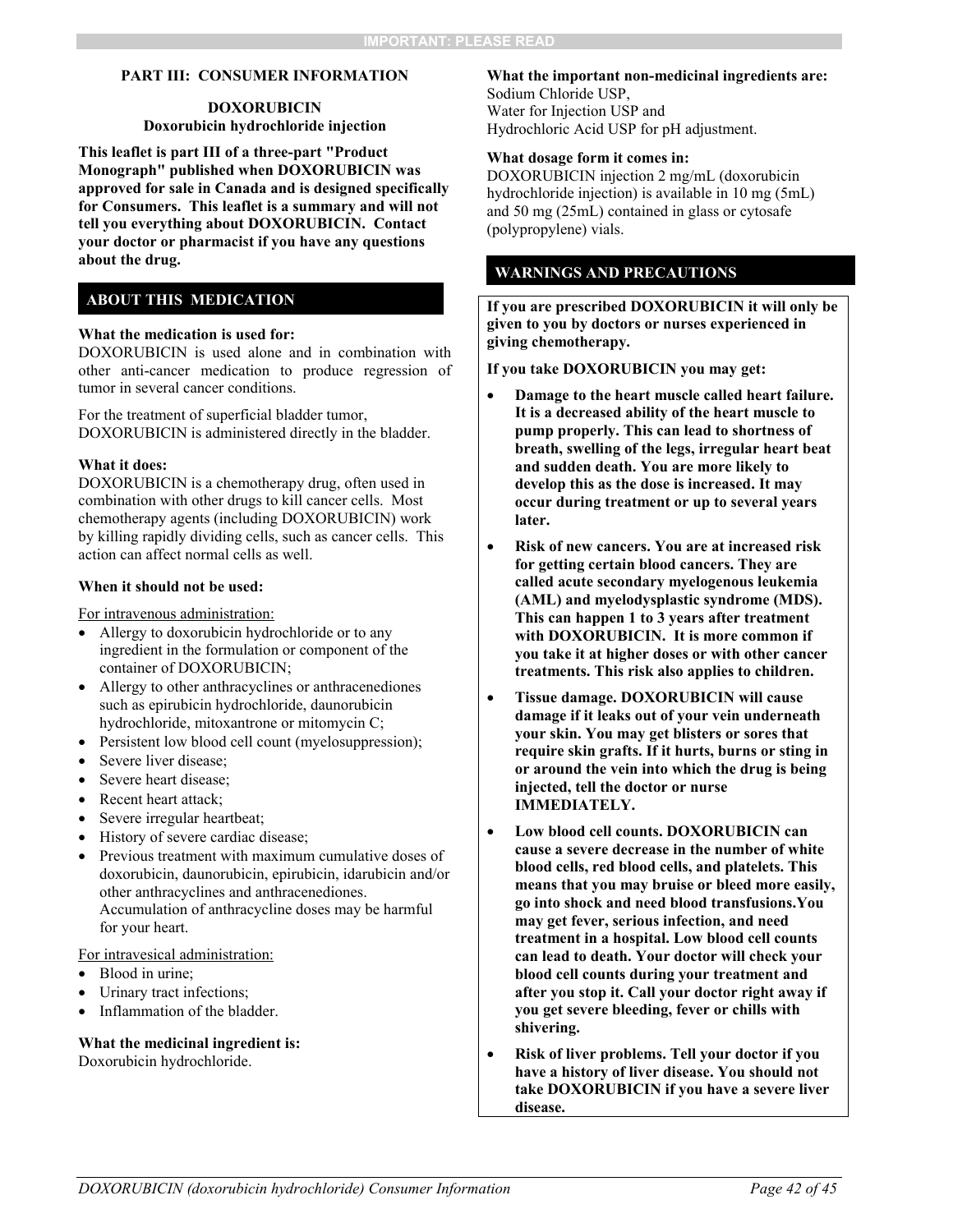#### **BEFORE you use DOXORUBICIN talk to your doctor or pharmacist if:**

- you have low blood cell counts;
- you have a liver disease;
- you have a heart disease, recent heart attack or irregular heartbeat;
- you are taking other drugs (including calcium channel blockers) or have been previously treated with DOXORUBICIN or other anti-cancer drugs, including anthracyclines (cardiotoxic drugs);
- you are pregnant, breast-feeding or planning to become pregnant.

As DOXORUBICIN may be harmful to an unborn child, women should be advised to avoid becoming pregnant. Effective contraceptive methods should be used.

As DOXORUBICIN may cause fertility impairment and damage chromosomes in sperm, men undergoing treatment with DOXORUBICIN should use effective contraceptive methods.

#### **INTERACTIONS WITH THIS MEDICATION**

Combination chemotherapy regimens that contain other agents with similar action may lead to additive toxicity, especially with regard to bone marrow/hematologic, gastrointestinal, and cardiac effects.

Administration of live vaccines to immunosuppressed patients including those undergoing cytotoxic chemotherapy should be avoided.

Drug interactions with DOXORUBICIN and the following drugs have been reported in the literature:

- Paclitaxel:
- Phenobarbital;
- Phenytoin;
- Streptozocin;
- Cyclophosphamide;
- Cyclosporine
- 6-mercaptopurine;
- Actinomycin-D.

#### **PROPER USE OF THIS MEDICATION**

#### *How is DOXORUBICIN given?*

You may receive DOXORUBICIN through a vein in the arm ("intravenously" or "IV") by your doctor or nurse, usually in the hospital, outpatient department or clinic.

If you are getting many injections over several weeks or months, for your convenience, your doctor may insert a catheter (thin tube) or port into a large vein in your body that is placed there as long as it is needed. Medicines get injected through the catheter or port rather than directly into a vein.

Depending on your medical condition, you may also receive DOXORUBICIN by instillation into your bladder through a catheter inserted into the urinary natural tract.

#### *How much time does it take to get a treatment with DOXORUBICIN?*

It usually takes about 3-10 minutes to inject DOXORUBICIN. However, you may get other medicines before or after DOXORUBICIN, so your entire treatment may last an hour or longer.

If you are administered DOXORUBICIN by instillation into your bladder, the solution should generally be retained in your bladder for 1-2 hours prior to voiding.

#### *How long will I need treatment?*

Your doctor will determine the length of your treatment based on your medical condition, your treatment goals, the medicines you receive, and how your body responds to those medicines.

Chemotherapy is usually given in cycles that include rest periods between treatments. The rest periods give your body a chance to build healthy new cells and regain your strength before your next treatment. DOXORUBICIN is usually given in treatment cycles of 21 days or 28 days. You may receive 1 dose of DOXORUBICIN every 3 or 4 weeks (on Day 1 of the cycle). Alternately, you may also receive DOXORUBICIN instilled into your bladder weekly for 4 weeks and then monthly. Your treatment cycle will depend on your medical condition and the other chemotherapy medicines you are getting.

#### *Will I be able to work?*

Some people work full time, while others work part time or wait until their chemotherapy treatments are finished. It depends on the type of job you have and the side effects you experience.

#### *Is it okay to become pregnant or nurse a baby?*

No. DOXORUBICIN can be harmful to an unborn child. If there is any possibility that you may become pregnant, ask your doctor about using birth control to prevent pregnancy during your treatment with DOXORUBICIN. Tell your doctor right away if you become pregnant during treatment. If you have been nursing, you should stop before starting treatment with DOXORUBICIN. Ask your baby's doctor to recommend a formula that would be best for your baby.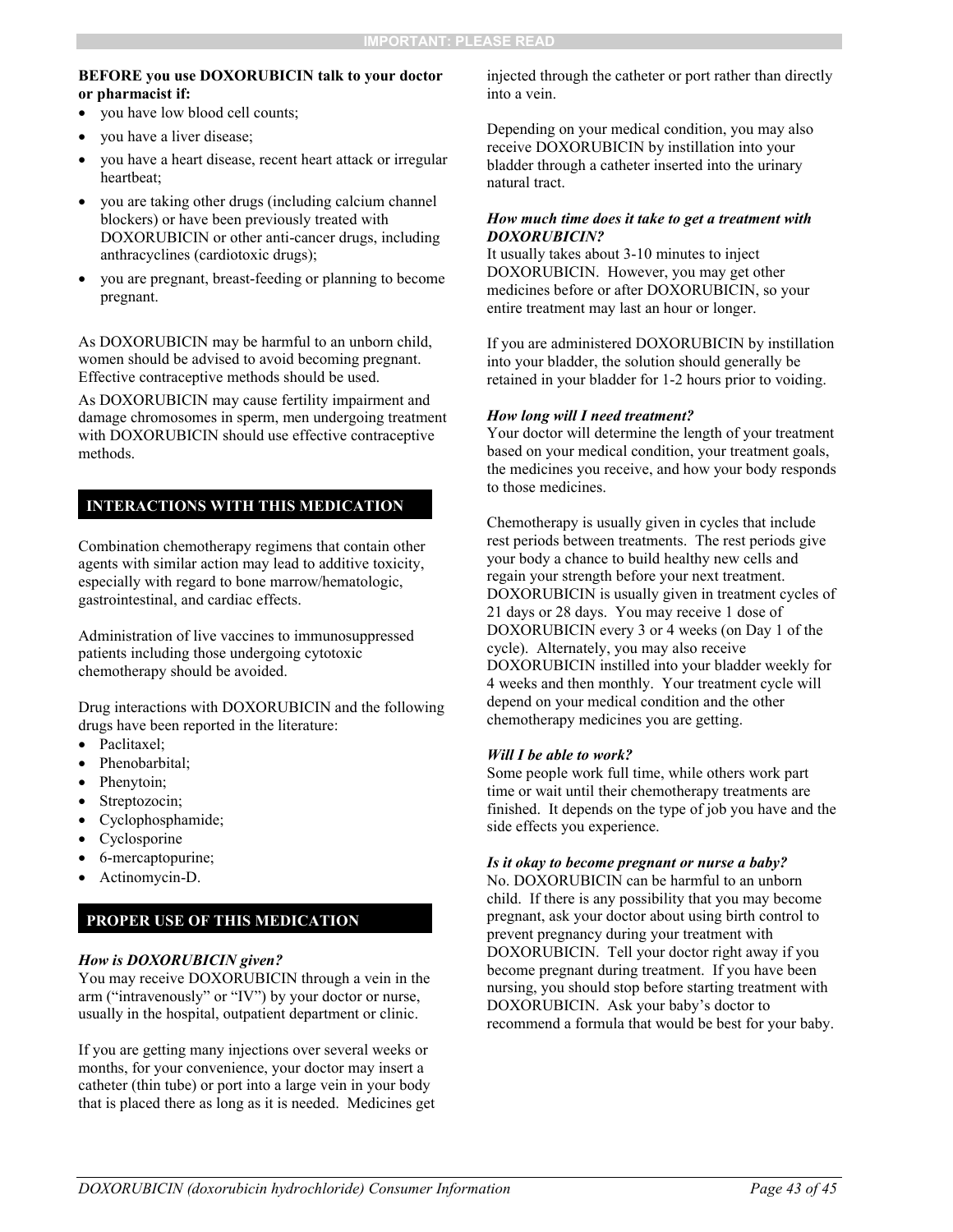#### *What should men consider when taking*  **DOXORUBICIN***?*

Men undergoing treatment with doxorubicin should use effective contraceptive methods.

#### *What happens after treatment?*

After you have completed all your chemotherapy treatments, your doctor will check you regularly to make sure the cancer has not returned.

#### **Overdosage:**

If you think you have been given more DOXORUBICIN than you should, contact your doctor, nurse, or poison control centre immediately.

#### **Missed Dose:**

If you miss your scheduled treatment with the drug, contact your doctor as soon as possible to schedule your next treatment.

#### **SIDE EFFECTS AND**

#### **WHAT TO DO ABOUT THEM**

Like all medicines, DOXORUBICIN can have side effects.

*Common side effects include*:

- hair loss, which is temporary and usually starts to grow back within 2 or 3 months after you have finished your treatments.
- increased risk of infection, as a result of low white blood cell count. The signs of infection include fever over 38°C (100°F), chills or sweating, sore throat or coughing, redness or swelling around a cut, wound or a catheter site, a burning feeling when you urinate, unusual vaginal itching or discharge.
- nausea and vomiting,
- fatigue, or feeling tired.
- mouth sores.
- Red coloration of your urine for 1 to 2 days after administration during active therapy

#### *Rare side effects include:*

- Severe adverse events such as local tissue damages due to leakage of DOXORUBICIN from your vein into surrounding tissues with intravenous injection might be observed.
- Damage to the heart muscle, which can cause symptoms such as shortness of breath, swelling in the ankles, and fluid retention. If you have these symptoms, call your doctor right away. There are medicines to treat this condition.

DOXORUBICIN can cause abnormal blood test results. Your doctor will decide when to perform blood tests and will interpret the results.

## **SERIOUS SIDE EFFECTS, HOW OFTEN THEY HAPPEN AND WHAT TO DO ABOUT THEM**

| Symptom / effect |                                                                                                                                                                                                                                                                                                                | Talk with your doctor<br>or pharmacist |              |
|------------------|----------------------------------------------------------------------------------------------------------------------------------------------------------------------------------------------------------------------------------------------------------------------------------------------------------------|----------------------------------------|--------------|
|                  |                                                                                                                                                                                                                                                                                                                | Only if<br>severe                      | In all cases |
| Common           | anorexia<br>diarrhea<br>infection<br>hemorrhage<br>• irregular heartbeat,<br>chest pain, swelling<br>of the ankles,<br>shortness of breath /<br>cardiac problems<br>pain at the site of<br>the injection<br>rash/itch/redness/<br>skin allergy                                                                 |                                        |              |
| Un-<br>common    | loss of monthly<br>periods<br>allergy/anaphylaxis<br>blood clot<br>• digestive<br>inflammation,<br>digestive tract<br>bleeding (bloody<br>stools, bloody<br>vomit), color<br>change of the oral<br>mucosa<br>dehydration<br>hot flashes<br>shock<br>skin and nail<br>changes, tingling<br>sensation, urticaria |                                        | ノノノ          |

*This is not a complete list of side effects. For any unexpected effects while taking DOXORUBICIN, contact your doctor or pharmacist.*

#### **HOW TO STORE IT**

DOXORUBICIN 2mg/mL shall be stored under refrigeration (2-8°C), protected from light and retained in carton until time of use. Discard unused solution.